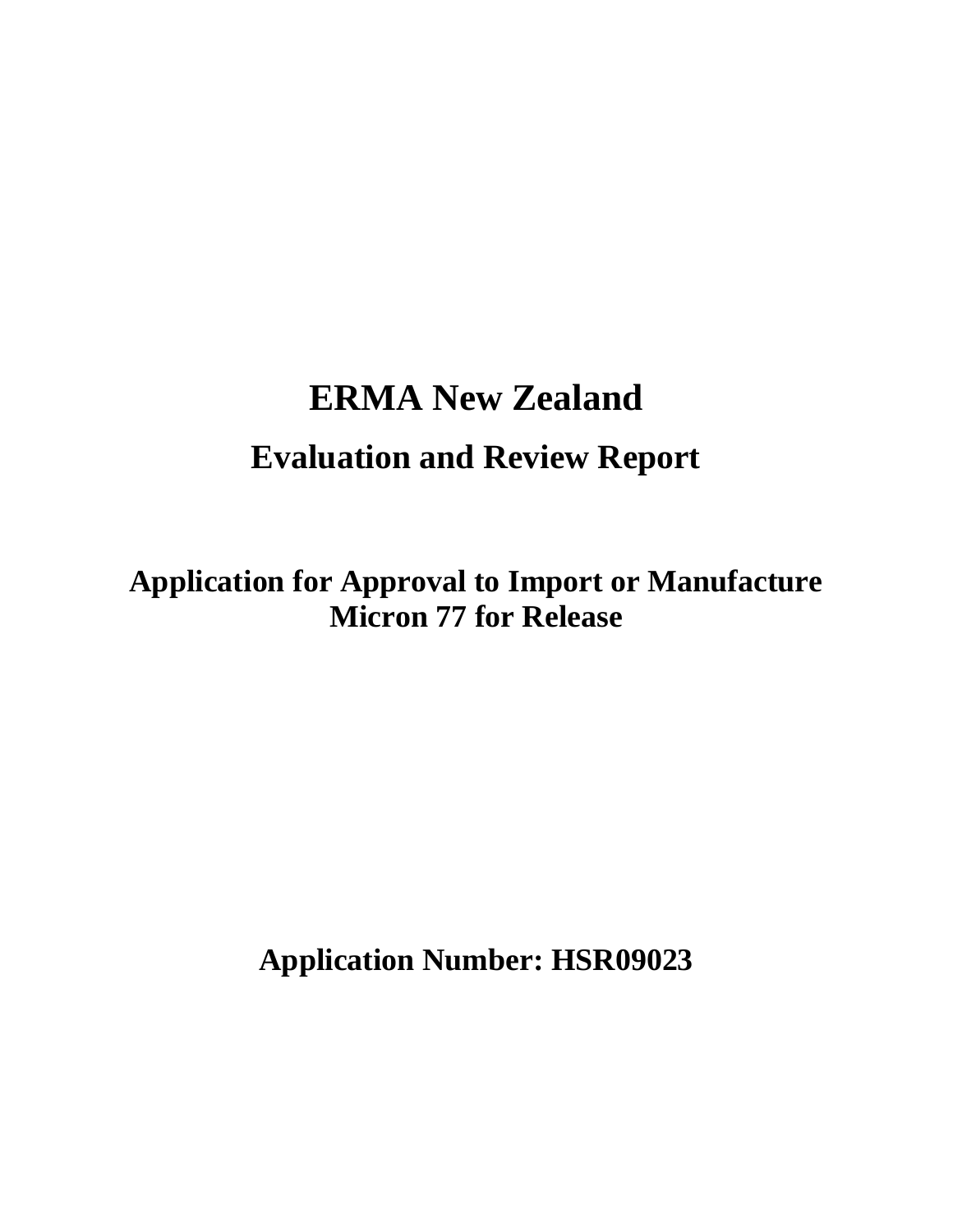# **Executive Summary**

### **Background information**

- Akzo Nobel Coatings Ltd is seeking approval to import Micron 77 as an antifouling paint for use on boats.
- $\bullet$ Micron 77 is proposed to be available in four different formulations: Red, Black, Blue and Navy Blue.
- Antifouling paints are applied to the hulls of vessels to prevent the build up of aquatic organisms on the hull surface by the slow release of biocides. Antifouling paints are currently used on docks, fishnets and buoys.
- As a result of the intended release of the biocide(s) from the antifouling paints, they have the potential to accumulate in the aquatic environment to levels that can be toxic to non-target aquatic organisms.
- $\bullet$ Given the proposed use pattern of the Micron 77 formulations, no quantitative human or environmental modeling has been carried out.
- There are currently antifouling paints approved for use in New Zealand, containing  $\bullet$ either copper oxide or copper pyrithione as the primary biocide. The majority of these antifouling paints approved in New Zealand were transferred to the HSNO regime in 2004 under the transfer of Timber Preservatives, Antisapstains and Antifouling Paints to the full framework of the HSNO Act. However, a number have been approved via applications under Part 5 of the HSNO Act since 2001.
- Antifouling paints as a group are currently on the Chief Executive Initiated  $\bullet$ Reassessment List.

### **Overseas regulatory authority reviews**

- The Agency notes that copper oxide belongs to the list of existing active substances to be examined under the review programme as an active ingredient in antifouling products by the European Union (EU, 2007). In the past, the Dutch Government had proposed to forbid the application of copper-based antifouling preparations on pleasure crafts in the Netherlands in 1999; however, the opinion of the Scientific Committee on Toxicity, Ecotoxicity and the Environment (CSTEE) (European Commission, 2003) on the Dutch regulatory action was critical due to uncertainties associated to whether the scientific justification provided was sufficient.
- The Agency notes that copper pyrithione has been evaluated by the Australian  $\bullet$ Pesticides and Veterinary Medicines Authority (APVMA). The Office of Chemical Safety of the Department of Health and Ageing has considered the toxicological aspects of copper pyrithione, and advised that in respect to human health there are no toxicological objections to the approval of this chemical. The APVMA is satisfied that the proposed importation and use of copper pyrithione would not be an undue toxicological hazard to the safety of people exposed to it during its handling and use (APVMA, 2005). To the Agency"s knowledge, the use of copper pyrithione as an active biocide in antifouling paints has not been forbidden by any regulatory organisation overseas. In addition, it is the most used booster biocide in combination with copper oxide in antifouling products in Japan (Okamura and Mieno, 2006).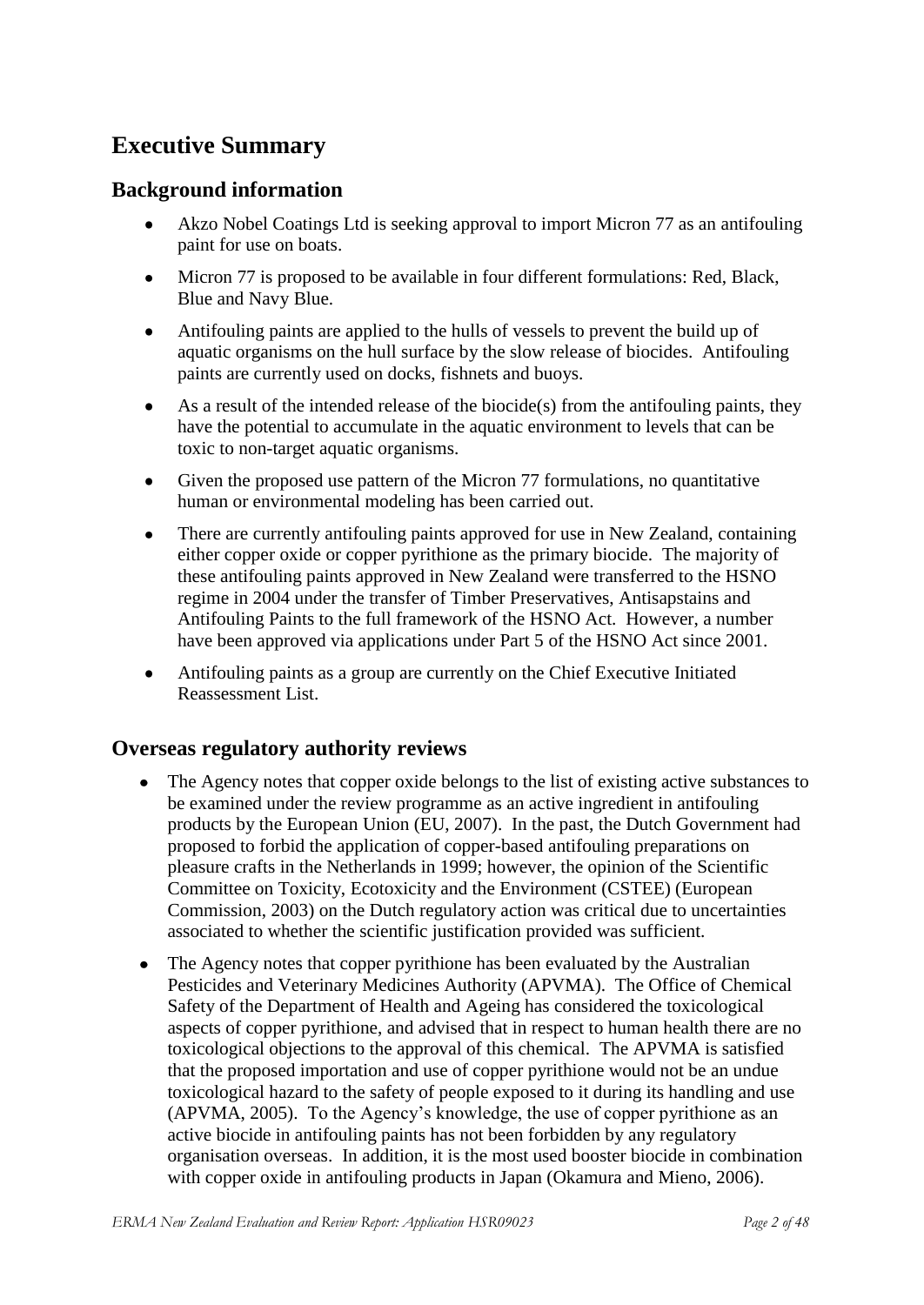### **Classification**

The Agency has classified the Micron 77 formulations based on their composition and the effects of their components. All four formulations have the same hazard profile. The classifications for all Micron 77 formulations are summarised in the table below:

| <b>Hazardous Property</b>                            | <b>Applicant's Assessment</b> | <b>Agency's Assessment</b> |
|------------------------------------------------------|-------------------------------|----------------------------|
| Flammable Liquid                                     | 3.1C                          | 3.1C                       |
| Acute Toxicity (Oral)                                | $6.1D*$                       | 6.1D                       |
| <b>Acute Toxicity (Dermal)</b>                       |                               | 6.1E                       |
| Acute Toxicity (Inhalation)                          |                               | 6.1D                       |
| Skin Irritancy                                       | 6.3A                          | 6.3A                       |
| Eye Irritation/Corrosion                             | 6.4A                          | 8.3A                       |
| Carcinogenicity                                      | 6.7B                          | 6.7B                       |
| Reproductive/developmental toxicity                  | N <sub>0</sub>                | 6.8B                       |
| Reproductive/developmental toxicity<br>via lactation | 6.8C                          | 6.8C                       |
| <b>Target Organ Toxicity</b>                         | 6.9B                          | 6.9B                       |
| <b>Aquatic Ecotoxicity</b>                           | 9.1A                          | 9.1A                       |
| Ecotoxic to terrestrial vertebrates                  | 9.3B                          | 9.3B                       |

\*The applicant has provided an overall acute toxicity classification without determining whether it is oral, dermal or inhalation.

- $\bullet$ The applicant classified the formulations of Micron 77 as eye irritants (6.4A) based on the preliminary advice provided from the Agency. However, the Agency has reviewed the formulations and considers that, in the absence of formulation data, the 8.3A classification should be assigned.
- Similarly, the applicant has not classified Micron 77 as a reproductive/developmental  $\bullet$ toxicant based on the preliminary advice provided. However, the Agency considers there was an error in this advice and the 6.8B classification should have been included.

### **Controls**

- $\bullet$ The Agency has proposed that the default controls for all Micron 77 formulations be modified, such that:
	- the control requiring Tolerable Exposure Limits (TELs) to be set is deleted (T1);
	- Workplace Exposure Standard (WES) values have been set for components of the Micron 77 formulations (T2);
	- no Environmental Exposure Limits (EELs) are set at the present time and any default values are deleted (E1);
	- the control requiring an application rate to be set is deleted  $(E2)$ ;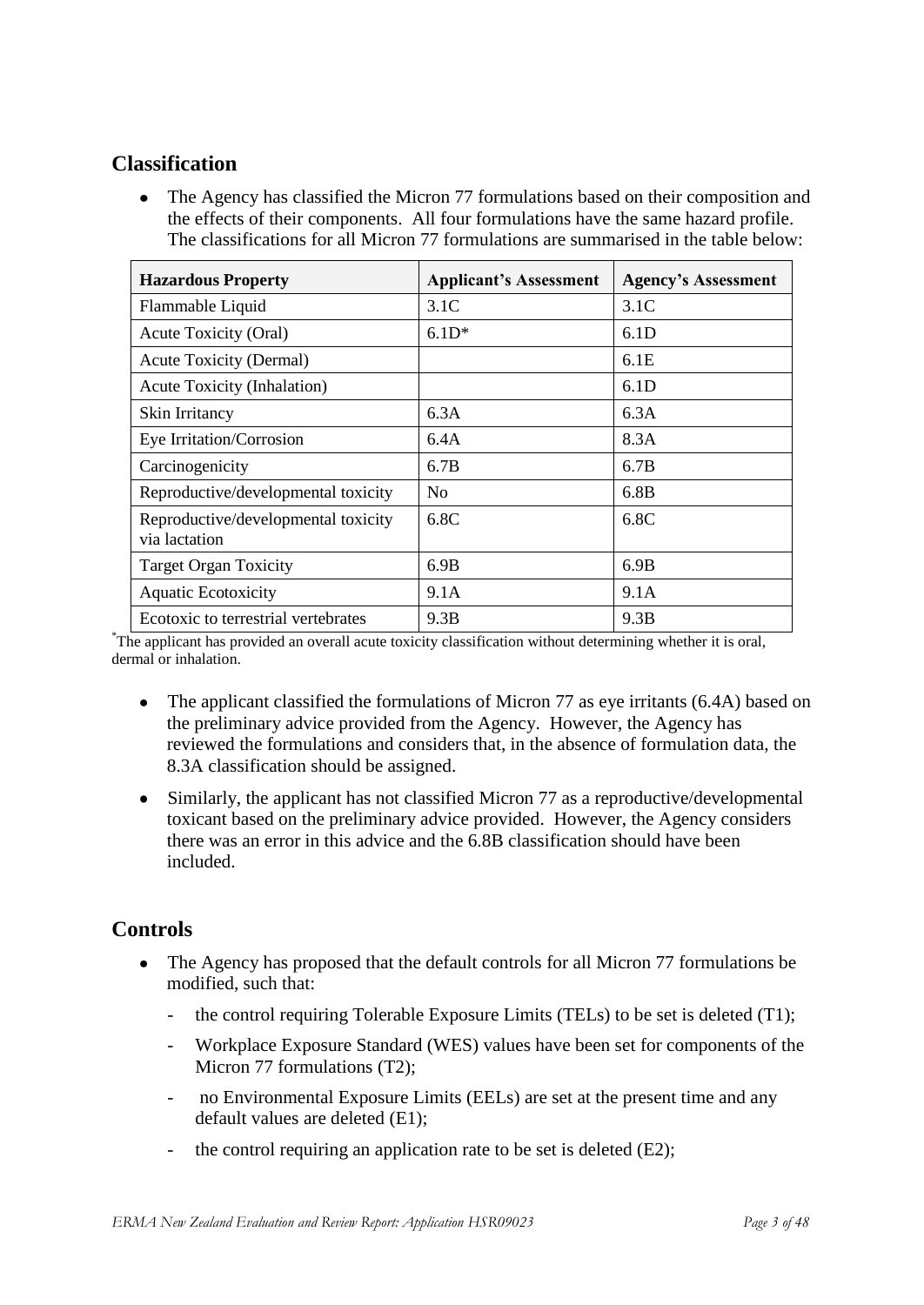- further controls regarding stationary containment systems, secondary containment and unintended ignition of flammable substances are added; and
- the approved handler and tracking controls are deleted.
- The Agency notes that the risk assessment was completed based on the use of Micron  $\bullet$ 77 formulations as antifouling paints. Consequently, the Agency proposes the following additional control:
	- o No person may use Micron 77 for any purpose other than as an antifouling paint to prevent, by the slow release of biocides, the build up of aquatic organisms on the hulls of vessels or other surfaces in contact with water.
- The Agency considers that it is appropriate for certain variations to be made to the default controls. These variations are discussed in Section 4 of this E&R Report and further in Appendix 3.

### **Risk Assessment**

• The Agency considers that, with the default and additional controls in place, there are *negligible* risks to human health and to the environment and no potentially significant costs associated with the release of Micron 77. Therefore, the Agency considers that it is evident that the benefits of releasing Micron 77 outweigh the costs and the application may be approved in accordance with clause 26.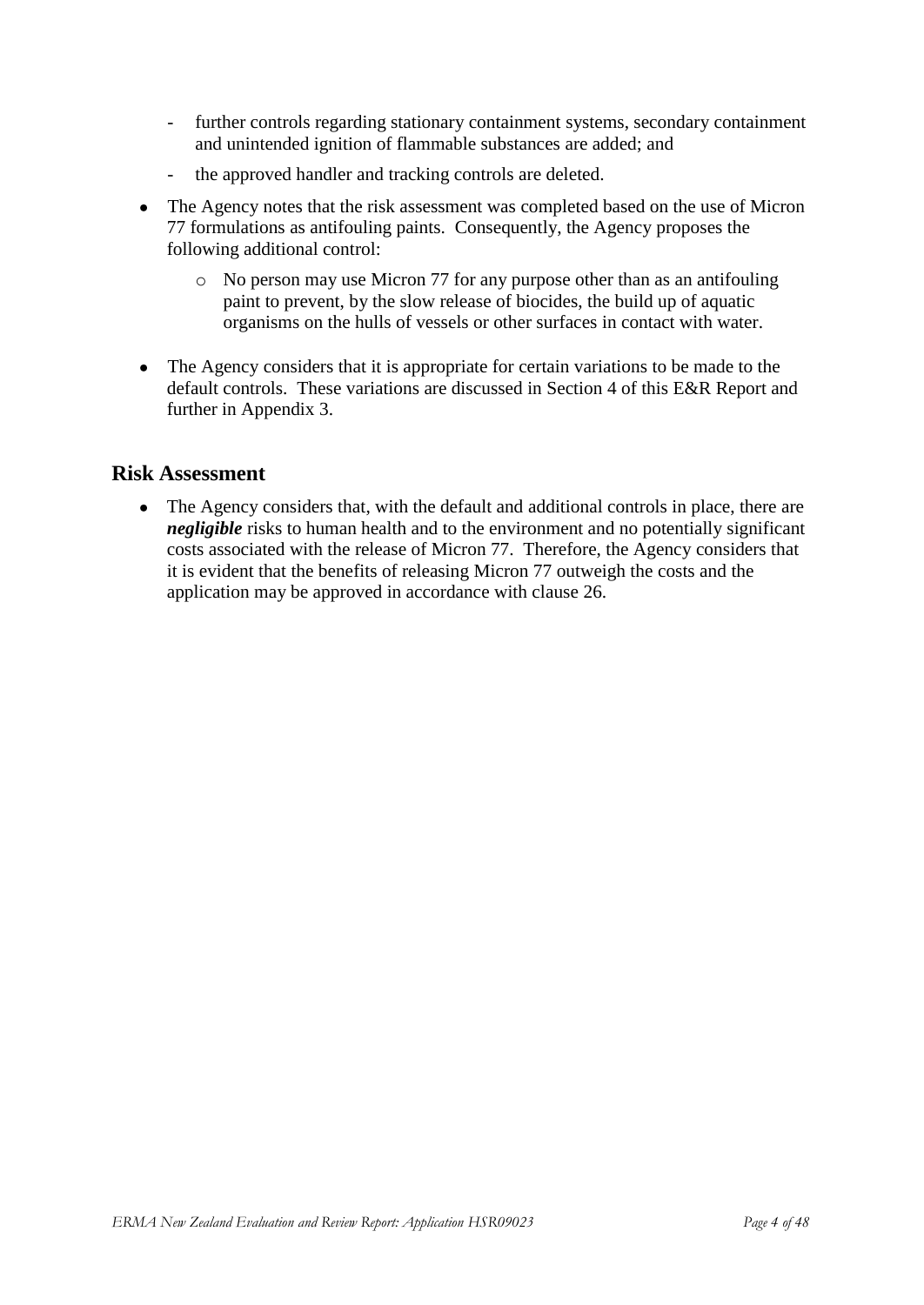# **Table of Contents**

| 1. |             |                                                                                    |  |
|----|-------------|------------------------------------------------------------------------------------|--|
| 2. |             |                                                                                    |  |
| 3. |             |                                                                                    |  |
| 4. |             |                                                                                    |  |
| 5. |             |                                                                                    |  |
|    | Appendix 1: | Hazard classification of Micron 77 Red, Black, Blue and Navy Blue 16               |  |
|    | Appendix 2: |                                                                                    |  |
|    | Appendix 3: | Default controls for Micron 77 Red, Black, Blue and Navy Blue and their            |  |
|    | Appendix 4: |                                                                                    |  |
|    | Appendix 5: |                                                                                    |  |
|    | Appendix 6: |                                                                                    |  |
|    | Appendix 7: |                                                                                    |  |
|    |             |                                                                                    |  |
| 1. |             |                                                                                    |  |
| 2. |             | Legislation that will affect the use of hazardous substances within New Zealand 38 |  |
| 3. |             |                                                                                    |  |
| 4. |             |                                                                                    |  |
| 5. |             |                                                                                    |  |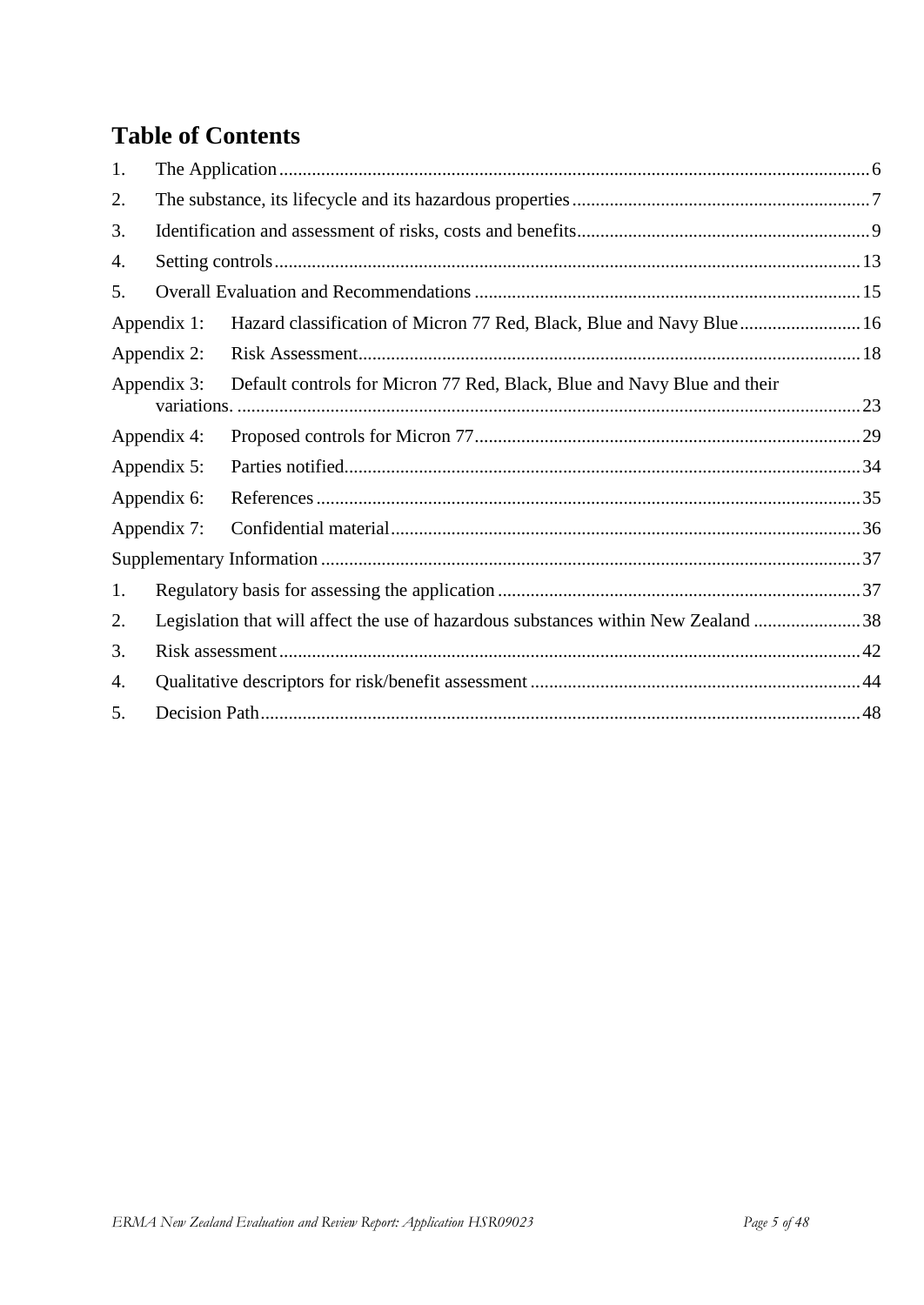# <span id="page-5-0"></span>**1. The Application**

1.1. The application details are summarised in Table 1.1.

| Table 1.1 Details of the application HSR09023 |  |  |  |  |  |  |
|-----------------------------------------------|--|--|--|--|--|--|
|-----------------------------------------------|--|--|--|--|--|--|

| <b>Application Code</b>                            | <b>HSR09023</b>                                                                                                                                                                                                                                                                                                                                                                                                                                            |
|----------------------------------------------------|------------------------------------------------------------------------------------------------------------------------------------------------------------------------------------------------------------------------------------------------------------------------------------------------------------------------------------------------------------------------------------------------------------------------------------------------------------|
| <b>Application Type</b>                            | To import or manufacture for release any hazardous<br>substance under Section 28 of the Hazardous Substances<br>and New Organisms Act 1996 ("the Act")                                                                                                                                                                                                                                                                                                     |
| <b>Application Sub-Type</b>                        | Notified - Category A                                                                                                                                                                                                                                                                                                                                                                                                                                      |
| <b>Applicant</b>                                   | Akzo Nobel Coatings Ltd                                                                                                                                                                                                                                                                                                                                                                                                                                    |
| <b>Date Application Received</b>                   | 6 May 2009                                                                                                                                                                                                                                                                                                                                                                                                                                                 |
| <b>Submission Period</b>                           | 19 May 2009 - 1 July 2009                                                                                                                                                                                                                                                                                                                                                                                                                                  |
| <b>Consideration Due</b>                           | 12 August 2009                                                                                                                                                                                                                                                                                                                                                                                                                                             |
| <b>Postponement of</b><br><b>Consideration</b>     | Due to delays in completing this report the consideration<br>was postponed                                                                                                                                                                                                                                                                                                                                                                                 |
| <b>Consideration</b>                               | 1 October 2009                                                                                                                                                                                                                                                                                                                                                                                                                                             |
| <b>Purpose of the Application</b>                  | To import Micron 77 as a single pack anti-fouling paint for<br>use on boats.                                                                                                                                                                                                                                                                                                                                                                               |
| <b>Parties Notified</b>                            | On 19 May 2009 the following were notified:                                                                                                                                                                                                                                                                                                                                                                                                                |
|                                                    | the Minister for the Environment.                                                                                                                                                                                                                                                                                                                                                                                                                          |
|                                                    | interested parties listed in Appendix 5,                                                                                                                                                                                                                                                                                                                                                                                                                   |
|                                                    | the public <sup>1</sup> .                                                                                                                                                                                                                                                                                                                                                                                                                                  |
| <b>Submissions received</b>                        | One submission was received from the Ministry of<br>Agriculture and Fisheries. The submitter would like the<br>substance approved for importation with the requirement of<br>a specific label statement on all cans: "When carrying out<br>hull maintenance, or preparation to replace the coatings, it<br>is important this be carried out in an area or facility so that<br>no residues including those in waste wash-water are<br>released to the sea". |
| <b>ERMA</b> staff involved in the                  | Jo Prankerd - Advisor (Hazardous Substances)                                                                                                                                                                                                                                                                                                                                                                                                               |
| assessment                                         | Tonderai Kaitano - Advisor (Hazardous Substances)                                                                                                                                                                                                                                                                                                                                                                                                          |
|                                                    | Apostolos Koutsaftis - Advisor (Hazardous Substances)                                                                                                                                                                                                                                                                                                                                                                                                      |
|                                                    | Patrick Gemmell - Senior Advisor (Kaupapa Kura Taiao).                                                                                                                                                                                                                                                                                                                                                                                                     |
| <b>ERMA</b> staff member<br>responsible for review | Noel McCardle - Senior Advisor (Hazardous Substances).                                                                                                                                                                                                                                                                                                                                                                                                     |
| <b>Information assessed</b>                        | The application<br>٠                                                                                                                                                                                                                                                                                                                                                                                                                                       |
|                                                    | A range of references supplied to ERMA NZ by<br>the applicant                                                                                                                                                                                                                                                                                                                                                                                              |
|                                                    | A confidential appendix.                                                                                                                                                                                                                                                                                                                                                                                                                                   |

 $1$  The application was advertised in the Dominion Post, the New Zealand Herald, The Christchurch Press and the Otago Daily times and placed on the ERMA New Zealand website.

**.**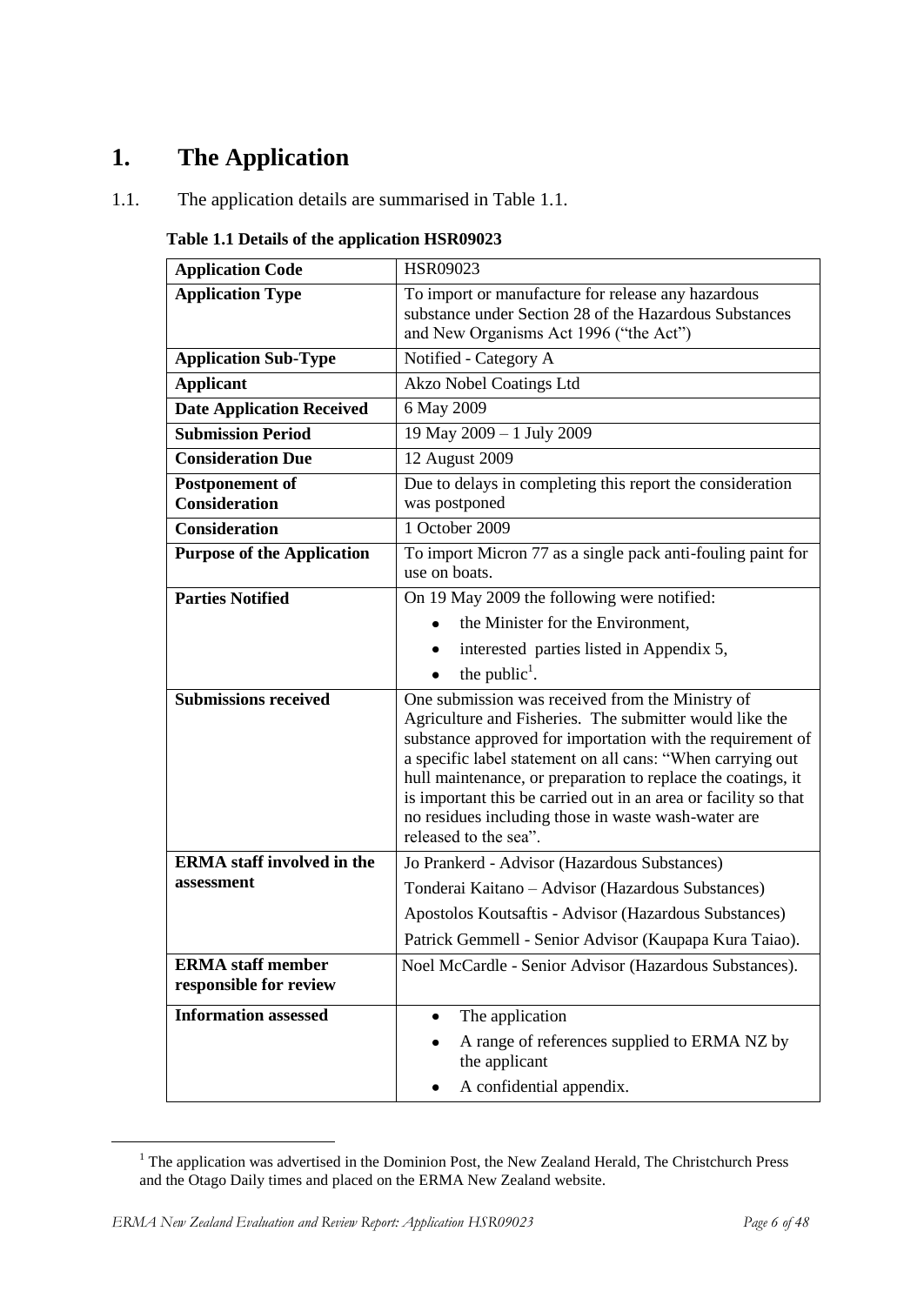- 1.2. This report should be read in conjunction with the attached Supplementary Information which contains information on:
	- The legislative criteria.  $\bullet$
	- Approach to risk assessment.  $\bullet$
	- $\bullet$ Decision pathway used in the decision process.
- 1.3. The Agency considers that it accessed sufficient information to undertake a full assessment of the substance from a scientific and technical perspective and that there are no other significant uncertainties that need to be considered by the Authority.
- 1.4. The Agency notes that the importation, transport, use and disposal of the substance will also be subject to other legislation such as the Health and Safety in Employment Act 1992, the Resource Management Act 1991 and the Land Transport Act 1998.

### <span id="page-6-0"></span>**2. The substance, its lifecycle and its hazardous properties**

### **The substance and its lifecycle**

- 2.1. Micron 77 is a substance that will be imported into New Zealand as an antifouling paint. It is intended for use on boats and will be applied by brush and roller or by air/airless spray. Micron 77 will be available in four different colours; red, blue, black and navy.
- 2.2. The applicant has provided the following details about the lifecycle of the Micron 77 formulations.
	- 2.2.1. **Importation**. Micron 77 will be imported into New Zealand in correctly labelled cans or paint pails. Micron 77 will be imported in typical shipping containers with other paint products.
	- 2.2.2. **Storage/ transportation.** Micron 77 will be transported from the wharf by road to the company warehouse by accredited freight movers and will be stored in a suitably equipped warehouse. Micron 77 will be despatched to applicators or stores by accredited road transport operators. The substance will be stored on shelves or in a paint/dangerous goods store. The applicant notes that this substance will be transported in a similar way to the existing product Micron 66 and in accordance with the requirements of flammable substances.
	- 2.2.3. **Use.** Micron 77 is intended for use as an antifouling paint on boats and will be applied by brush and roller, which the applicant indicates will produce the minimum loss of product to the environment, or by air/airless spray. The applicator or private customer will open cans of paint and apply it to the hull of the boat. The applicant indicates overspray will settle out either on spray booth filters or the surrounding covers of the tented vessel and will cure to a solid waste which can be disposed of via the normal landfill waste route. The applicant further states that contact with the product will mainly occur during the process of opening, mixing and applying the product but given all workers will be wearing appropriate safety gear, contact will be minimal.
	- 2.2.4. **Disposal.** The applicant has stated the preferred disposal route is by way of use as antifouling paint is generally a higher cost than other types of paint. Any paint left in a can could be kept for either the next job or the next application to the same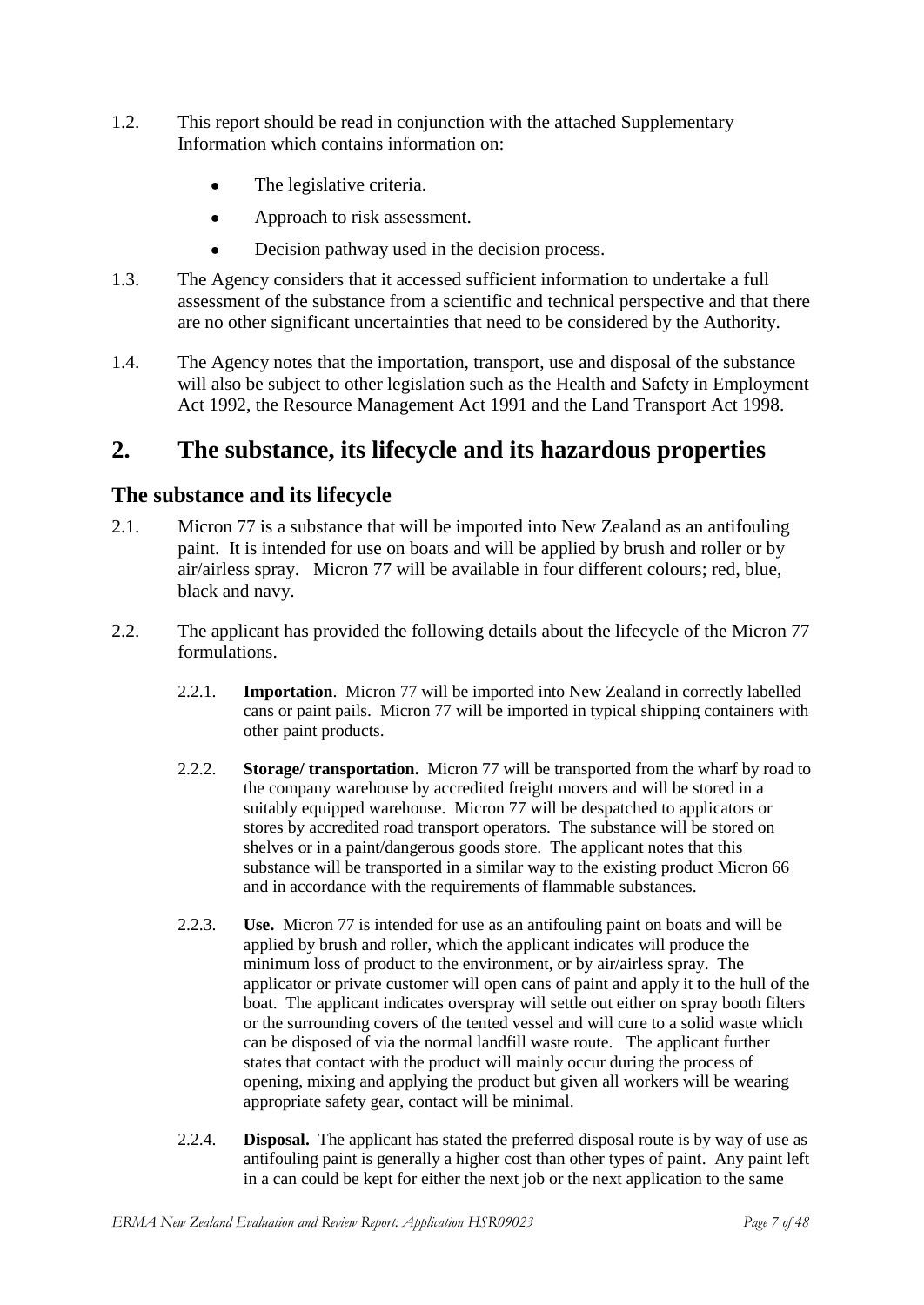boat. Alternatively, if the product is required to be disposed of it could be sent to a suitable disposal site. The applicant states empty cans will be allowed to dry out and placed in an approved waste bin for disposal. The equipment will be washed out and the used solvent collected for disposal as a hazardous waste. Where the boat is taken out of the water for maintenance work involving the antifouling paint being washed or the antifouling paint being high pressure washed down, all washings will be collected in both cases. In all cases of disposal, this will be done in accordance with the requirements of the Hazardous Substances (Disposal) Regulations 2001 and the Resource Management Act 1991.

### **Classification of the substance**

- 2.3. The four Micron 77 formulations have been classified by the Agency based on their composition and the effects of their components. The Agency"s classification of Micron 77 is different to that proposed by the applicant. Further details of the Agency"s hazard classification are documented in Appendix 1 and Confidential Appendix 7.
- 2.4. The applicant classified the formulations of Micron 77 as eye irritants (6.4A) based on the preliminary advice provided from the Agency. However, the Agency has reviewed the formulation and considers in the absence of formulation data the 8.3A (eye corrosive) classification should be assigned.
- 2.5. Similarly, the applicant has not classified Micron 77 as a reproductive/developmental toxicant based on the preliminary advice provided. However, the Agency considers there was an error in this advice and the 6.8B classification should have been included.

| <b>Hazardous Property</b>                            | <b>Applicant's Assessment</b> | <b>Agency's Assessment</b> |
|------------------------------------------------------|-------------------------------|----------------------------|
| Flammable Liquid                                     | 3.1C                          | 3.1C                       |
| <b>Acute Toxicity (Oral)</b>                         | $6.1D^*$                      | 6.1D                       |
| <b>Acute Toxicity (Dermal)</b>                       |                               | 6.1E                       |
| <b>Acute Toxicity (Inhalation)</b>                   |                               | 6.1D                       |
| Skin Irritation/Corrosion                            | 6.3A                          | 6.3A                       |
| Eye Irritation/Corrosion                             | 6.4A                          | 8.3A                       |
| Carcinogenicity                                      | 6.7B                          | 6.7B                       |
| Reproductive/developmental<br>toxicity               | N <sub>0</sub>                | 6.8B                       |
| Reproductive/developmental<br>toxicity via lactation | 6.8C                          | 6.8C                       |
| <b>Target Organ Toxicity</b>                         | 6.9B                          | 6.9B                       |
| <b>Aquatic Ecotoxicity</b>                           | 9.1A                          | 9.1A                       |
| Ecotoxic to terrestrial vertebrates                  | 9.3B                          | 9.3B                       |

**Table 2.1** T**he applicant's and Agency's classifications of Micron 77 Red, Black, Blue and Navy**

\*The applicant has provided an overall acute toxicity classification without determining whether it is oral, dermal or inhalation.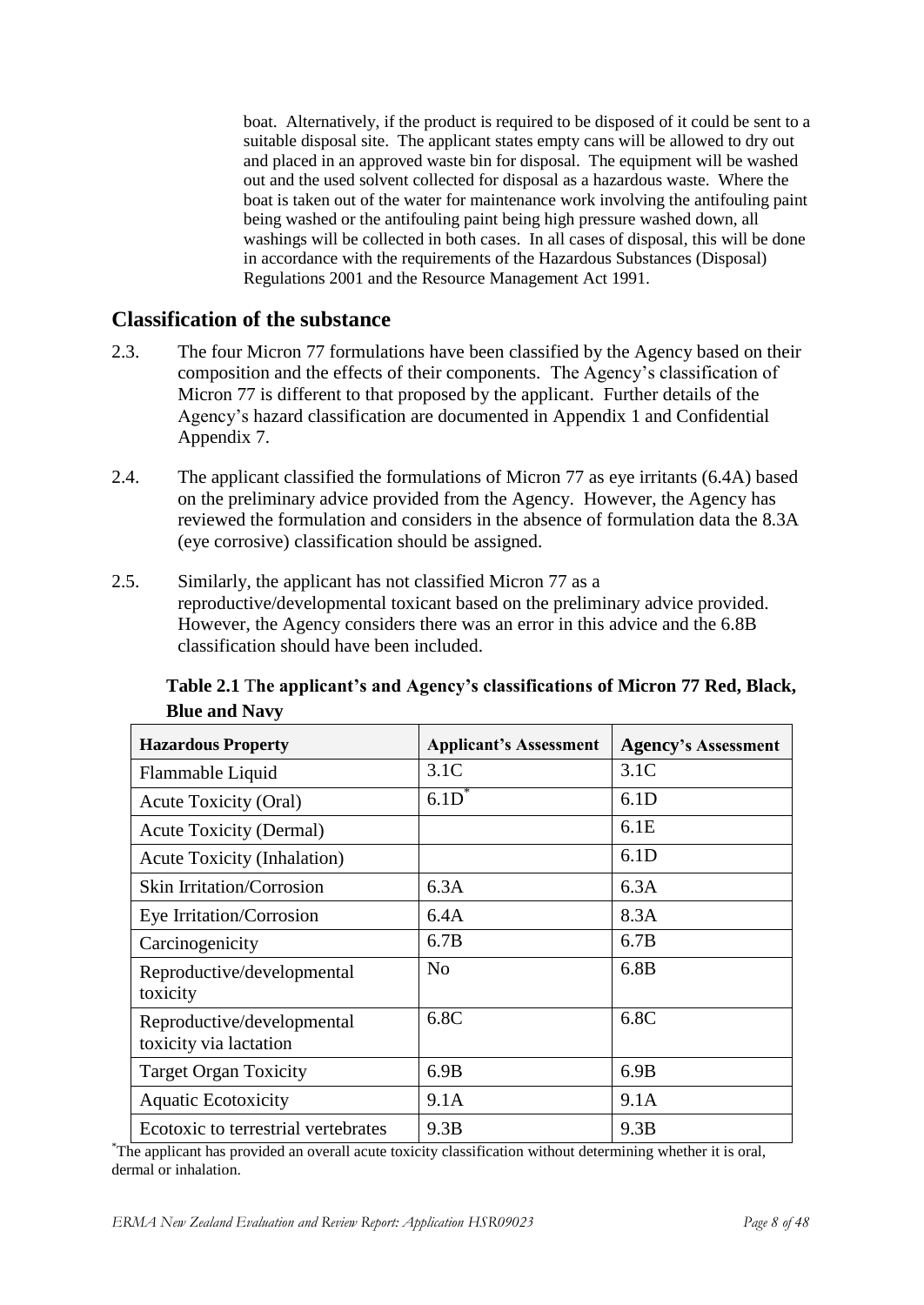### **Default controls**

- 2.6. The HSNO Regulations specify a number of controls based on the classification of the substance. These default controls are designed to mitigate the potential risks associated with each of the hazardous properties and are listed in Appendix 3. The Authority is able to vary the default controls and impose controls under sections 77 and 77A to produce a set of controls relevant to Micron 77. Variations and additional controls are considered in Section 4 of this report.
- 2.7. The analysis of risk takes into account the controls that derive from the HSNO Regulations (in particular the default controls identified in Appendix 3) and from other legislation. The identification and assessment of effects assumes the controls are in place.

### <span id="page-8-0"></span>**3. Identification and assessment of risks, costs and benefits**

3.1. The Agency"s identification and assessment of risks and costs (adverse effects) and benefits (positive effects) is set out in Appendix 2 and supported by information in the Supplementary Information (sections 3 and 4).

### **Risks and costs**

### **Human health**

- 3.2. The Micron 77 formulations have been classified as acute oral, dermal and inhalation toxicants (6.1D, 6.1E, 6.1D), a skin irritant (6.3A), an eye corrosive (8.3A), carcinogenic (6.7B), a reproductive/developmental toxicant (6.8B), a reproductive/developmental toxicant via lactation (6.8C) and a target organ toxicant (6.9B). Given the use pattern of the Micron 77 formulations, the Agency has not carried out quantitative human exposure modelling.
- 3.3. The classification of Micron 77 indicates that this substance may cause chronic effects (6.7B, 6.8B, 6.8C, 6.9B). The Agency notes that chronic hazards normally require repeated exposure for the adverse effects to occur.
- 3.4. In addition to the toxic properties above, Micron 77 is classified as presenting a medium flammability hazard (3.1C) and thus has the potential to cause *minimal* to *major* adverse health effects (ranging from smoke inhalation to burns, for example). However, the Agency considers that adherence to the HSNO controls on flammable substances will ensure that the level of risk to human health associated with its flammable properties is *negligible.*
- 3.5. The results of the qualitative assessment of the human health risks associated with the Micron 77 formulations are documented in Table 3.1.

| <b>Description</b>  |         | <b>Magnitude</b>       | <b>Likelihood</b>    | <b>Comment</b>                                                         | <b>Effect level</b> |
|---------------------|---------|------------------------|----------------------|------------------------------------------------------------------------|---------------------|
| Manufacture*<br>and | Acute   | Minimal to<br>moderate | Highly<br>improbable | Should the Micron 77 formulations<br>be manufactured in New Zealand in | Negligible          |
| packaging           | Chronic | Major                  | Highly               | the future, the Agency considers the<br>HSNO requirements for PPE,     |                     |

| Table 3.1 Qualitative assessment of human health risks |  |
|--------------------------------------------------------|--|
|--------------------------------------------------------|--|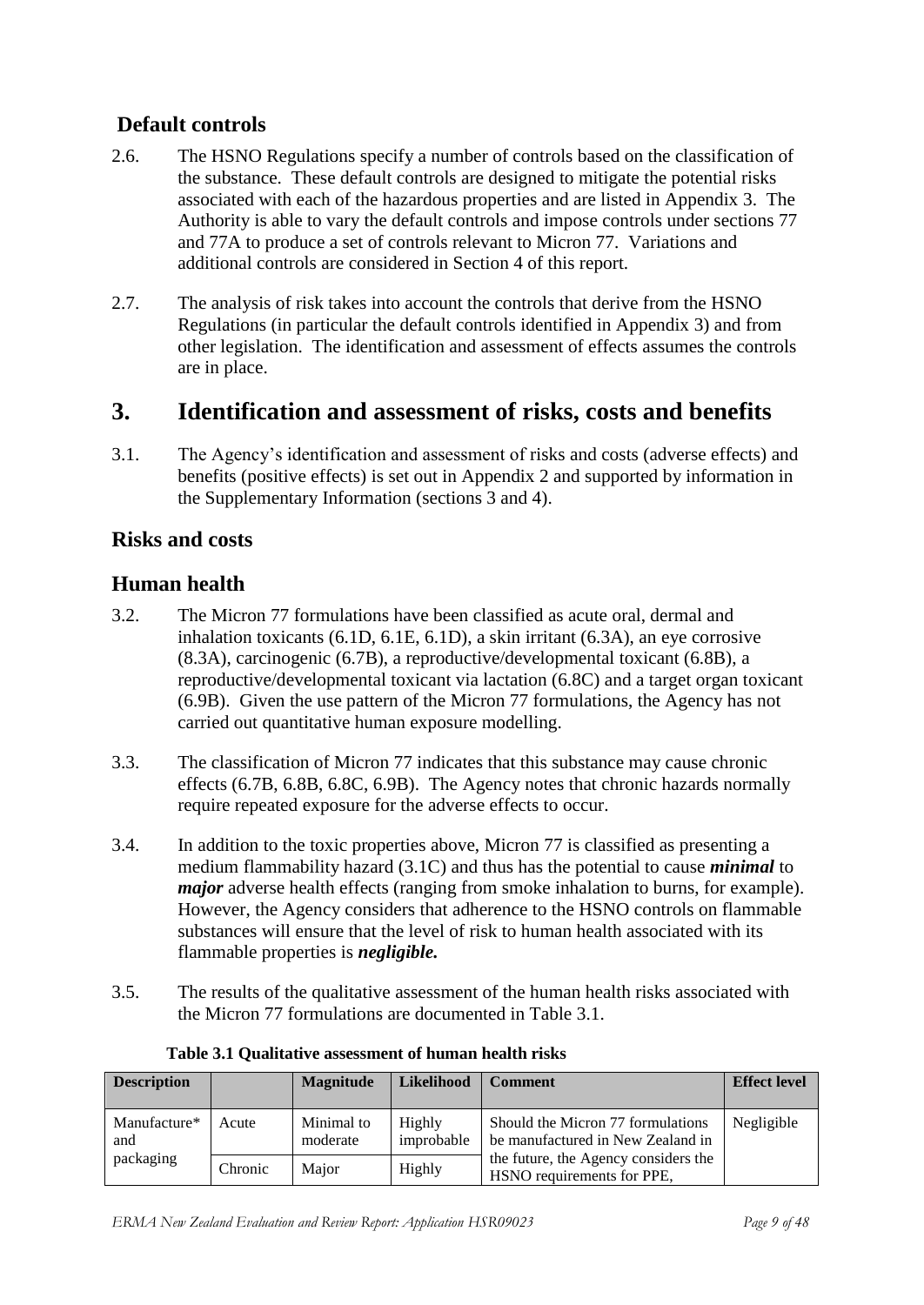| <b>Description</b>                       |         | <b>Magnitude</b>                                                                                                                                                 | <b>Likelihood</b>           | <b>Comment</b>                                                                                                                                                                                                                                                                                                                                                                                            | <b>Effect level</b> |
|------------------------------------------|---------|------------------------------------------------------------------------------------------------------------------------------------------------------------------|-----------------------------|-----------------------------------------------------------------------------------------------------------------------------------------------------------------------------------------------------------------------------------------------------------------------------------------------------------------------------------------------------------------------------------------------------------|---------------------|
|                                          |         |                                                                                                                                                                  | improbable                  | equipment, emergency management<br>and provision of information will<br>apply and reduce the level of risk of<br>chronic effects to negligible. The<br>Agency considers the workers<br>involved in the manufacture of<br>these substances will be familiar<br>with the processes and associated<br>risks and further notes the general<br>public are typically excluded from<br>manufacturing facilities. |                     |
| Importation,<br>transport,<br>storage    | Acute   | Minimal to<br>moderate                                                                                                                                           | Highly<br>improbable        | Workers and bystanders will only<br>be exposed to the substance during<br>this part of the lifecycle in isolated<br>incidents where spillage occurs.<br>HSNO controls and adherence to<br>the Land Transport Rule 45001,<br>Civil Aviation Act 1990 and<br>Maritime Transport Act 1994 (as                                                                                                                | Negligible          |
|                                          | Chronic | The risk of chronic effects<br>is sufficiently remote that it<br>is not necessary to address<br>given that spillage will<br>only occur in isolated<br>incidents. |                             | applicable) will apply.                                                                                                                                                                                                                                                                                                                                                                                   |                     |
| $Use -$<br>operator                      | Acute   | Minimal to<br>moderate                                                                                                                                           | Highly<br>improbable        | Micron 77 will be labelled to<br>identify its potential risks                                                                                                                                                                                                                                                                                                                                             | Negligible          |
| exposure                                 | Chronic | Major                                                                                                                                                            | <b>Highly</b><br>improbable | minimising the opportunity for it to<br>cause toxicity. Adherence to<br>HSNO requirements for PPE and<br>storage requirements as well as the<br><b>ANZECC</b> Code of Practice is<br>considered to adequately manage<br>occupational risks arising from the<br>use of the Micron 77 formulations<br>and reduce the level of risk to<br>negligible.                                                        |                     |
| $Use - public$<br>exposure               | Acute   | Minimal to<br>moderate                                                                                                                                           | Highly<br>improbable        | There is a potential risk to members<br>of the public if painting operations                                                                                                                                                                                                                                                                                                                              | Negligible          |
|                                          | Chronic | The risk of chronic effects<br>is sufficiently remote that it<br>is not necessary to address.                                                                    |                             | are carried out in public areas. The<br>Agency considers such exposures<br>are likely to be either single or of<br>very short duration resulting in a<br>negligible level of effect.                                                                                                                                                                                                                      |                     |
| $Use -$<br>operator<br>exposure          | Acute   | Minimal to<br>moderate                                                                                                                                           | Highly<br>improbable        | There is the potential for operators<br>to be exposed to Micron 77 during<br>boat maintenance activities, (e.g.                                                                                                                                                                                                                                                                                           | Negligible          |
| during boat<br>maintenance<br>activities | Chronic | Major                                                                                                                                                            | Highly<br>improbable        | sanding down or cleaning of hulls).<br>It is considered that controls under<br>the HS&E Act will mitigate the<br>effect of such exposures.                                                                                                                                                                                                                                                                |                     |
| $Use -$<br>exposure to                   | Acute   | Minimal to<br>moderate                                                                                                                                           | Highly<br>improbable        | The level of effect of the risk to<br>members of the public suffering                                                                                                                                                                                                                                                                                                                                     | Negligible          |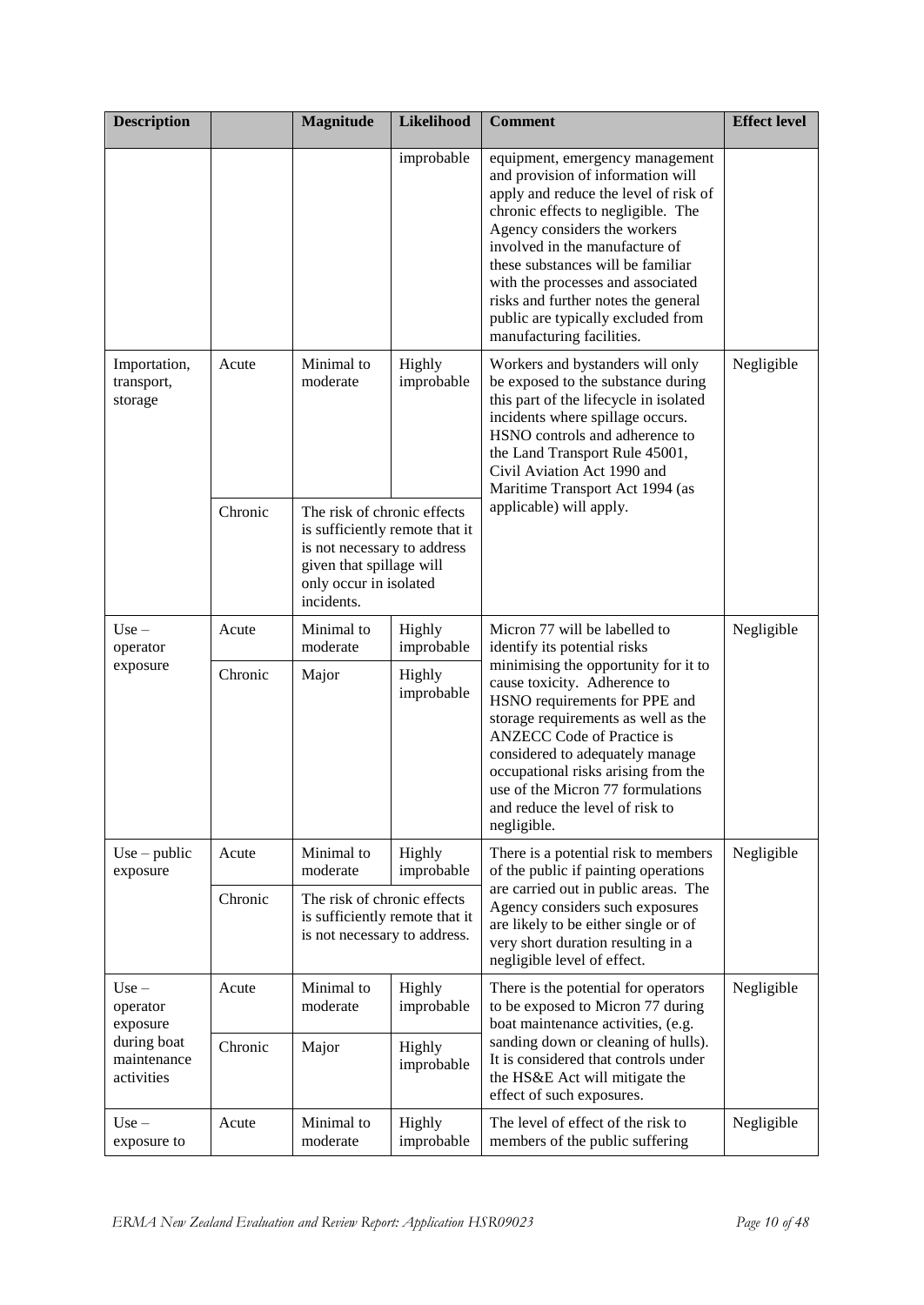| <b>Description</b>                                                   |         | <b>Magnitude</b>                                                                              | Likelihood                                                                                          | <b>Comment</b>                                                                                                                                                                                              | <b>Effect level</b> |                                                                                                                                                                                                                                                                                         |  |
|----------------------------------------------------------------------|---------|-----------------------------------------------------------------------------------------------|-----------------------------------------------------------------------------------------------------|-------------------------------------------------------------------------------------------------------------------------------------------------------------------------------------------------------------|---------------------|-----------------------------------------------------------------------------------------------------------------------------------------------------------------------------------------------------------------------------------------------------------------------------------------|--|
| members of<br>the public<br>during boat<br>maintenance<br>activities | Chronic | The risk of chronic effects<br>is sufficiently remote that it<br>is not necessary to address. |                                                                                                     |                                                                                                                                                                                                             |                     | adverse effects from the cleaning<br>and sanding of hulls is considered<br>to be negligible as members of the<br>public would need to be very close<br>to the work area, and any exposure<br>is likely to be either single or<br>episodic, of very short duration and<br>at low levels. |  |
| Disposal                                                             | Acute   | Minimal                                                                                       | Highly<br>Disposal of the excess substance is<br>improbable<br>considered unlikely and risk will be |                                                                                                                                                                                                             | Negligible          |                                                                                                                                                                                                                                                                                         |  |
|                                                                      | Chronic | The risk of chronic effects<br>is sufficiently remote that it<br>is not necessary to address. |                                                                                                     | minimised with detailed<br>instructions for disposing of both<br>excess substance as well as<br>packaging. The applicant indicates<br>it is possible for any excess paint to<br>be stored for the next job. |                     |                                                                                                                                                                                                                                                                                         |  |

\*The applicant has indicated that the manufacture of Micron 77 formulations in New Zealand is unlikely. However, it is possible that these substances could be manufactured in New Zealand in the future. Consequently, the risks associated with the manufacture of Micron 77 formulations have been evaluated so that approval of these substances will be applicable to both the import and manufacture of Micron 77.

### *Environmental*

- 3.6. Micron 77 has been classified as being very toxic in the aquatic environment (9.1A) and toxic to terrestrial vertebrates (9.3B). No quantitative modeling has been performed.
- 3.7. In addition to its ecotoxic properties, Micron 77 has been classified by the Agency as being flammable (3.1C – medium hazard). The Agency considers that there is potential for damage to the environment to occur if Micron 77 were to be ignited at any stage of its lifecycle. However, the Agency considers that adherence to the HSNO controls on flammable substances will ensure that the level of risk to the environment associated with its flammable properties is *negligible.*
- 3.8. Table 3.2 documents the results of the qualitative assessment undertaken and identifies the impact of potential risks at each stage in the substance"s lifecycle. In conclusion, the Agency considers the risk to the environment is negligible.

| <b>Description</b>                 | <b>Magnitude</b> | <b>Likelihood</b>    | <b>Comment</b>                                                                                                                                                                                                                                                                                                                                                                        | <b>Effect level</b> |
|------------------------------------|------------------|----------------------|---------------------------------------------------------------------------------------------------------------------------------------------------------------------------------------------------------------------------------------------------------------------------------------------------------------------------------------------------------------------------------------|---------------------|
| Manufacture* and<br>packaging      | Minor            | Highly<br>improbable | Should the Micron 77 formulations be<br>manufactured in New Zealand, the Agency<br>considers workers involved in the<br>manufacture of these substances will be<br>familiar with the manufacturing processes and<br>risks. In addition, with the controls in place,<br>the Agency considers the opportunity for the<br>substances to be released in to the<br>environment is limited. | Negligible          |
| Importation,<br>transport, storage | Minor            | Highly<br>improbable | Given adherence to the HSNO controls (e.g.<br>packaging, identification and emergency<br>management) and the Land Transport Rule<br>45001, Civil Aviations Act 1990 and                                                                                                                                                                                                               | Negligible          |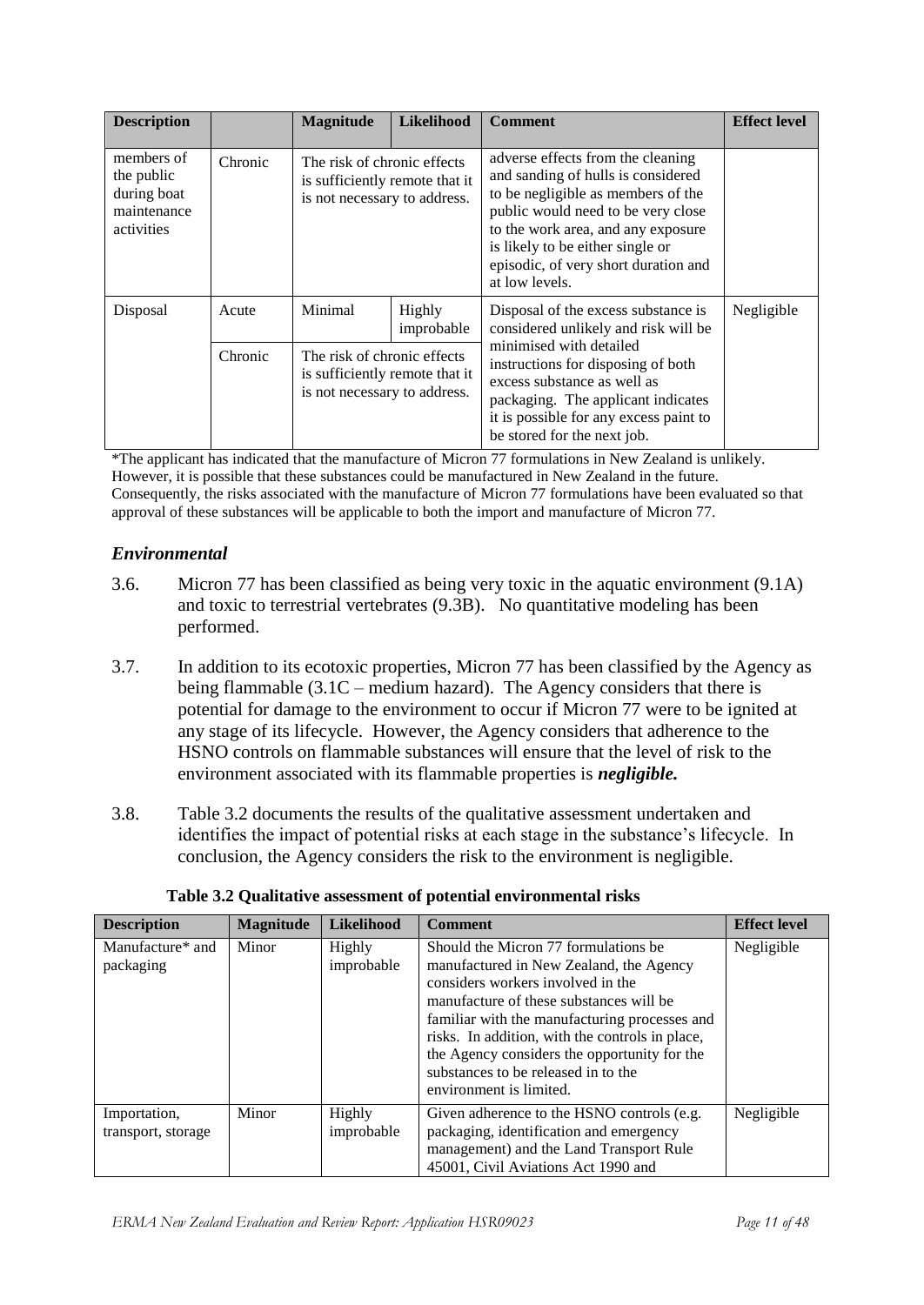| <b>Description</b>                                                | <b>Magnitude</b> | Likelihood           | <b>Comment</b>                                                                                                                                                                                                                                                                                                                                                                                                                                                                                                                                                                                                                            | <b>Effect level</b> |
|-------------------------------------------------------------------|------------------|----------------------|-------------------------------------------------------------------------------------------------------------------------------------------------------------------------------------------------------------------------------------------------------------------------------------------------------------------------------------------------------------------------------------------------------------------------------------------------------------------------------------------------------------------------------------------------------------------------------------------------------------------------------------------|---------------------|
|                                                                   |                  |                      | Maritime Transport Act 1994 (as applicable)<br>the Agency considers a spill to be highly<br>improbable. Furthermore, a spill is likely to<br>lead to localised effects only involving small<br>quantities of the substance.                                                                                                                                                                                                                                                                                                                                                                                                               |                     |
| $Use - application$<br>of paints to<br>vessels                    | Minor            | Highly<br>improbable | Environmental contamination could<br>potentially arise from paint over spray or<br>direct spillage of the paint. However, this is<br>likely to lead to localised effects only.<br>Detailed guidance on the application and use<br>of antifouling paints is detailed in the<br><b>ANZECC Code of Practice for Antifouling</b><br>and In-water Hull Cleaning and Maintenance;<br>however, it is noted that not all boat owners<br>will be aware of this code. It is considered<br>that the Micron 77 formulations will pose a<br>negligible increase in risk than currently<br>approved antifouling paints, all of which<br>contain copper. | Negligible          |
| Leaching into the<br>aquatic<br>environment from<br>vessels hulls | Minor            | Very<br>unlikely     | Cumulative leaching from vessels whilst<br>moored, particularly around impacted areas<br>such as marinas, could potentially result in<br>adverse effects to aquatic organisms. The<br>Agency considers the level of effect of this<br>risk to be negligible as the effect is likely to be<br>localised and furthermore noting there are<br>other factors to take into consideration when<br>assessing such risks (refer Appendix 2).                                                                                                                                                                                                      | Negligible          |
| Environmental<br>contamination<br>from maintenance<br>activities  | Minor            | Highly<br>improbable | Environmental contamination may result from<br>exposure to paint debris and/or dust from<br>cleaning and sanding of hulls. As previously<br>mentioned the ANZECC Code of Practice for<br>Antifouling and In-water Hull Cleaning and<br>Maintenance provides guidance on the use,<br>removal and disposal of antifouling paints.<br>The Agency considers the use of this guidance<br>as well as controls set under the RMA will<br>mitigate the effect of such exposures and the<br>Micron 77 formulations, as a replacement for<br>Micron 66, are unlikely to pose a greater risk<br>than the currently approved antifouling paints.      | Negligible          |
| Disposal                                                          | Minor            | Highly<br>improbable | Users will in most cases use all of the<br>substance by its normal use as an antifouling<br>paint due to the typical purchase price of these<br>kinds of paints, as well as taking into account<br>the possibility for it to be stored for a later<br>use. It is considered likely that small<br>quantities of the substance will be involved.<br>If Micron 77 is disposed of by means other<br>than use, this will be in accordance with the<br>requirements of the Hazardous Substances<br>(Disposal) Regulations 2001 and the Resource<br>Management Act 1991.                                                                         | Negligible          |

\*The applicant has indicated that the manufacture of Micron 77 formulations in New Zealand is unlikely. However, it is possible that these substances could be manufactured in New Zealand in the future. Consequently, the risks associated with the manufacture of Micron 77 formulations have been evaluated so that approval of these substances will be applicable to both the import and manufacture of Micron 77.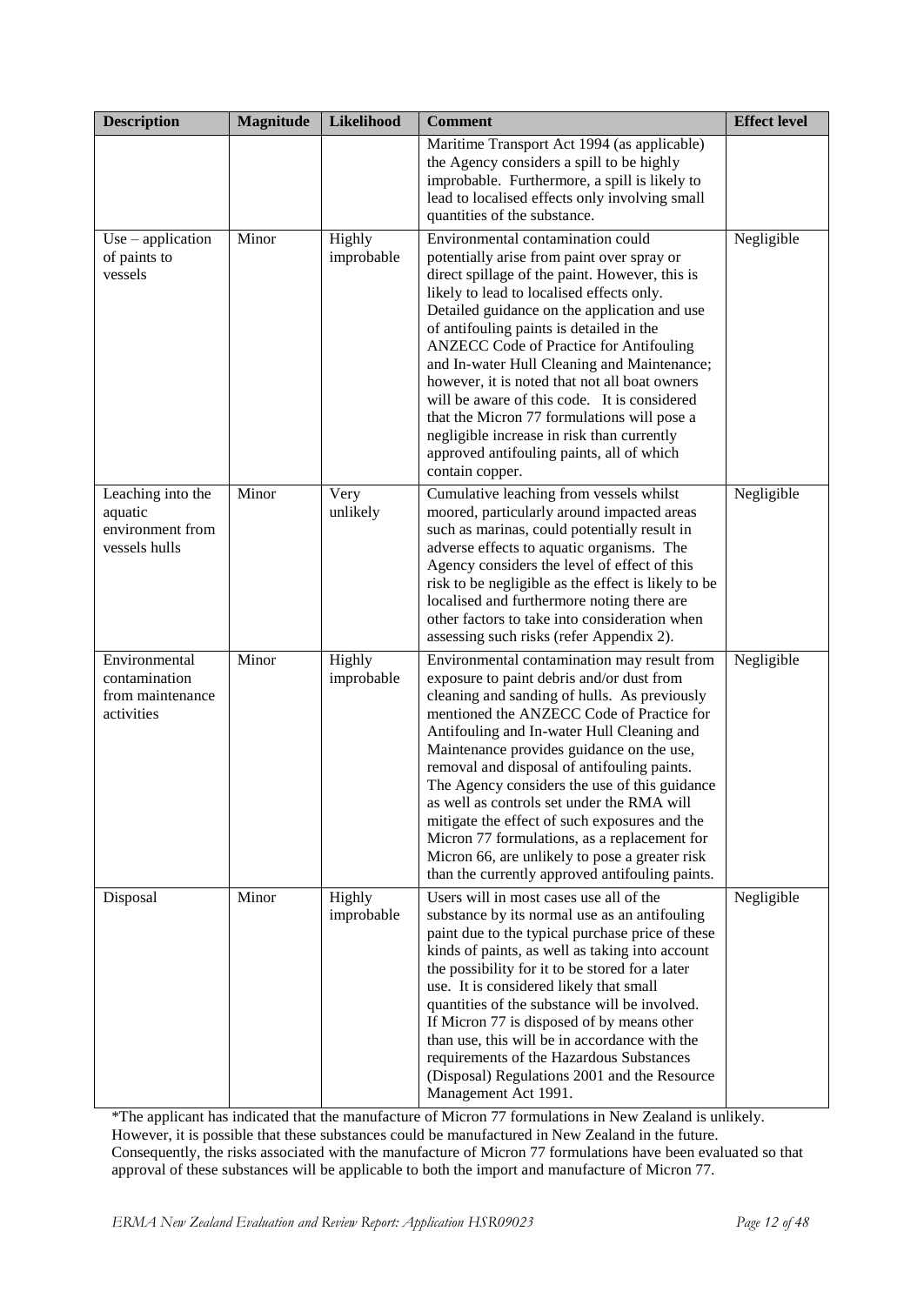3.9. Risks to the environment during manufacturing, importation, transport, storage, use and disposal are assessed as negligible.

### **Benefits**

- 3.10. The applicant considers that the availability of the Micron 77 antifouling paints will provide the following benefits:
	- The maintenance of New Zealand"s marine industry as being at the  $\bullet$ forefront of boat building technology;
	- The ability to offer industry with proven new technology products, that are  $\bullet$ available to overseas users, to maintain the local industries ability to compete in the worldwide market place;
	- A step wise improvement and replacement to the existing Micron 66 product. Micron 77 has improved recoatability and performance in fresh/brackish waters and areas where there is a large run off of rain water from the land; and
	- $\bullet$ As the Micron 77 formulations are being released globally, their introduction will ensure foreign boats entering New Zealand for repairs and maintenance can be maintained with the same antifouling.
- 3.11. The Agency notes that benefits may be derived from the availability of the Micron 77 formulations as antifouling paints in New Zealand.

### **Likely effects of the substance being unavailable**

3.12. The Agency notes that there are currently other antifouling paints approved for use in New Zealand. The likely effects of Micron 77 being unavailable would thus be a reduction in consumer choice for end-users as well as a reduction in sales for Akzo Nobel Coatings Ltd and employment opportunities in the company. In addition, the potentially significant benefits discussed above would not be realised.

### <span id="page-12-0"></span>**4. Setting controls**

### **Variations to Default Controls**

- 4.1. As a result of the risk assessment, the Agency considers that the following variations should be made to the default controls. These variations are summarised in Table 4.1 below. A full description of the rationale for these variations is documented in Appendix 3.
- 4.2. The Agency notes that similar variations were made to antifouling paints on their transfer to the HSNO regime.

| <b>Control</b><br>Code | <b>Subject matter</b>                            | Variation                                       | <b>Comment</b>                                                                                    |
|------------------------|--------------------------------------------------|-------------------------------------------------|---------------------------------------------------------------------------------------------------|
|                        | Limiting exposure to<br>toxic substances through | The Agency proposes<br>this control be deleted. | The Agency considers Micron 77<br>does not contain any components<br>that meet the requirement of |

#### **Table 4.1 Variations to the default controls for Micron 77 formulations.**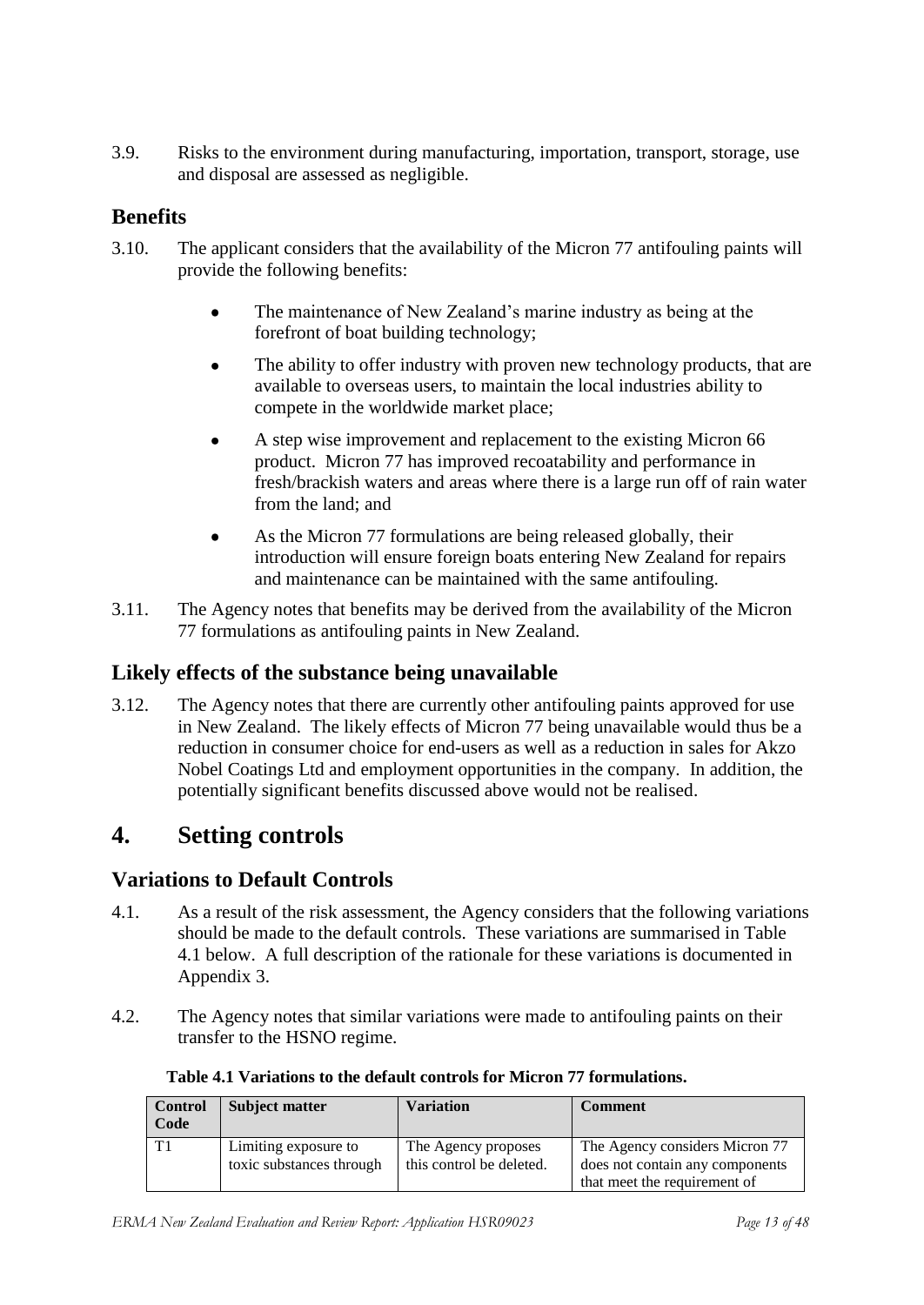|                          | the setting of TELs                                                                         |                                                                            | Regulation $11(1)(a)$ .                                                                                                                                                                                                                                                                                                                                                                                                                                              |
|--------------------------|---------------------------------------------------------------------------------------------|----------------------------------------------------------------------------|----------------------------------------------------------------------------------------------------------------------------------------------------------------------------------------------------------------------------------------------------------------------------------------------------------------------------------------------------------------------------------------------------------------------------------------------------------------------|
| T <sub>2</sub>           | Controlling exposure to<br>in places of work through<br>the setting of WESs                 | WES values are<br>proposed to be adopted<br>as HSNO WES values.            | Department of Labour WES<br>values have been set for the<br>components of the Micron 77<br>formulations. These values are<br>identified in Appendix 3. These<br>DOL WES values are considered<br>relevant to Micron 77.                                                                                                                                                                                                                                              |
| E1                       | Limiting exposure to<br>ecotoxic substances<br>though the setting of<br><b>EELs</b>         | No EEL values are set at<br>this time and the default<br>EELs are deleted. | Until the Agency has developed<br>formal policy on the<br>implementation of section 77B, it<br>proposes that the default EEL<br>water and soil values be deleted.                                                                                                                                                                                                                                                                                                    |
| E2                       | Restrictions on use of<br>substances in application<br>areas                                | The Agency proposes<br>this control be deleted.                            | As these products are intended to<br>be applied to a boat (or marine<br>structure), the Agency considers<br>this control is not relevant to the<br>Micron 77 formulations.                                                                                                                                                                                                                                                                                           |
| AH1/E7                   | Approved<br>handler/security<br>requirements for certain<br>ecotoxic substances             | The Agency proposes<br>this control be deleted.                            | The Agency considers the<br>intended release of antifouling<br>biocides into the environment<br>from vessel hulls (or marine<br>structures) is beyond the control<br>of the approved handler. With<br>respect to the potential for<br>environmental contamination<br>around marinas as a result of boat<br>maintenance operations, the<br>Agency notes that this is a matter<br>that may be more appropriately<br>managed on a site-specific basis<br>under the RMA. |
| TR <sub>1</sub>          | General tracking<br>requirements                                                            | The Agency proposes<br>this control be deleted.                            | The Agency considers that<br>tracking the substance would be<br>unduly onerous, as the key risks<br>can be managed through other<br>controls such as packaging,<br>labelling and emergency<br>management requirements.                                                                                                                                                                                                                                               |
| F2/T7                    | Restrictions on the<br>carriage of hazardous<br>substances on passenger<br>service vehicles | These controls may be<br>combined.                                         | These controls may be combined<br>as they relate to the same<br>regulations.                                                                                                                                                                                                                                                                                                                                                                                         |
| T4/E6                    | Requirements for<br>equipment used to handle<br>substances                                  | These controls may be<br>combined.                                         | These controls may be combined<br>as they relate to the same<br>regulations.                                                                                                                                                                                                                                                                                                                                                                                         |
| D2/D4/<br>D <sub>5</sub> | Disposal requirements<br>for hazardous substances                                           | These controls may be<br>combined.                                         | These controls may be combined<br>as they relate to the same<br>regulations.                                                                                                                                                                                                                                                                                                                                                                                         |
| P5/P13/<br>P14/P15       | Packaging requirements<br>for hazardous substances                                          | These controls may be<br>combined.                                         | These controls may be combined<br>as they relate to the same<br>regulations.                                                                                                                                                                                                                                                                                                                                                                                         |

# **Proposed additional controls**

4.3. As the Agency has only considered the risks of the four Micron 77 substances in terms of their use as antifouling paints, the Agency considers that the substances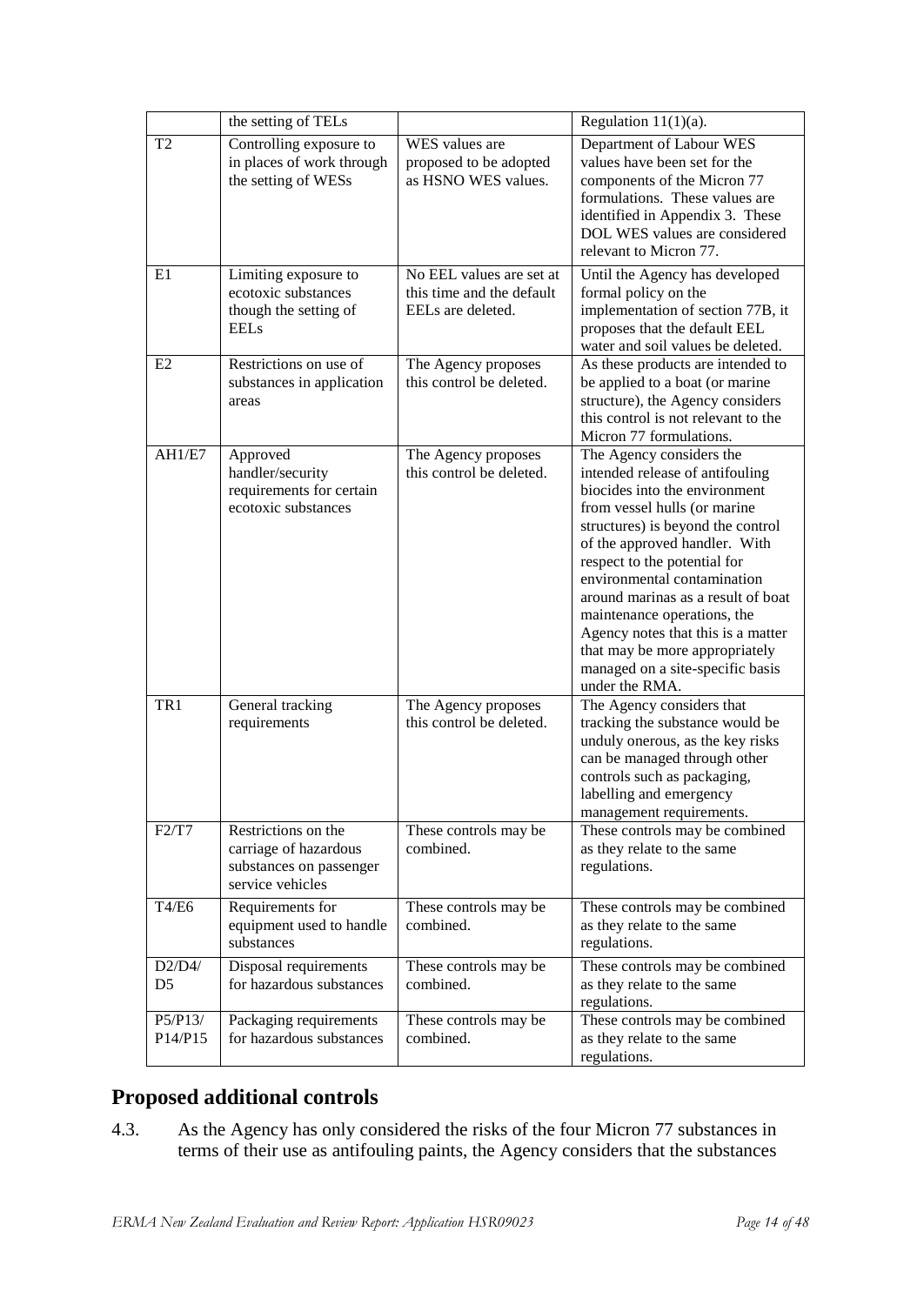should be restricted to such use. Accordingly the Agency considers that the following control should be applied to Micron 77:

- 4.3.1. No person may use Micron 77 for any purpose other than as an antifouling paint to prevent, by the slow release of biocides, the build up of aquatic organisms on the hulls of vessels or other surfaces in contact with water.
- 4.4. The Agency notes that the specified controls do not address the risks associated with stationary container systems, nor do they allow for dispensation where it is unnecessary for any associated pipework to have secondary containment. They also do not address all the risks associated with the unintended ignition of flammable substances. Accordingly, the Agency considers that the application of controls addressing these risks will be more effective than the specified (default) controls in terms of their effect on the management, use and risks of the substance. Such controls were applied to antifouling paints on transfer to the HSNO regime. The Agency considers that these controls are similarly appropriate for the management of the risks associated with Micron 77 and proposes that the additional controls shown in Table A4.1 of Appendix 4 should apply.
- 4.5. Control **EM12** relates to the requirements for secondary containment of pooling substances<sup>2</sup>. The Agency considers that the additional subclauses should be added after subclause (3) of regulation 36 of the Hazardous Substances (Emergency Management) Regulations  $2001<sup>3</sup>$ . These subclauses are shown Table A4.1 of Appendix 4.
- 4.6. The Agency notes the submitter"s proposal of a label statement regarding the potential for adverse effects to occur in the aquatic environment during boat maintenance activities. The Agency has considered this potential risk to the aquatic environment and considers that the proposed controls, as well as adherence to the guidance provided in the ANZECC Code of Practice, are considered sufficient to mitigate the risks and the introduction of Micron 77 will not result in a greater risk to the environment than that posed by currently approved antifouling paints. Additionally, to remain consistent with previous decisions the Agency is not proposing to set a label statement as an additional control. The Agency will review the current controls on all antifouling paints upon a reassessment of all antifouling paints.

# <span id="page-14-0"></span>**5. Overall Evaluation and Recommendations**

- 5.1. The Agency considers that there are negligible risks to human health and to the environment and no potentially significant costs associated with the release of Micron 77. Therefore, the Agency considers that it is evident that the benefits of releasing Micron 77 outweigh the costs.
- 5.2. Consequently**,** the Agency recommends that the Authority approve Micron 77, in accordance with clause 26, for import or manufacture with the controls documented in Appendix 4.

1

 $2$  Regulations 35 – 41 of the Hazardous Substances (Emergency Management) Regulations 2001

<sup>&</sup>lt;sup>3</sup> These sub-clauses were applied to pesticides on transfer to the Act.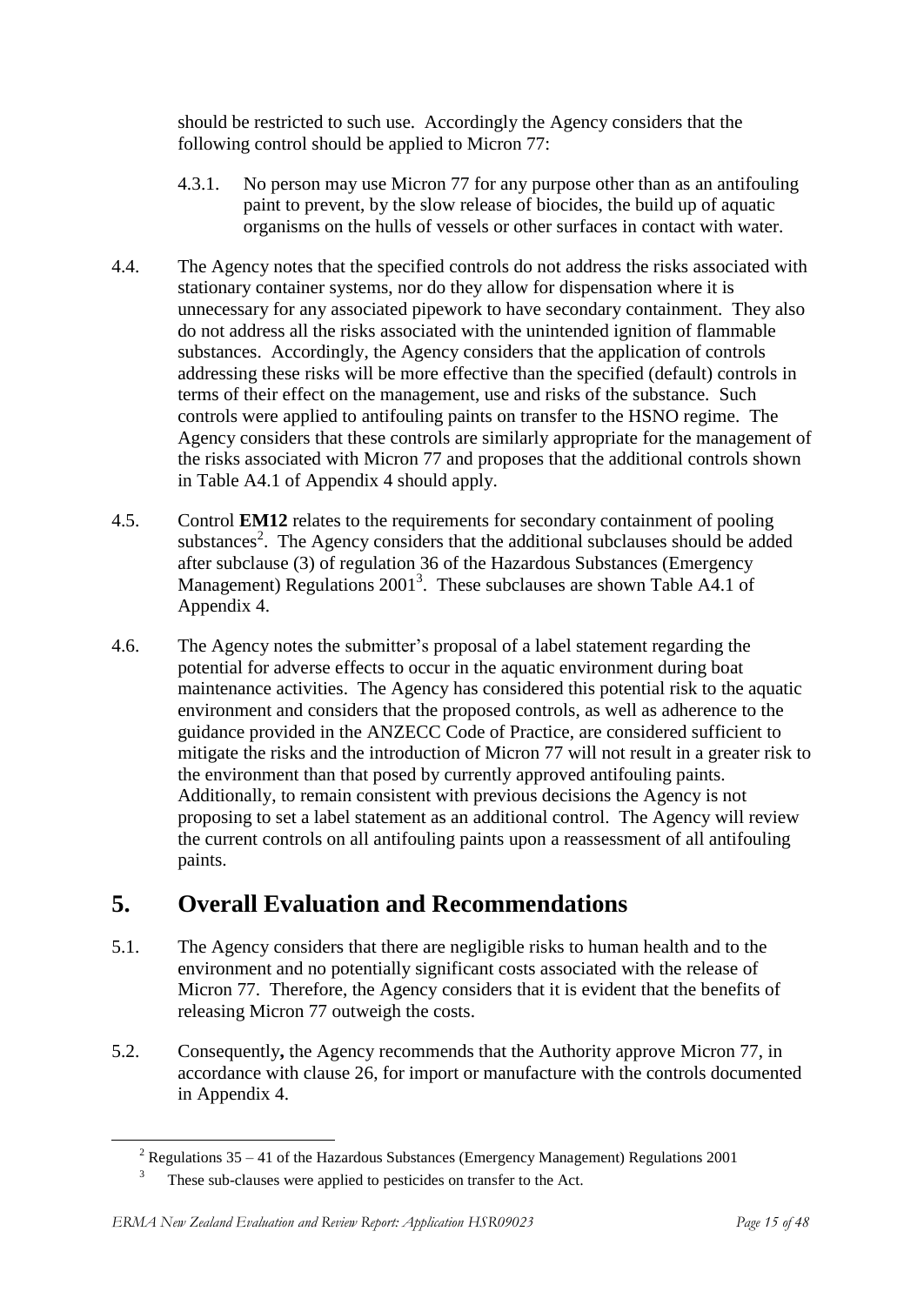# <span id="page-15-0"></span>**Appendix 1: Hazard classification of Micron 77 Red, Black, Blue and Navy Blue**

Data from effects testing of the formulation were not provided for any hazard endpoint for Micron 77 Red, Black, Blue and Navy Blue so classification was estimated using information on the effects of the components and mixture rules. A summary of the physical, toxicity and ecotoxicity hazard classifications associated with Micron 77 Red, Black, Blue and Navy Blue and their components are provided in Confidential Appendix 7 in Tables A7.1 to A7.12. The relevant sections of the User Guide to Thresholds and Classifications under the HSNO Act (ERMA 2008a) that describe the mixture rules are listed in Table A1.1.

# **Data quality – overall evaluation**

The Agency has adopted the Klimisch et al (1997) data reliability scoring system for evaluating data used in the hazard classification and risk assessment of chemicals (section 1.2.4 in ERMA 2008a). The data used by the Agency to classify Micron 77 Red, Black, Blue and Navy Blue are predominantly the classifications which have been officially gazetted during the transfer process and are publicly available through the HSNO Chemical Classification Information Database (CCID) (ERMA 2008b). With regard to ecotoxicity and environmental fate, generally these data are low quality by current international standards.

The Agency acknowledges that there are frequently data gaps in the hazard classification for chemicals which have been in use internationally for a long time. International programmes such as the OECD High Production Volume programme (OECD 1990) and REACH (EU 2006) are progressively working towards filling these data gaps. As new information becomes available, and resources permit, the Agency will endeavour to update the HSNO classifications for those substances.

The effect of the lower quality data on the overall evaluation of the effects of Micron 77 Red, Black, Blue and Navy Blue was not significant because no quantitative exposure modelling was performed.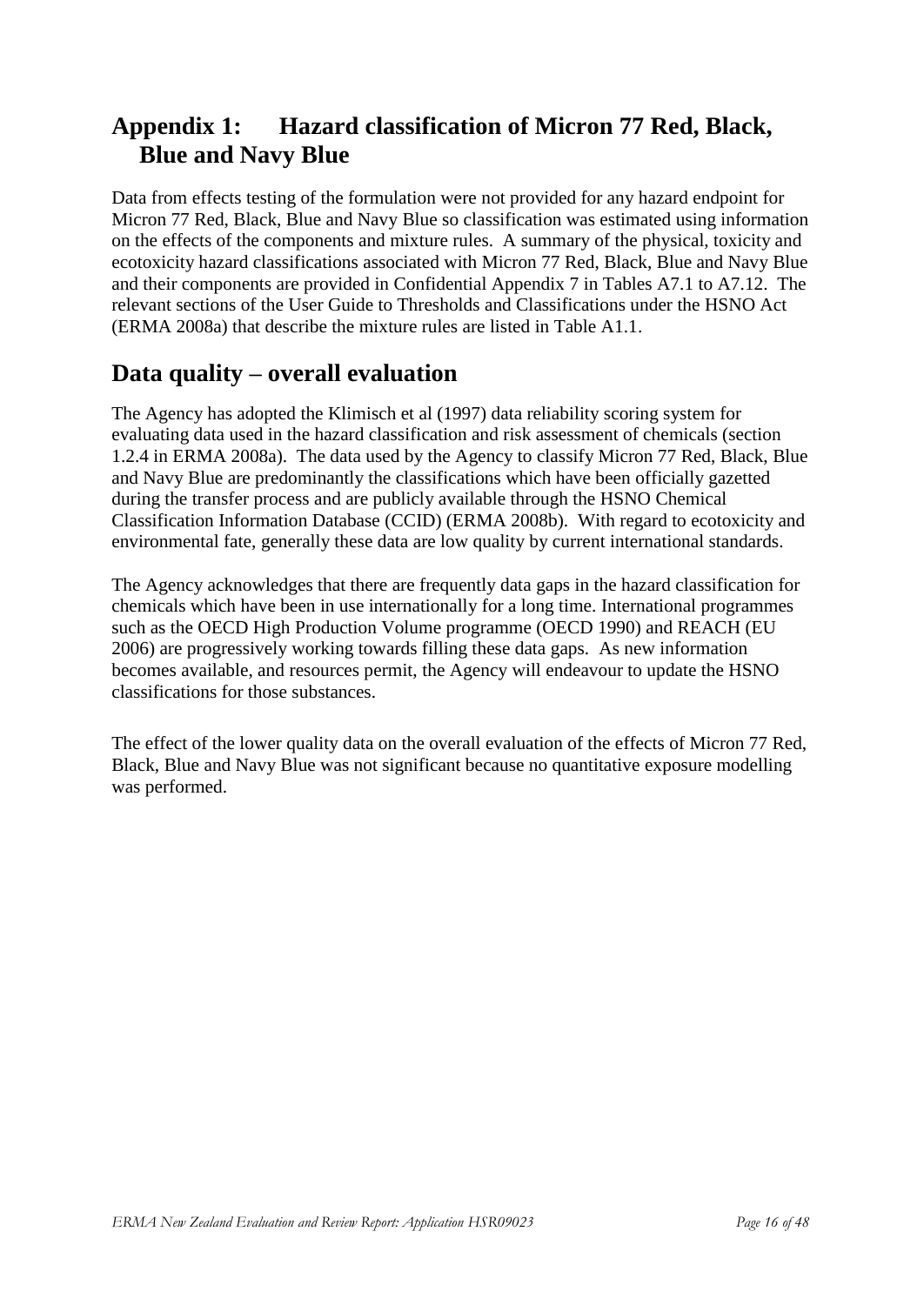| <b>Hazard</b>                                      | <b>User Guide to HSNO</b>        |
|----------------------------------------------------|----------------------------------|
|                                                    | <b>Thresholds and</b>            |
|                                                    | <b>Classifications Reference</b> |
| Subclass 6.1 Acute Toxicity                        | Part V, Chapter 10, Page 12      |
| Subclass 6.3/8.2 Skin Irritancy/Corrosivity        | Part V, Chapter 11, Page 7       |
| Subclass 6.4/8.3 Eye Irritancy/Corrosivity         | Part V, Chapter 12, Page 9       |
| Subclass 6.5 Contact and Respiratory Sensitisation | Part V, Chapter 13, Page 8       |
| Subclass 6.6 Mutagenicity                          | Part V, Chapter 14, Page 5       |
| Subclass 6.7 Carcinogenicity                       | Part V, Chapter 15, Page 8       |
| Subclass 6.8 Reproductive Developmental Toxicity   | Part V, Chapter 16, Page 11      |
| Subclass 6.9 Target Organ Systemic Toxicity        | Part V, Chapter 17, Page 10      |
| Subclass 9.1 Aquatic Ecotoxicity                   | Part VI, Chapter 19, Page 18     |
| Subclass 9.2 Soil Ecotoxicity                      | Part VI, Chapter 20, Page 8      |
| Subclass 9.3 Terrestrial Vertebrate Ecotoxicity    | Part VI, Chapter 21, Page 7      |
| Subclass 9.4 Terrestrial Invertebrate Ecotoxicity  | Part VI, Chapter 22, Page 5      |

**Table A1.1: Location of mixture rules within the User Guide to the Thresholds and Classifications in the HSNO Act (V2.0. March 2008) (ERMA 2008a).**

#### **References**

ERMA New Zealand (2008a) *User Guide to HSNO Thresholds and Classifications.* ERMA New Zealand, Wellington.

ERMA New Zealand (2008b) HSNO Chemical Classification Information Database (CCID) <http://www.ermanz.govt.nz/hs/compliance/chemicals.html>

European Union (2006) *Regulation (EC) No 1907/2006 of the European Parliament and of the Council of 18 December 2006 concerning the Registration, Evaluation, Authorisation and Restriction of Chemicals (REACH), establishing a European Chemicals Agency, amending Directive 1999/45/EC and repealing Council Regulation (EEC) No 793/93 and Commission Regulation (EC) No 1488/94 as well as Council Directive 76/769/EEC and Commission Directives 91/155/EEC, 93/67/EEC, 93/105/EC and 2000/21/EC*.<http://reach.jrc.it/>

Klimisch, HJ, Andreae, E, Tillman, U (1997). A systematic approach for evaluating the quality of experimental and ecotoxicological data. *Regulatory Toxicology and Pharmacology*  $25: 1 - 5.$ 

OECD (1990) Manual for Investigation of HPV Chemicals. [http://www.oecd.org/document/21/0,3343,en\\_2649\\_34379\\_1939669\\_1\\_1\\_1\\_1,00.html](http://www.oecd.org/document/21/0,3343,en_2649_34379_1939669_1_1_1_1,00.html) Retrieved 23 January 2008.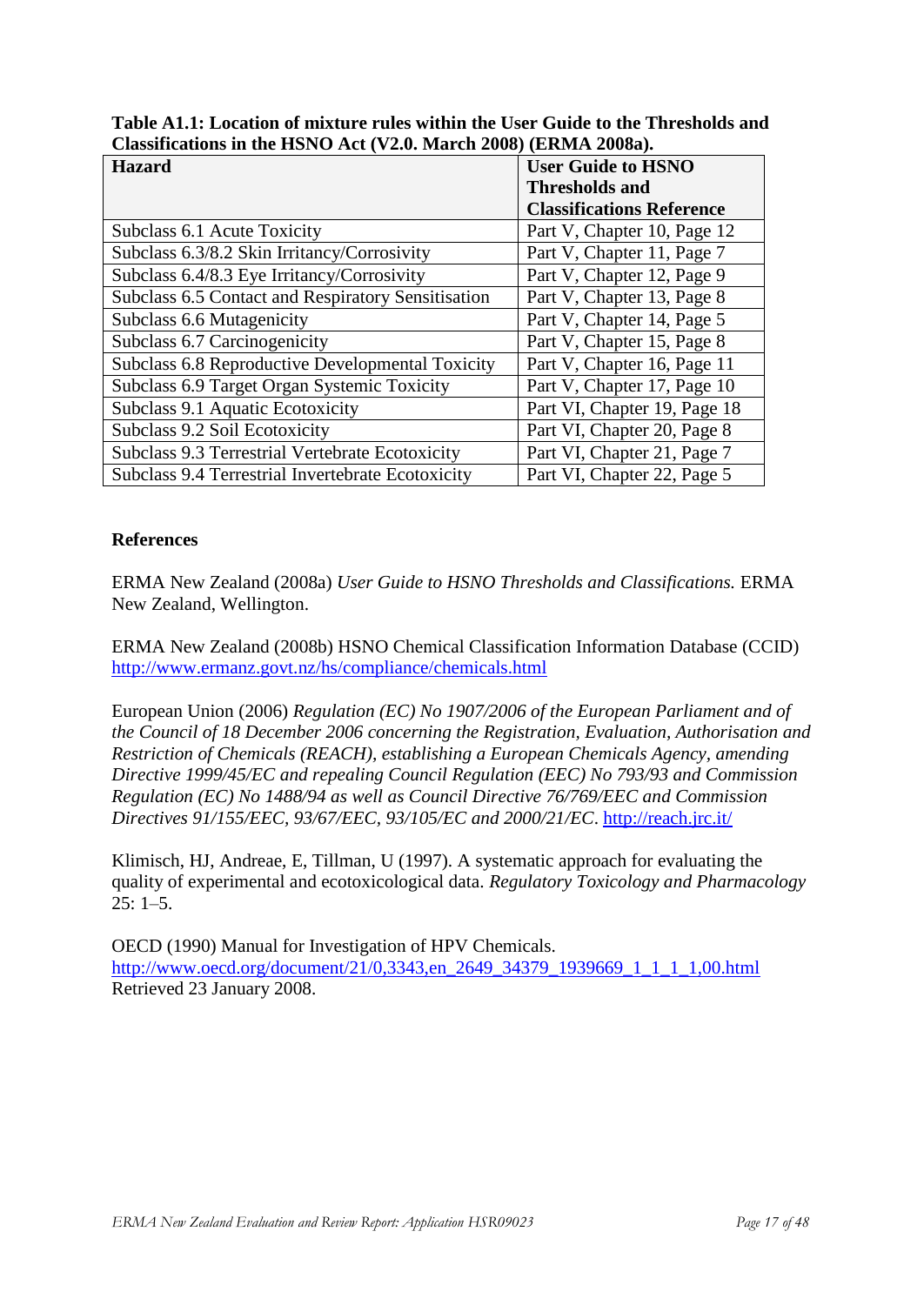# <span id="page-17-0"></span>**Appendix 2: Risk Assessment**

The methodology involved in assessing risk is outlined in the Supplementary Information section.

Qualitative risk assessments have been carried out to evaluate the level of risk to operators, bystanders and the environment for all stages of the lifecycle. The level of risk has been evaluated on the basis of the magnitude and likelihood of adverse effects occurring to people or the environment.

The Agency did not identify any risks associated with society and the community, the market economy or New Zealand"s international obligations.

### **Relationship of Māori to the environment**

The Agency notes that the substance triggers a number of hazardous properties giving rise to the potential for cultural risk. However, based on the information provided, the Agency considers that the risks will be *negligible*. The rationale for this approach is outlined in the Supplementary Information (section 3).

### **Human health risk assessment**

#### **Operator exposure assessment**

All four formulations contain the two actives copper oxide and copper pyrithione. The general public may be exposed to, these and other components in the formulations via food and or drinking water.

Given that antifouling paints are designed to leach biocides from painted surfaces as a function of their use, environmental contamination may occur, especially in areas where several vessels are moored together. The risk of environmental contamination and bioaccumulation of the active ingredients is discussed in detail in the Environmental Exposure and Risk Assessment section of this report.

#### The 19th Australian Total Diet Survey

[\(http://turin/sites/felix/apps/1/HSR09023/e/The%2019th%20Australian%20Total%20Diet%2](The%2019th%20Australian%20Total%20Diet%20Survey.pdf) [0Survey.pdf\)](The%2019th%20Australian%20Total%20Diet%20Survey.pdf) examined a number of metal contaminants, including copper, in all foods. The survey concluded that overall estimated mean intakes (from *all* food sources) were below the tolerable limit of 0.2 mg/kg bw/day.

Given that copper is widely distributed in nature and its compounds have many industrial and agricultural uses, the Agency considers that Micron 77 antifouling paint formulations should not pose an unacceptable risk to the public when used as directed and in compliance with relevant codes of practice. For example, the Australian and New Zealand Environment Conservation Council (ANZECC) Code of Practice for Antifouling and In-water Hull Cleaning and Maintenance provides guidance on the application, use, removal and disposal of antifouling paints.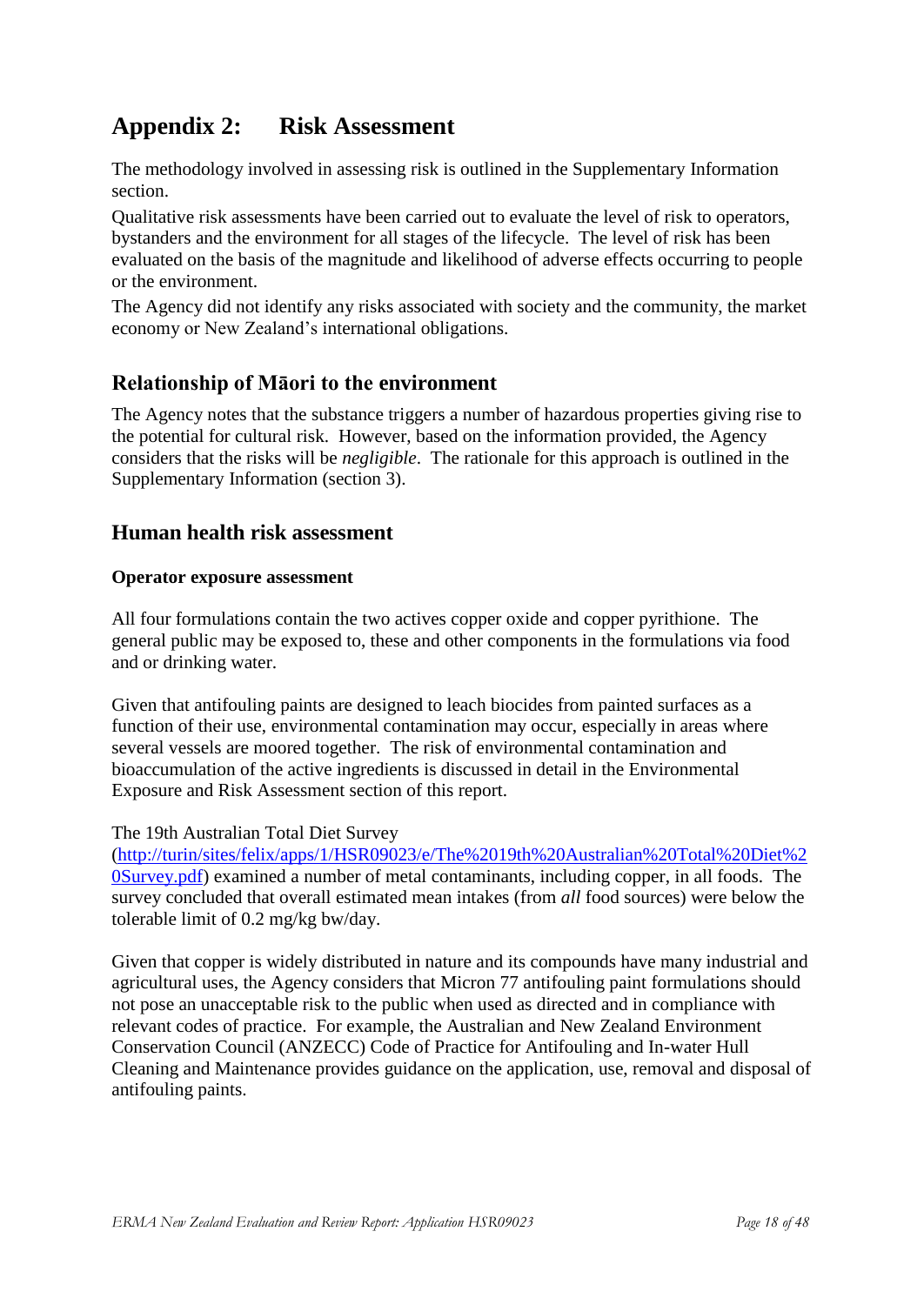### **Occupational Exposure**

The Agency notes that personnel may be exposed to components of Micron 77 during application of the paints or whilst undertaking maintenance of painted surfaces. Because the Agency does not have a suitable model for this type of application and exposure, no operator exposure modeling has been undertaken for Micron 77. Nevertheless, the Agency considers that occupational risks arising from Micron 77 will be adequately mitigated by setting appropriate controls e.g. PPE requirements, storage conditions as well as the ANZECC Code of Practice referred to above.

### **Environmental exposure and risk assessment**

All four antifouling paints contain the two active ingredients, copper oxide and copper pyrithione at very similar concentrations. With respect to ecotoxicity, Micron 77 Red, Black, Blue and Navy Blue trigger 9.1A and 9.3B hazard classifications. No quantitative environmental exposure modelling has been performed. A qualitative assessment of the risks to the environment over the entire lifecycle of the substance will be carried out in the main body of the E&R Report and is briefly addressed below.

#### **Generic risks from copper-based antifoulants**

The potential areas of risk to the environment from the use of copper-based antifouling paints include:

- Environmental contamination from leached biocides, especially in areas where several vessels are moored together, e.g. inland bays and marinas (given that these substances are designed to deliberately leach biocides from painted surfaces as a function of use).
- Environmental contamination could occur during painting activities, as a result of over- $\bullet$ spray, run-off or direct spillage of the paint into the water. Contamination is also possible during boat maintenance activities from paint debris/dust resulting from the sanding or water-blasting of hulls in preparation for repainting, or the washing/cleaning of hulls. It is noted that ANZECC have developed a Code of Practice for Antifouling and In-water Hull Cleaning and Maintenance which contains detailed guidance on the application, use, removal and disposal of antifouling paints, e.g. it specifies that preparation areas should be bounded to ensure accidental spillage cannot escape to water, spillage should be treated with a suitable adsorbent and disposed of as controlled waste, and with respect to vessels of less than 25m, surfaces should be protected from drift of spray through the use of tarpaulins and sheeting. However, it is recognised that not all boat owners will be aware of the code, or will always follow the correct procedures. In addition, it is noted that not all marinas/hardstands/slipways etc have appropriate facilities or procedures in place for the disposal of wastes from boat maintenance activities.

The Agency acknowledges there is a risk of environmental contamination as a result of the use of antifouling paints, particularly around impacted areas such as marinas, inland bays as a result of boat maintenance activities (including application of paint) and cumulative leaching from vessels whilst moored.

However, the Agency notes there are a number of factors to take into consideration when attempting to assess such risks. One such consideration is the fact that there are many sources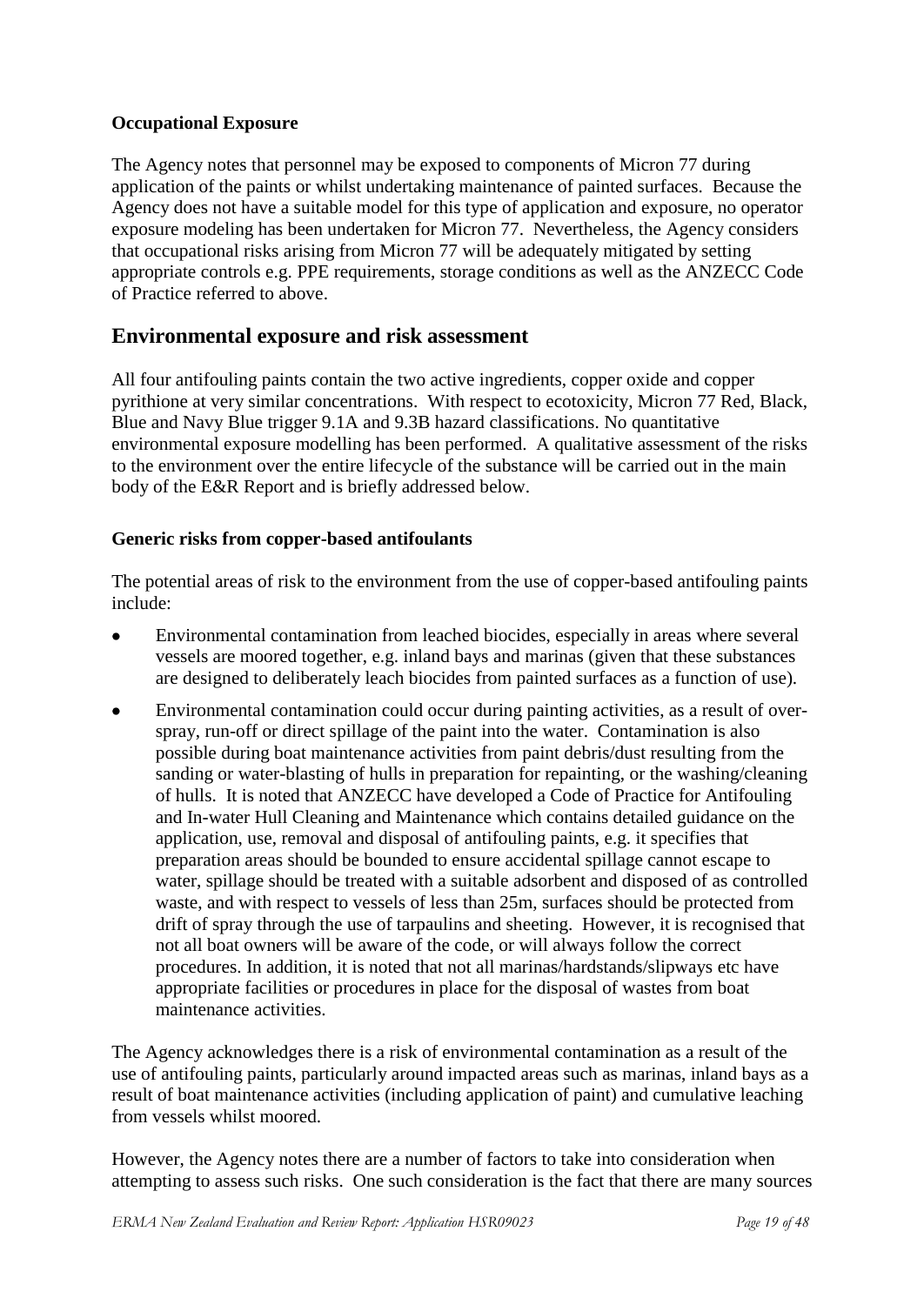of input of contaminants into the environment, especially for ubiquitous metallic species such as copper. Also of relevance is the degree to which contaminants partition from the aqueous phase and adsorb onto sediment which impacts on the bioavailability of contaminants.

The bioavailability (and therefore toxicity) of metals in aquatic sediments depends on the speciation of the metal, the type of sediment, and the physiology and food selection of the organisms. For example, sequestration of copper results in the occurrence of various copper species with various levels of bioavailability.

Harbour sediments are typically anoxic with a high content of sulphides which will bind to metal ions. Therefore, metals such as copper will be expected to be relatively strongly sequestered in harbour sediments.

Organisms are exposed to (sediment-bound) contaminants via interstitial (pore) water and sediment ingestion, with toxicity being affected by the relative bioavailability of the toxicants, as well as exposure to multiple toxicants. Thus even if measurable levels of contaminants were detected in sediment, there may not be a toxic effect seen in marine organisms if the chemical were sediment-bound and not bio-available.

#### *Bioaccumulation:*

The bioaccumulation of metals and inorganic metal compounds is a complex process and bioaccumulation data should be used with care. The ability of aquatic organisms to bioaccumulate metals is very species dependent, e.g. bio-monitoring programmes world-wide have reported differences between mussels, oysters, cockles and pipi. There is conflicting information in the literature with respect to the degree that metals bioconcentrate through the aquatic food chain. The ANZECC Water Quality Guidelines 2000 (Chapter 8.3) note that copper is readily accumulated by plants and animals and that toxic effects occur when the rate of uptake exceeds the rate of physiological or biochemical detoxification and excretion. However, other studies have shown that copper is not highly mobile in aquatic food webs and there appears to be little evidence to support the general occurrence of significant biomagnification of this metal within marine or freshwater food chains ("Bioaccumulation Testing and Interpretation for the Purpose of Sediment Quality Assessment, Status and Needs". USEPA, Feb 2000).

It is recognised that most aquatic organisms have the ability to regulate the level of metals in their tissues through a variety of mechanisms. As such, it is noted that although the levels of metals accumulated in aquatic organisms does increase in impacted environments, the levels do not increase to the same extent as they do in the water and sediment in the surrounding environment ("Bioaccumulation Testing and Interpretation for the Purpose of Sediment Quality Assessment, Status and Needs". USEPA, Feb 2000).

#### **Specific risks from copper pyrithione**

Copper pyrithione is classified as a 9.1A (fish), 9.1A (crustacean) and 9.1A (algae), as are the majority of the other 12 organic co-biocides currently used in antifouling paints in New Zealand.

Copper pyrithione affects bacteria, algae and zooplankton, both through direct effects, but also through indirect effects due to initial changes in community function and structure.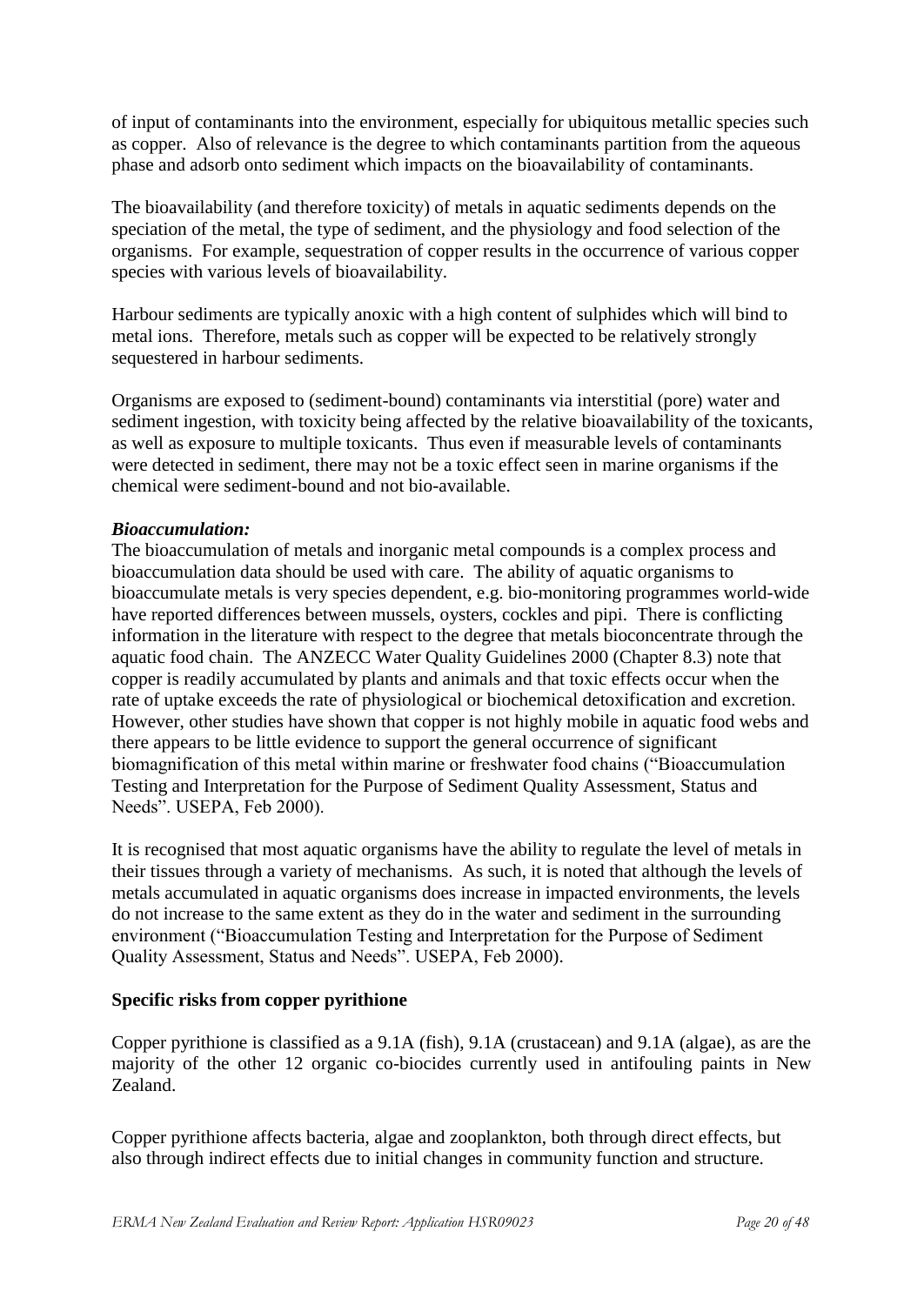These changes lead to changes in system functions such as primary and secondary production as well as changes in nutrient turnover.

Indirect estimations of degradation gave half-lives for copper pyrithione of 7-8 minutes when sterile seawater solutions were exposed to sunlight. However, when the compound was kept in the dark, a half-life could not be determined during the 48-hours of the experiment. When seawater containing bacteria and algae was used, no increase in degradation time was observed suggesting no biological degradation. Moreover, when exposed to the light in the laboratory, no degradation was observed. When a degradation experiment was performed at different depths in sea water column, the half-life was between 120 and 210 min at 0.5 meters, and with no significant degradation below 2m. Copper pyrithione is quickly broken down at high light intensities, but persist for days in light conditions typical for estuarine and coastal areas (Dahllöf et al., 2005).

Despite its apparent persistence in the aquatic environment and its high ecotoxicity, copper pyrithione is a commonly used booster biocide in antifouling paints worldwide, it has already been approved in New Zealand and it is not raising any specific concerns compared with other commonly used booster biocides.

### **Overall Assessment of Risks from Micron 77 Red, Black, Blue and Navy Blue**

In conclusion, the Agency considers that the environmental risks from the copper oxide and copper pyrithione present in Micron 77 Red, Black, Blue and Navy Blue will be similar to those posed by the majority of antifouling paints currently on the market, all of which contain copper and some of which contain copper pyrithione.

The applicant did not provide any information on the leaching rates of the specific biocides present in Micron 77 Red, Black, Blue or Navy Blue so an accurate assessment of environmental exposure was not able to be carried out. On a generic level, the Agency notes that biocide leaching rates can vary considerably as they are dependent on a number of factors including the nature of the applied paint film, how recently the vessel was painted, the nature of the biocides themselves, water pH, water temperature, water flow rates etc. Average leaching rates for copper of approximately 10 - 40  $\mu$ g / cm<sup>2</sup> / day have been reported, whilst for a range of selected organic co-biocides (not including copper pyrithione but zinc pyrithione), leaching rates of approximately 1 -  $5\mu$ g / cm<sup>2</sup>/ day have been reported (Assessment of Antifouling Agents in Coastal Environments (ACE) Final Scientific and Technical Report, June 2002).

From these data, it is theoretically possible to calculate a predicted environmental concentration of biocides in a given area such as a marina. However, such calculations assume static conditions (worse case) with no account taken of tidal effects which would cause considerable dilution.

Assuming a leach rate of 5 µg biocide /  $\text{cm}^2$ / day, a 20 m<sup>2</sup> wetted hull area gives a leach rate of 1g / vessel / day as described below:

 $5 \mu g / \text{cm}^2$  per day

- $= 5 \mu g / 0.0001 \text{ m}^2 \text{ per day}$
- $=$  1,000,000 $\mu$ g / 20 m<sup>2</sup> per day
- $=$  1 g / vessel per day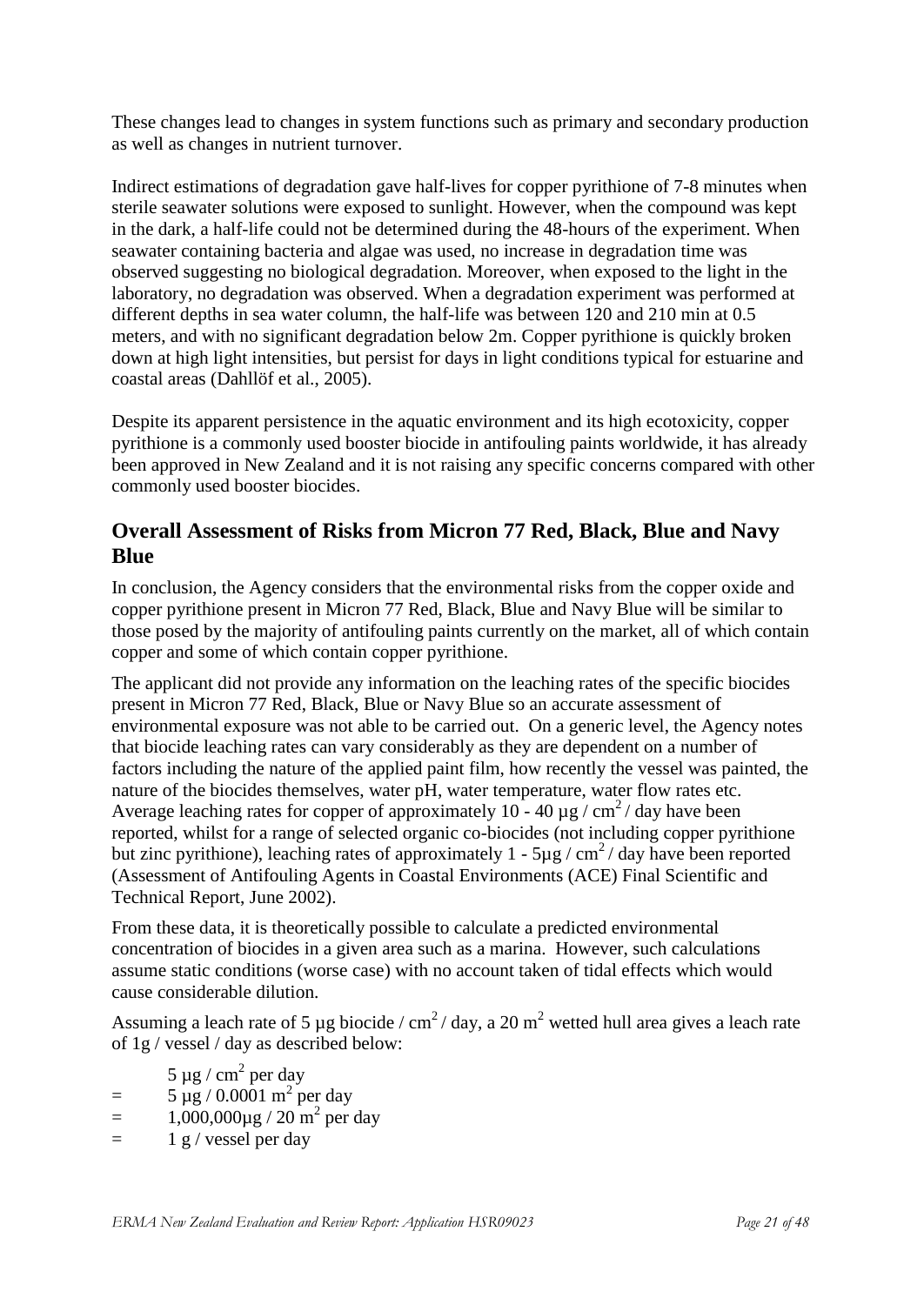Assuming 150 vessels in the marina, each leaching 1 g biocide / day gives a leach rate of 150 g of biocide per day for the whole marina (assumes worst case scenario of a static environment, i.e. excludes any dilution effects from tidal flows etc).

Assuming a marina size of 300 m x 200 m x 3 m =  $180,000\text{m}^3$  (180,000,000 L) gives:

150 g biocide / 180,000,000 L per day

- $=$  0.0008 mg/L per day
- $=$  0.8  $\mu$ g/L per day

As mentioned, this value of 0.8  $\mu$ g/L has been calculated assuming a static environment, with no account taken of influencing factors such as degradation or the considerable dilution effect caused by tidal flow. The actual water concentration of copper pyrithione in the marina will be a function of the leaching, biodegradation (which is expected to be slow), sorption, the specific local conditions of the marina, particularly tidal flow. It is noted that the estimated daily leaching rate of 0.8 µg/L is five times less than the lowest acute toxicity value reported for copper pyrithione (96 hour  $LC_{50} = 4.3 \mu g/L$  for fathead minnow). Nevertheless, it is noted that marinas are highly impacted environments, both physically and due to the variety of chemicals present. The contribution of copper pyrithione to this impact is not expected to exceed that of other biocides.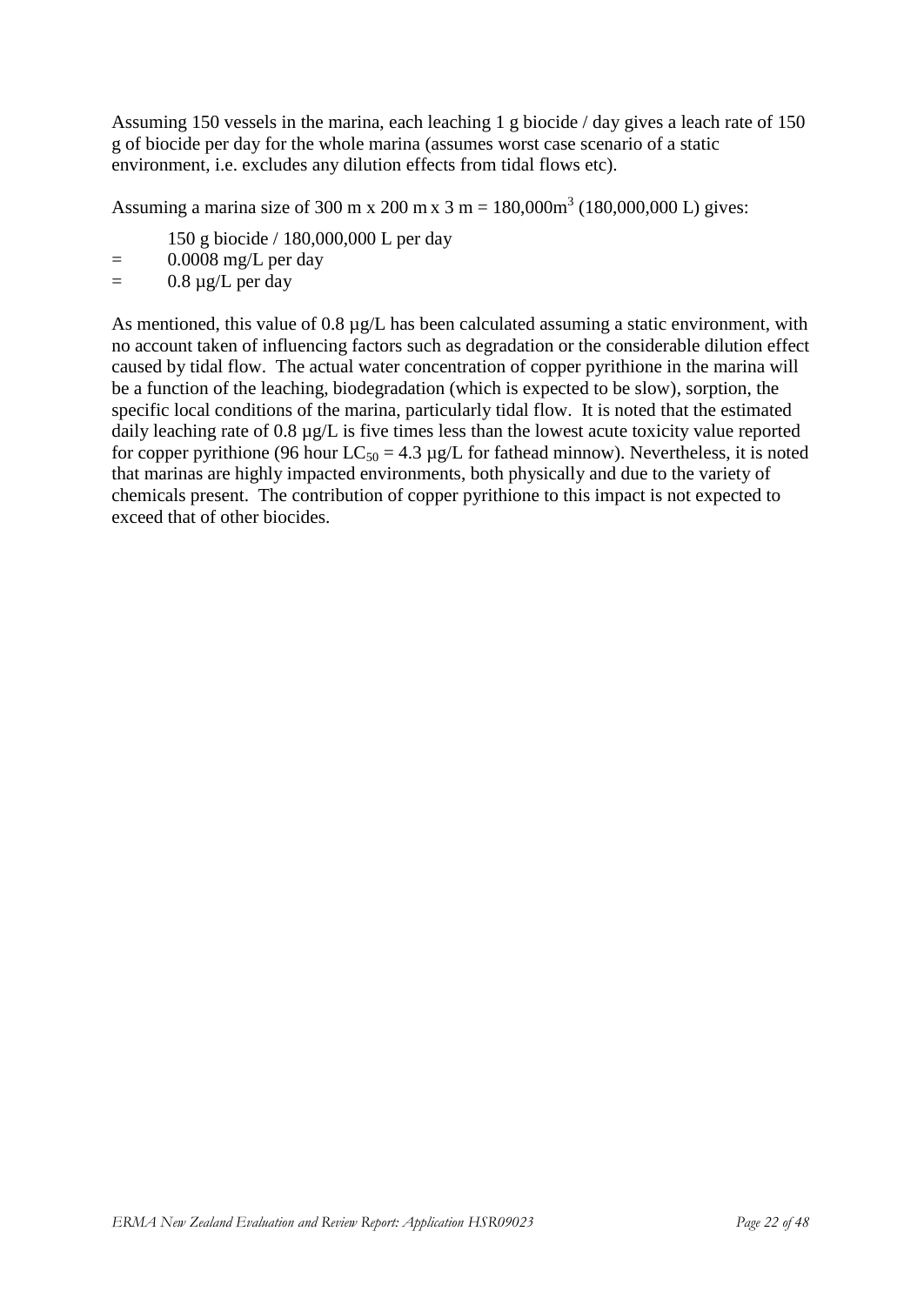# <span id="page-22-0"></span>**Appendix 3: Default controls for Micron 77 Red, Black, Blue and Navy Blue and their variations.**

Based on the hazard classification as shown in Table 3.1, the set of associated controls has been identified. These default controls, expressed as control codes<sup>4,</sup> are listed in Table A3.1.

| <b>HSNO</b> Classification | <b>HSNO</b> Controls                                                                                |
|----------------------------|-----------------------------------------------------------------------------------------------------|
| 3.1 <sub>C</sub>           | <b>Class 1 to 5 substances</b>                                                                      |
| 6.1D                       | F1, F2, F3, F5, F6, F11, F12, F14, F16, GN35A                                                       |
| 6.1E                       | Toxic                                                                                               |
| 6.3A                       | T1, T2, T4, T5, T7                                                                                  |
| 6.7B                       | <b>Ecotoxic</b>                                                                                     |
| 6.8B                       | E1, E2, E5, E6, E7                                                                                  |
| 6.8C                       | <b>Identification</b>                                                                               |
| 6.9B                       | 11, 12, 13, 15, 18, 19, 110, 111, 113, 116, 117, 118, 119, 120, 121, 122, 123, 125,                 |
| 8.3A                       | I28, I29, I30                                                                                       |
| 9.1A                       | Packaging                                                                                           |
| 9.3B                       | P1, P3, P5, P13, P14, P15, PG3, PS4                                                                 |
|                            | <b>Disposal</b>                                                                                     |
|                            | D <sub>2</sub> , D <sub>4</sub> , D <sub>5</sub> , D <sub>6</sub> , D <sub>7</sub> , D <sub>8</sub> |
|                            | <b>Emergency Management</b>                                                                         |
|                            | EM1, EM2, EM6, EM7, EM8, EM9, EM10, EM11, EM12, EM13                                                |
|                            | <b>Personnel Qualifications</b>                                                                     |
|                            | AH1                                                                                                 |
|                            | <b>Tracking</b>                                                                                     |
|                            | TR1                                                                                                 |

**Table A3.1: List of default controls for Micron 77**

The Authority is able to vary the default controls and impose controls under sections 77 and 77A to produce a set of controls relevant to substance under assessment. The following discussion reviews the default controls and rationalises their use for these substances.

### **Toxicity Controls**

1

### **Setting of TELs (Control Code T1)**

Tolerable Exposure Limits (TELs) are designed to limit the extent to which the general public is exposed to hazardous (toxic) substances. A TEL represents the maximum concentration of a substance legally allowable in a particular medium, and can be set as either a guideline value or an action level that should not be exceeded. For the purposes of setting TELs, an environmental medium is defined as air, water, soil or a surface that a hazardous substance may be deposited onto.

TELs are established from PDE (Potential Daily Exposure) values, which are themselves established from ADE (Acceptable Daily Exposure) values or reference doses (RfD) which are similar to ADE but are used to protect against a specific toxic effect of concern.

Human exposure may also occur through food or drinking water. Exposure through food is normally managed via the establishment of Maximum Residue Limits (MRLs) as set by the Minister of Food

<sup>&</sup>lt;sup>4</sup> Control codes are those assigned by ERMA NZ to enable easy cross reference with the regulations. A detailed list of these codes is contained in the Supplementary Information (section 2).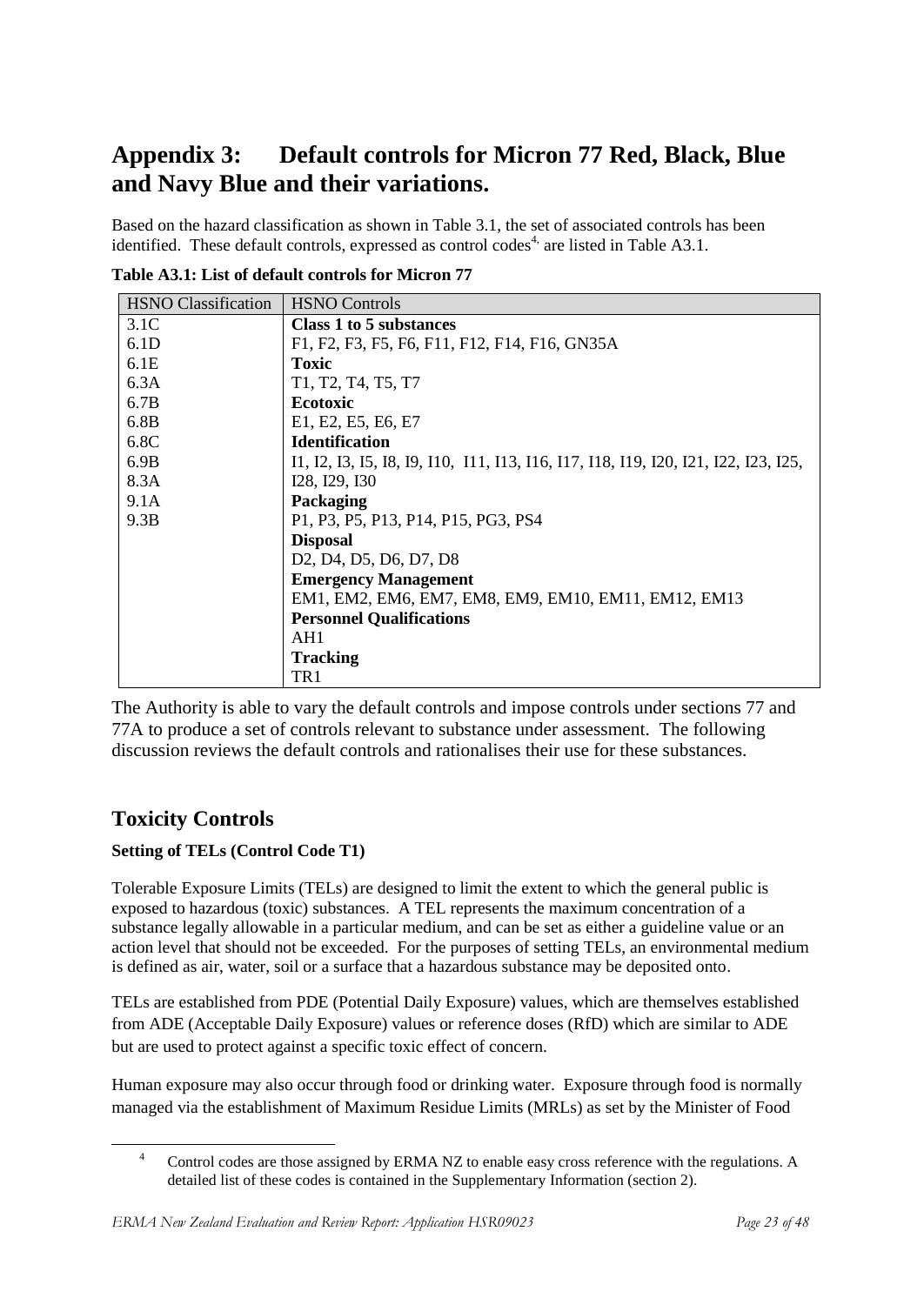Safety on the advice of the New Zealand Food Safety Authority (NZFSA), whilst exposure through drinking water is managed via the establishment of Maximum Acceptable Values (MAVs) as set by the Ministry of Health. From the Australian Total Diet Survey, it is apparent that the actives do not accumulate in the marine food chain. The only component of Micron 77 with potential to bioaccumulate is component C (present at 3.92%). However, the Agency notes that this component is present at a low concentration and that antifouling paints are designed to release the actives slowly over a long period of time. Therefore, it is considered that the risk of this component actually accumulating in the marine food chain is low.

#### **Setting of PDEs**

If an ADE or RfD value is set for a substance, or component of a substance, a PDE value for each relevant exposure route must also be set. A PDE is an amount of substance (mg/kg bodyweight/day), calculated in accordance with Regulation 23, that estimates the relative likelihood of particular exposures. A PDE for any single exposure route is a fraction of the ADE or RfD, and the sum of all PDE values from all possible exposures must be less than or equal to the ADE or RfD.

The main routes of exposure considered are ingestion (food, water, air, soil), inhalation (air) and skin contact (surface deposition, water, soil).

#### **Setting of ADEs**

An ADE is an amount of a hazardous substance (mg/kg bodyweight/day), that, given a lifetime of daily exposure, would be unlikely to result in adverse human health effects. An RfD (reference dose) is a similar measure that can be used to protect against a specific toxic effect of concern.

Regulation 11(1) of the Hazardous Substances (Classes 6, 8 and 9) Controls Regulations 2001 determines when an ADE/RfD is required to be set:

- *(1) This regulation applies to a class 6 substance if-*
	- *(a) it is likely to be present in-*

*(i) 1 or more environmental media; or*

*(ii) food; or*

*(iii) other matter that might be ingested; AND*

- *(b) it is a substance to which a person is likely to be exposed on 1 or more occasions during the lifetime of the person; AND*
- *(c) exposure to the substance is likely to result in an appreciable toxic effect.*

If all three requirements of regulation 11(1) are met, then an ADE/RfD should be set for the relevant component(s), and PDE and TEL values subsequently established for each relevant exposure route.

The toxicity classifications of Micron 77 that trigger the need to consider setting a TEL are 6.1D, 6.3A, 8.3A, 6.7B, 6.8B, 6.8C, 6.9B.

The Agency notes that antifouling paints are designed to release copper ions and that this element is ubiquitous in the environment. Therefore, the Agency considers that Micron 77 does not contain any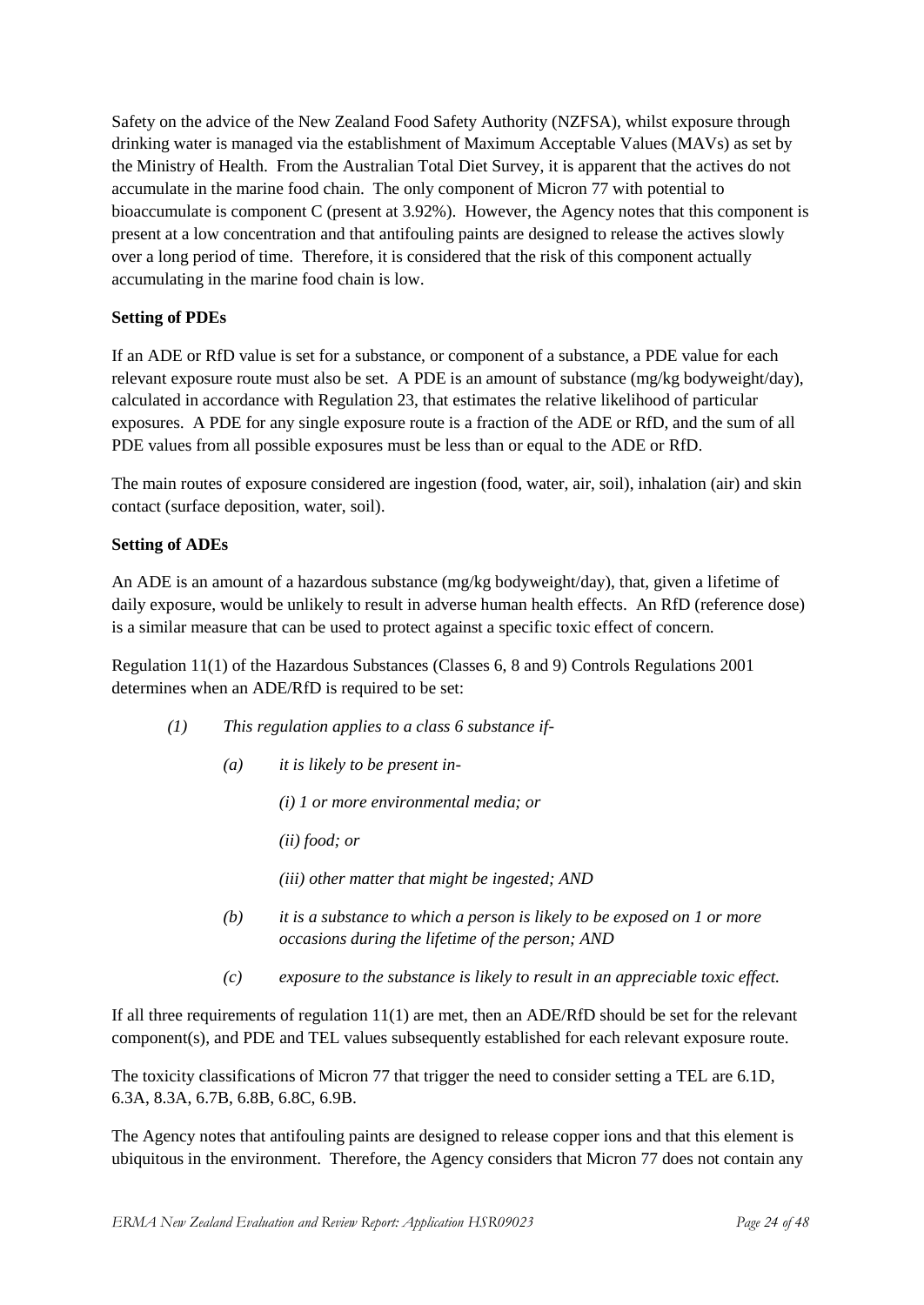components that meet the requirement of Regulation  $11(1)(a)$ . Therefore, ADEs are not set for any components of this substance, and subsequently no TELS are set.

#### **Setting of WES (Control Code T2)**

Workplace Exposure Standards (WES) are designed to protect persons in the workplace from the adverse effects of toxic substances. A WES is an airborne concentration of a substance (expressed as mg substance/m3 of air, or ppm in air), which must not be exceeded in a workplace and only applies to places of work (Regulation 29(2), Hazardous substances (Classes 6, 8 and 9 Controls) Regulations 2001).

Regulation 29(1) of the Hazardous Substances (Classes 6, 8 and 9 Controls) Regulations 2001 determines when a WES is required to be set. If all three of the requirements of this regulation are met then a WES is required to be set.

Regulation 29 states:

- *(1) This regulation and regulation 30 apply to a class 6 substance if,-*
	- *(a) under the temperature and pressure the substance is to be used in, it can become airborne and disperse in air in the form of inspirable or respirable dust, mists, fumes, gases or vapours; AND*
	- *(b) human exposure to the substance is primarily through the inhalation or dermal exposure routes; AND*
	- *(c) the toxicological and industrial hygiene data available for the substance is sufficient to enable a standard to be set.*

When setting WES, the Authority must either adopt a value already proposed by the Department of Labour or already set under HSNO or derive a value by taking into account the matters described in Regulation 30(2) of the Hazardous Substances (Classes 6, 8 and 9 Controls) Regulations.

ERMA New Zealand typically adopts WES values listed in the Workplace Exposure Standards (Effective from 2002) document (refer to the link below).

<http://www.osh.govt.nz/order/catalogue/pdf/wes2002.pdf>

The Agency notes that at this time Department of Labour WES values have been set for components of the Micron 77 formulations as shown in the following table.

| <b>Formulation</b> | <b>DoL WES set</b>                               |
|--------------------|--------------------------------------------------|
| Micron 77 Red      | A1, A2, A3, A4, D1, D2, D3, D4, F, G, H, K       |
| Micron 77 Blue     | A1, A2, A3, A4, D1, D2, D3, D4, F, G, H, J, K    |
| Micron 77 Black    | A1, A2, A3, A4, D1, D2, D3, D4, E, F, G, H, K, L |
| Micron 77 Navy     | A1, A2, A3, A4, D1, D2, D3, D4, F, G, H, L       |

**Table A3.1 – Components of Micron 77 formulations with or without set WES values**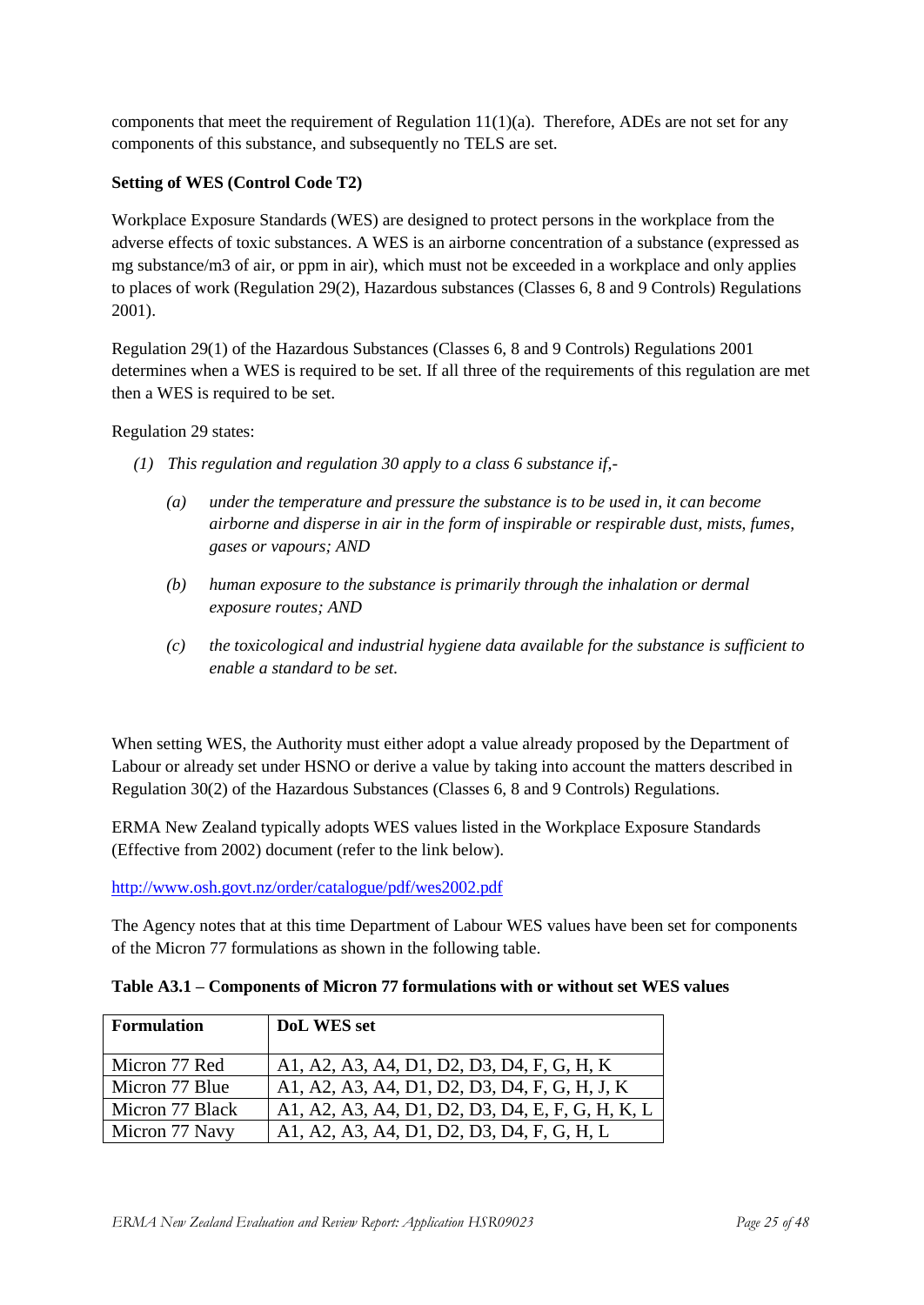No values have been found to have been set for the remaining components of the Micron 77 formulations, whether by DoL or any relevant overseas body that the Agency monitors. The DoL WES values detailed above are considered relevant to Micron 77 and it is proposed that these are adopted as HSNO WES.

### **Ecotoxicity Controls**

#### **Setting of EELs (Control code E1)**

Regulation 33 of the Hazardous Substances (Classes 6, 8 and 9 Controls) Regulations 2001 specify that an environmental exposure limit (EEL) may be set for a class 9 substance for one or more environmental media if organisms that live in that environment may be exposed to the substance. An EEL is the (maximum) concentration of a substance in an environmental medium that will present a negligible risk of adverse environmental effects to organisms (excluding humans) in non-target areas.

As specified by regulation 32, a default EEL of 0.1  $\mu$ g/L water is set for any class 9.1 substance, and 1 µg/kg soil (dry weight) for any class 9.2 substance.

For the purposes of setting EELs, an environmental medium is defined as water, soil or sediment where these are in the natural environment, or a surface onto which a hazardous substance may be deposited.

An EEL can be established by one of three means:

- Applying the default EELs specified in regulation 32  $\bullet$
- Adopting an established EEL as provided by regulation 35(a)  $\bullet$
- Calculating an EEL from an assessment of available ecotoxicological data as provided  $\bullet$ by regulation 35(b).

The Hazardous Substances and New Organisms (Approvals and Enforcement) Act 2005 added a new section (s77B) to the HSNO Act, which, amongst other things provided the Authority with the ability to set EELs as guideline values, rather than the previous pass/fail values.

However, until the Agency has developed formal policy on the implementation of s77B, it proposes not to set EELs for any components of Micron 77 at this time. It is also proposed that the default EEL water value be deleted until the policy has been established.

#### **Setting of Application Rate (Control Code E2)**

These regulations relate to the requirement to set an application rate for a class 9 substance that is to be sprayed or applied to an area of land (or air or water) and for which an EEL has been set. These products are intended to be applied to a boat (or marine structure) and as such, the Agency considers this control is not relevant to Micron 77 Red, Black, Blue or Navy Blue.

#### **Approved Handler Controls - Highly ecotoxic substances (AH1, E7)**

Approved handler requirements have been triggered for Micron 77 Red, Black, Blue and Navy Blue as a result of their 9.1A classification. Consistent with the approach taken for other antifouling paints, the Agency considers that the approved handler controls can be **deleted** as provided by section **77 (4)(b)** as it is recognised that the intended release of antifouling biocides into the environment from vessel hulls (or marine structures) is beyond the point of control of the approved handler. With respect to the potential for environmental contamination around marinas etc., as a result of boat maintenance operations, the Agency notes that this is a matter that may be more appropriately managed on a site-specific basis under the RMA.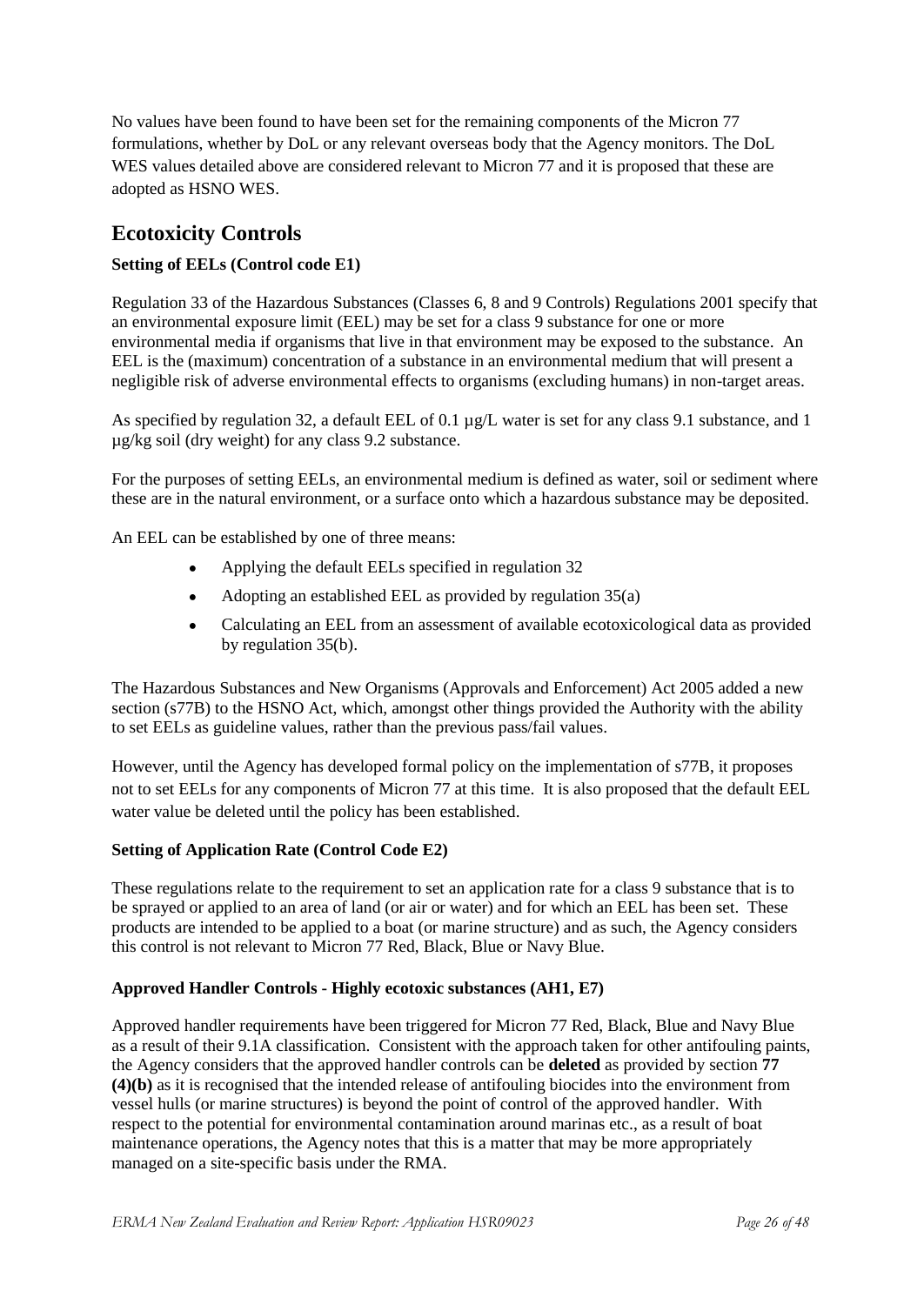This approach is consistent with the Authority"s policy on approved handler and tracking controls for class 9 substances (November 2003).

#### **Tracking control - Highly ecotoxic substances (TR1)**

Tracking requirements have been triggered for Micron 77 as a result of its 9.1A classification. However, for substances where the tracking control has been triggered solely as a result of ecotoxicity, it is considered that any risk that may arise during its life-cycle are adequately managed by other controls such as packaging, labeling and emergency management requirements. The Agency therefore considers the tracking control can be deleted as provided by section 77(4)(b).

This approach is consistent with the Authority"s policy on approved handler and tracking controls for class 9 substances (November 2003).

### **Identification controls**

#### **Identification of Toxic and/or Corrosive Components on Labels/Documentation (SDS)**

The Hazardous Substances (Identification) Regulations 2001 specify that certain toxic and/or corrosive components are required to be specified on the product label and on SDS documentation.

#### **Identification of toxic components on labels**

Regulations 25(e) and 25(f) require that certain toxic components are required to be specified on the product label.

Regulation 25(e) states:

...a toxic substance must be identified by...

*'information identifying, by its common or chemical name, every ingredient, that would, independently of any other ingredient, give the substance a hazard classification of 6.1A, 6.1B, 6.1C, 6.5, 6.6, 6.7, 6.8 or 6.9, and the concentration of that ingredient in the substance."*

Regulation 25(f) states:

...a toxic substance must be identified by...

*"information identifying (other than an ingredient referred to in paragraph (E)) that would, independently of any other ingredient, give the substance a hazard classification of 6.1D, and the concentration of the ingredient that would contribute the most to that classification."*

#### **Identification of corrosive components on labels**

Regulation 19(f) requires that certain corrosive components are required to be specified on the product label.

Regulation 19(f) states:

...a corrosive substance must be identified by...

*"If the substance contains any ingredient in such a concentration that the ingredient would, independently of any other ingredient, cause the substance to be classified as class 8.2 or class 8.3, in respect of each such ingredient,-*

*(i) its common or chemical name; and*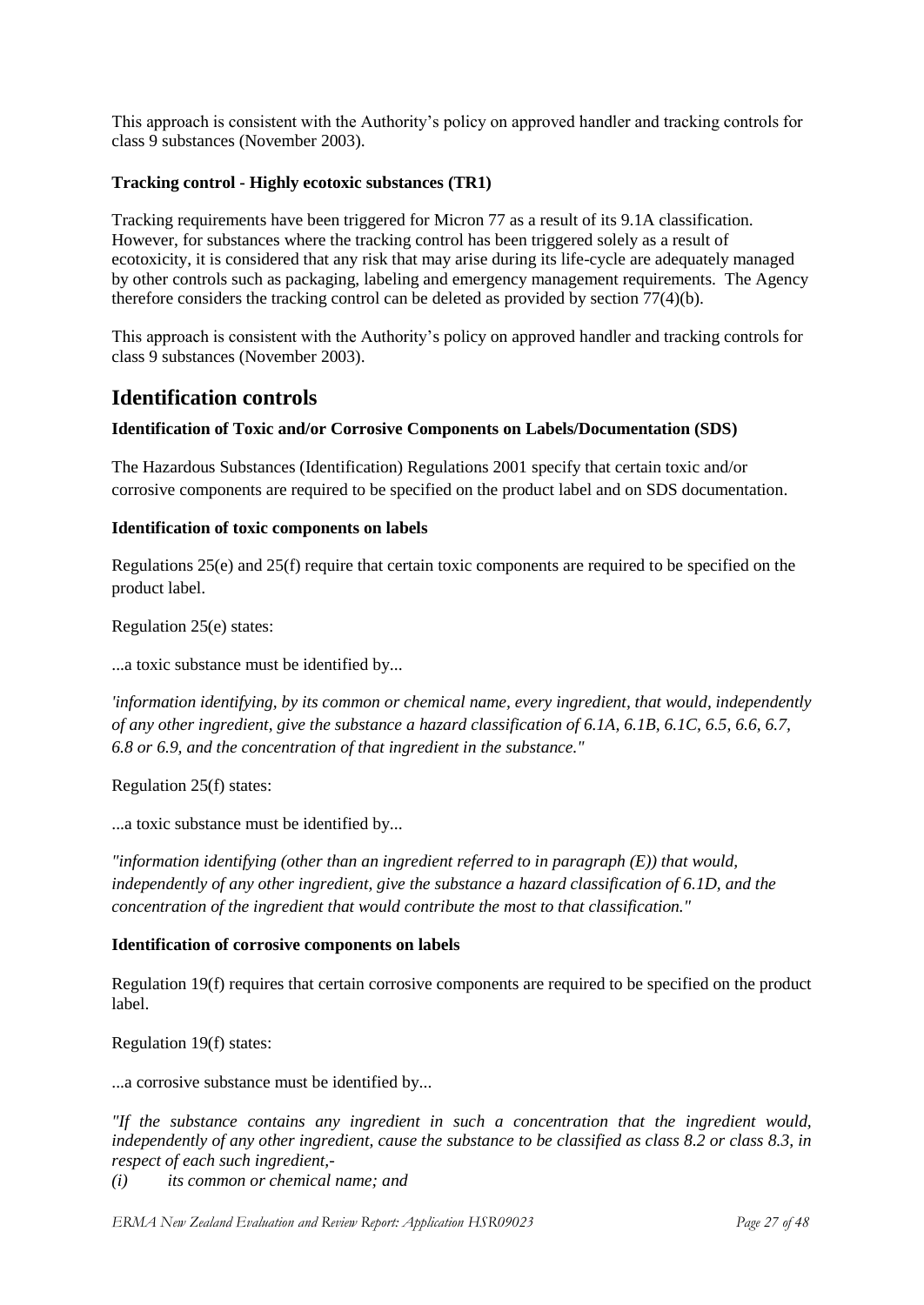*(ii) a statement of its concentration in the substance*

#### **Identification of toxic and/or corrosive components on SDS**

Regulation 39(5) of the Hazardous Substances (Identification) Regulations 2001, states that certain corrosive and toxic components are required to be specified on documentation.

Regulations 39(5) states:

*"The requirements of regulation 19(f) or (as the case requires) regulation 25(e) apply to all documentation; but any ingredient required by that provision to be identified (other than an ingredient to which regulation 26 applies) must also be identified by any Chemical Abstract Services number allocated to it."*

#### **Concentration cut-offs for component identification**

Consistent with the guidance provided by GHS, the Hazardous Substances Standing Committee (HSSC) agreed that the concentration cut-offs triggering the requirement for identification of components on labels and documentation are:

| <b>HSNO</b> Classification | Cut-off for label $(\% w/w)$ | Cut-off for SDS $(\% w/w)$ |
|----------------------------|------------------------------|----------------------------|
| 6.5A, 6.5B, 6.6A, 6.7A     |                              |                            |
| 6.6B                       |                              |                            |
| 6.7B                       |                              |                            |
| 6.8A, 6.8C                 | 0.3                          | 0.1                        |
| 6.8B                       |                              |                            |
| 6.9A, 6.9B                 |                              |                            |

#### **Micron 77 - Components requiring identification**

Under these regulations, as determined by the HSSC (March 2006), the name and concentration of the following components need to be specified on the label and documentation of all the Micron 77 formulations:

#### **Components to be identified on Micron 77 formulations**

| Label                                                                             | <b>Documentation</b>  |
|-----------------------------------------------------------------------------------|-----------------------|
| Copper oxide, copper pyrithione, $A^2$ , Copper oxide, copper pyrithione, $A^2$ , |                       |
| $F. A^3. D^1. D^2. H. C$                                                          | $F. A3. D1. D2. H. C$ |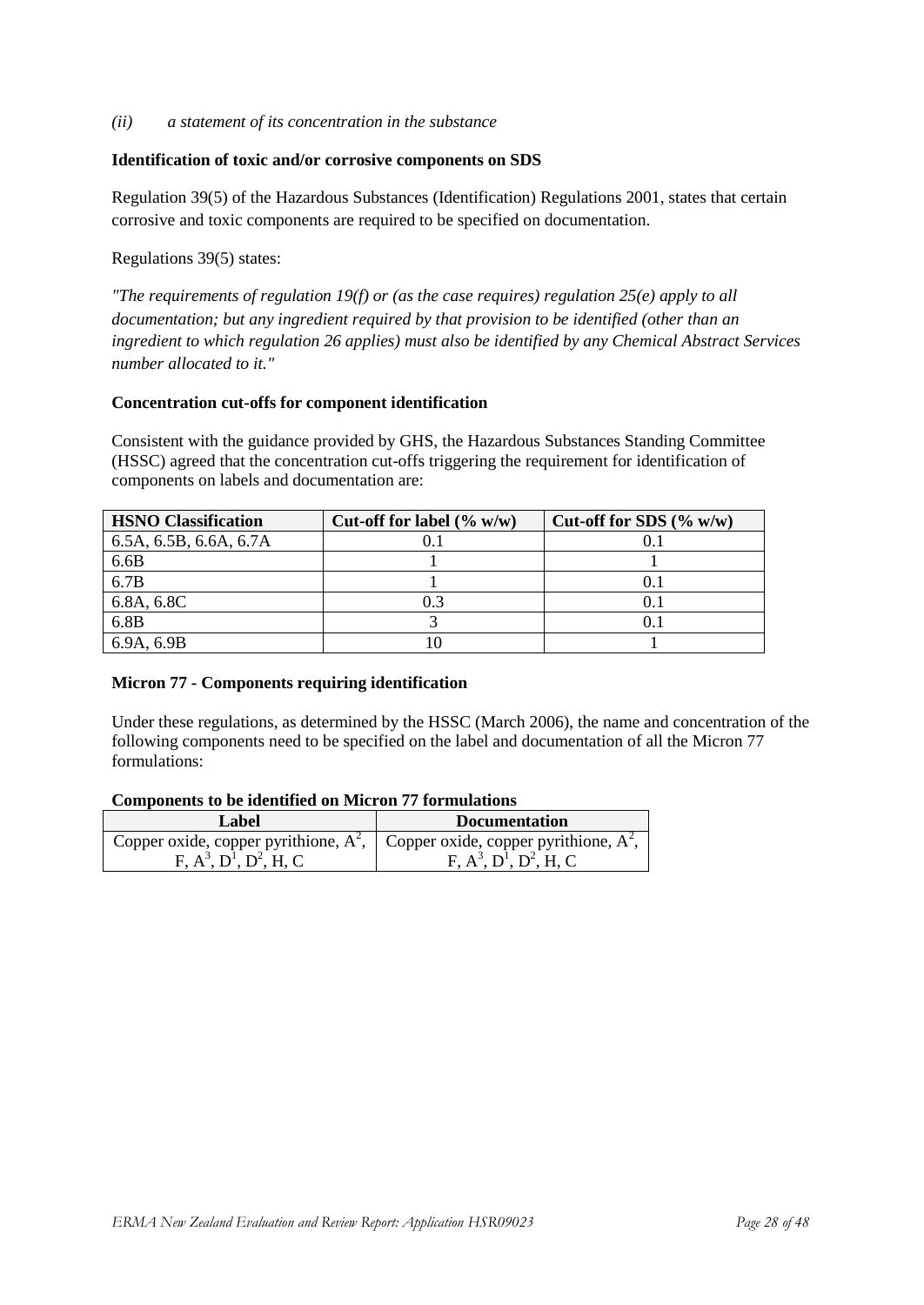# **Appendix 4: Proposed controls for Micron 77**

#### <span id="page-28-0"></span>**Table A4.1: Proposed controls for Micron 77 – codes, regulations and variations.**

| <b>Control</b>                                                       | <b>Regulatio</b> | <b>Topic</b>                                                                                                       | <b>Variations</b>                                                                                                                                                                                                                                                                                                                                                                                                           |
|----------------------------------------------------------------------|------------------|--------------------------------------------------------------------------------------------------------------------|-----------------------------------------------------------------------------------------------------------------------------------------------------------------------------------------------------------------------------------------------------------------------------------------------------------------------------------------------------------------------------------------------------------------------------|
| Code <sup>5</sup>                                                    | n <sup>6</sup>   | Hazardous Substances (Classes 1 to 5 Controls) Regulations 2001                                                    |                                                                                                                                                                                                                                                                                                                                                                                                                             |
| F1                                                                   | 7                | General test certification requirements for<br>hazardous substance locations                                       |                                                                                                                                                                                                                                                                                                                                                                                                                             |
| F <sub>2</sub> , T <sub>7</sub><br>(class 6,<br>8 and 9<br>controls) | 8,10             | Restrictions on the carriage of toxic, corrosive or<br>flammable substances on passenger service<br>vehicles       | Controls F2 and T7 are<br>combined                                                                                                                                                                                                                                                                                                                                                                                          |
| F <sub>3</sub>                                                       | 55               | General limits on flammable substances                                                                             |                                                                                                                                                                                                                                                                                                                                                                                                                             |
| F <sub>5</sub>                                                       | 58, 59           | Requirements regarding hazardous atmosphere<br>zones for class 2.1.1, 2.1.2 and 3.1 substances                     |                                                                                                                                                                                                                                                                                                                                                                                                                             |
| F <sub>6</sub>                                                       | 60-70            | Requirements to prevent unintended ignition of<br>class 2.1.1, 2.1.2 and 3.1 substances                            |                                                                                                                                                                                                                                                                                                                                                                                                                             |
| F11                                                                  | 76               | Segregation of incompatible substances                                                                             |                                                                                                                                                                                                                                                                                                                                                                                                                             |
| F12                                                                  | 77               | Requirement to establish a hazardous substance<br>location if flammable substances are present                     |                                                                                                                                                                                                                                                                                                                                                                                                                             |
| F14                                                                  | 81               | Test certification requirements for facilities<br>where class $2.1.1$ , $2.1.2$ or $3.1$ substances are<br>present |                                                                                                                                                                                                                                                                                                                                                                                                                             |
| F16                                                                  | 83               | Controls on transit depots where flammable<br>substances are present                                               |                                                                                                                                                                                                                                                                                                                                                                                                                             |
|                                                                      |                  | Hazardous Substances (Classes 6, 8, and 9 Controls) Regulations 2001                                               |                                                                                                                                                                                                                                                                                                                                                                                                                             |
| T <sub>2</sub>                                                       | 29, 30           | Controlling exposure in places of work                                                                             | The DOL WES values are<br>adopted for the following<br>components of the<br>formulations of Micron 77.<br>Micron 77 Red: $A^1$ , $A^2$ , $A^3$ ,<br>$A^4$ , $D^1$ , $D^2$ , $D^3$ , $D^4$ , F, G, H, K.<br>Micron 77 Blue: $A^1$ , $A^2$ , $A^3$ ,<br>$A^4$ , $D^1$ , $D^2$ , $D^3$ , $D^4$ , F, G, H, J,<br>Κ.<br>Micron 77 Black: $A^1$ , $A^2$ , $A^3$ ,<br>$A^4$ , $D^1$ , $D^2$ , $D^3$ , $D^4$ , E, F, G, H,<br>K, L. |
|                                                                      |                  |                                                                                                                    | Micron 77 Navy: $A^1$ , $A^2$ , $A^3$ ,<br>$A^4$ , $D^1$ , $D^2$ , $D^3$ , $D^4$ , F, G, H, L.                                                                                                                                                                                                                                                                                                                              |

 $<sup>5</sup>$  Note: The numbering system used in this column relates to the coding system used in the ERMA New Zealand</sup> Controls Matrix. This links the hazard classification categories to the regulatory controls triggered by each category. It is available from the ERMA New Zealand website [www.ermanz.govt.nz/resources](http://www.ermanz.govt.nz/resources) and is also contained in the ERMA New Zealand User Guide to the HSNO Control Regulations.

1

<sup>&</sup>lt;sup>6</sup> These Regulations form the controls applicable to this substance. Refer to the cited Regulations for the formal specification, and for definitions and exemptions. The accompanying explanation is intended for guidance only.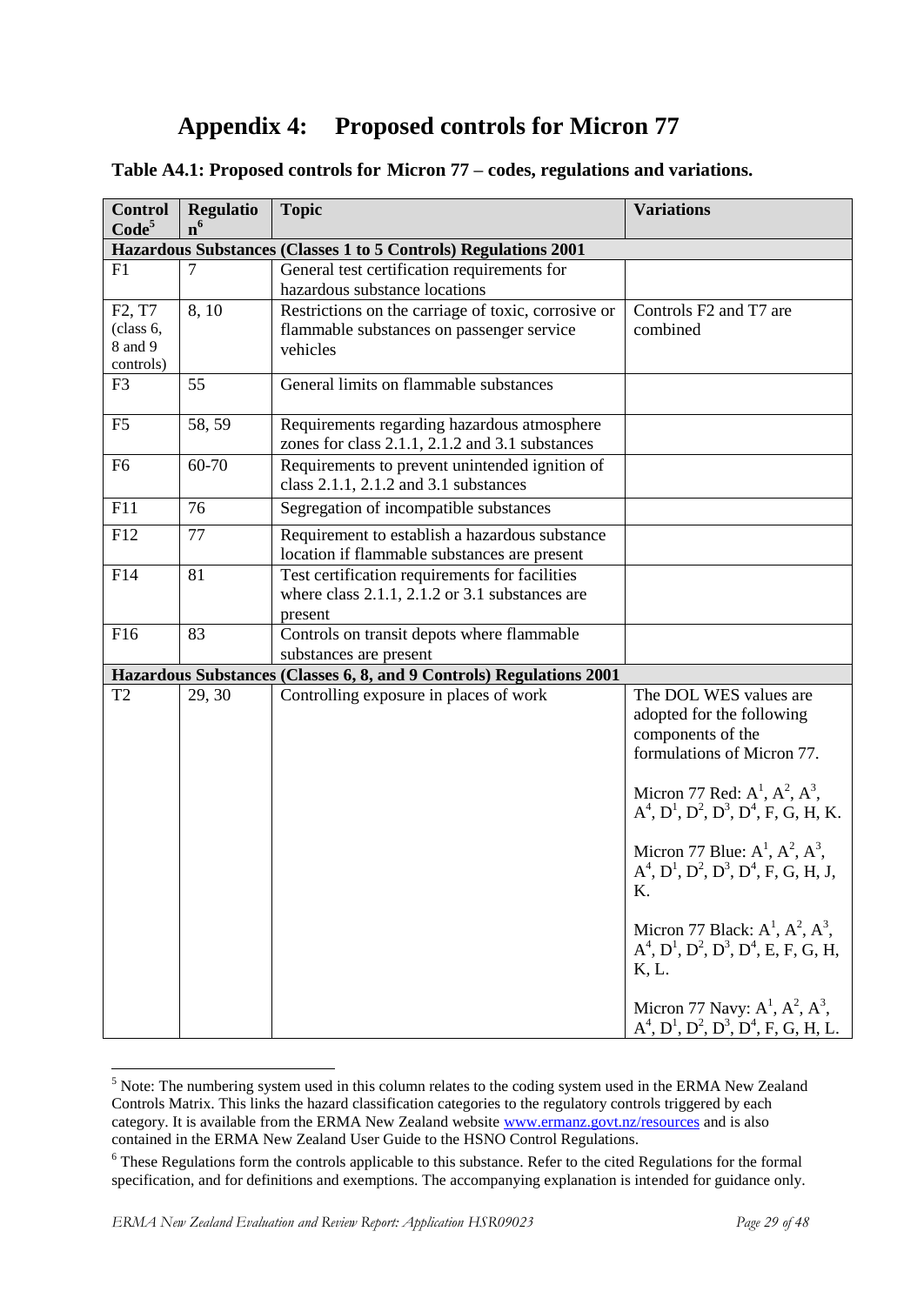| <b>Control</b><br>Code <sup>5</sup> | <b>Regulatio</b><br>n <sup>6</sup> | <b>Topic</b>                                                                                  | <b>Variations</b>              |
|-------------------------------------|------------------------------------|-----------------------------------------------------------------------------------------------|--------------------------------|
|                                     |                                    |                                                                                               |                                |
|                                     |                                    |                                                                                               | Refer to confidential          |
|                                     |                                    |                                                                                               | Appendix 7 for the identity of |
|                                     |                                    |                                                                                               | the components.                |
| T4, E6                              | $\overline{7}$                     | Requirements for equipment used to handle                                                     | Controls T4 and E6 are         |
|                                     |                                    | hazardous substances                                                                          | combined.                      |
| T <sub>5</sub>                      | 8                                  | Requirements for protective clothing and<br>equipment                                         |                                |
| E1                                  | $32 - 45$                          | Limiting exposure to ecotoxic substances                                                      | No EEL values are set at this  |
|                                     |                                    | through the setting of EELs                                                                   | time and the default EELs are  |
|                                     |                                    |                                                                                               | deleted.                       |
| E <sub>5</sub>                      | 5(2), 6                            | Requirements for keeping records of use                                                       |                                |
|                                     |                                    | <b>Hazardous Substances (Identification) Regulations 2001</b>                                 |                                |
| I1                                  | 6, 7, 32                           | General identification requirements                                                           |                                |
|                                     | $35, 36(1)$ -                      | Regulation 6 – Identification duties of suppliers                                             |                                |
|                                     | (7)                                | Regulation 7 – Identification duties of persons in                                            |                                |
|                                     |                                    | charge                                                                                        |                                |
|                                     |                                    | Regulations $32$ and $33 -$ Accessibility of                                                  |                                |
|                                     |                                    | information                                                                                   |                                |
|                                     |                                    | Regulations 34, 35, 36(1)-(7) –                                                               |                                |
|                                     |                                    | Comprehensibility, Clarity and Durability of                                                  |                                |
|                                     |                                    | information                                                                                   |                                |
| I2<br>I3                            | 8<br>9                             | Priority identifiers for corrosive substances<br>Priority identifiers for ecotoxic substances |                                |
| I <sub>5</sub>                      | 11                                 | Priority identifiers for flammable substances                                                 |                                |
| <b>I8</b>                           | 14                                 | Priority identifiers for toxic substances                                                     |                                |
| <b>I9</b>                           | 18                                 | Secondary identifiers for all hazardous                                                       |                                |
|                                     |                                    | substances                                                                                    |                                |
| I10                                 | 19                                 | Secondary identifiers for corrosive substances                                                |                                |
| I11                                 | 20                                 | Secondary identifiers for ecotoxic substances                                                 |                                |
| I13                                 | 22                                 | Secondary identifiers for flammable substances                                                |                                |
| I16                                 | 25                                 | Secondary identifiers for toxic substances                                                    |                                |
| I17                                 | 26                                 | <b>Use of Generic Names</b>                                                                   |                                |
| <b>I18</b>                          | 27                                 | Use of Concentration Ranges                                                                   |                                |
| I19                                 | 29-31                              | Alternative information in certain cases                                                      |                                |
|                                     |                                    | Regulation 29 – Substances in fixed bulk                                                      |                                |
|                                     |                                    | containers or bulk transport containers                                                       |                                |
|                                     |                                    | Regulation $30 -$ Substances in multiple                                                      |                                |
|                                     |                                    | packaging                                                                                     |                                |
|                                     |                                    | Regulation 31 – Alternative information when                                                  |                                |
|                                     |                                    | substances are imported                                                                       |                                |
| <b>I20</b>                          | 36(8)                              | Durability of information for class 6.1                                                       |                                |
|                                     |                                    | substances                                                                                    |                                |
| I21                                 | 37-39, 47-                         | Documentation required in places of work                                                      |                                |
|                                     | 50                                 | Regulation 37 – Documentation duties of                                                       |                                |
|                                     |                                    | suppliers                                                                                     |                                |
|                                     |                                    | Regulation 38 – Documentation duties of<br>persons in charge of places of work                |                                |
|                                     |                                    | Regulation 39 – General content requirements                                                  |                                |
|                                     |                                    | for documentation                                                                             |                                |
|                                     |                                    | Regulation 47 – Information not included in                                                   |                                |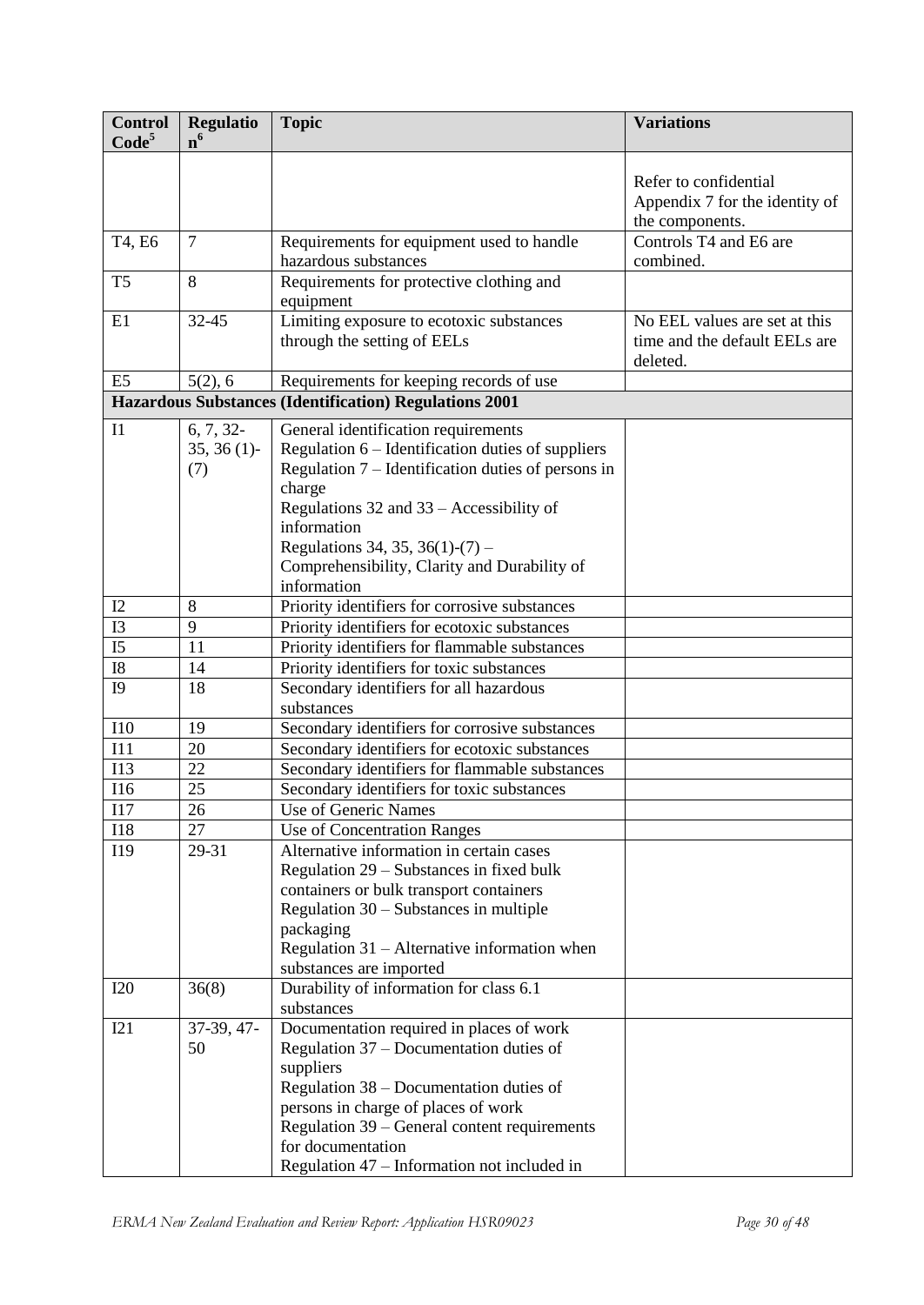| <b>Control</b><br>Code <sup>5</sup> | <b>Regulatio</b><br>n <sup>6</sup>                                  | <b>Topic</b>                                                                     | <b>Variations</b>                      |  |  |
|-------------------------------------|---------------------------------------------------------------------|----------------------------------------------------------------------------------|----------------------------------------|--|--|
|                                     |                                                                     | approval                                                                         |                                        |  |  |
|                                     |                                                                     | Regulation 48 – Location and presentation                                        |                                        |  |  |
|                                     |                                                                     | requirements for documentation                                                   |                                        |  |  |
|                                     |                                                                     | Regulation 49 – Documentation requirements for                                   |                                        |  |  |
|                                     |                                                                     | vehicles                                                                         |                                        |  |  |
|                                     |                                                                     | Regulation $50 -$ Documentation to be supplied                                   |                                        |  |  |
|                                     |                                                                     | on request                                                                       |                                        |  |  |
| I22                                 | 40                                                                  | Specific documentation requirements for                                          |                                        |  |  |
|                                     |                                                                     | corrosive substances                                                             |                                        |  |  |
| I23                                 | 41                                                                  | Specific documentation requirements for                                          |                                        |  |  |
|                                     |                                                                     | ecotoxic substances                                                              |                                        |  |  |
| I25                                 | 43                                                                  | Specific documentation requirements for                                          |                                        |  |  |
|                                     |                                                                     | flammable substances                                                             |                                        |  |  |
| <b>I28</b>                          | 46                                                                  | Specific documentation requirements for toxic                                    |                                        |  |  |
|                                     |                                                                     | substances                                                                       |                                        |  |  |
| I29                                 | 51, 52                                                              | Signage requirements                                                             |                                        |  |  |
| <b>I30</b>                          | 53                                                                  | Advertising corrosive and toxic substances                                       |                                        |  |  |
|                                     |                                                                     | <b>Hazardous Substances (Packaging) Regulations 2001</b>                         |                                        |  |  |
| P <sub>1</sub>                      | 5, 6, 7(1),                                                         | General packaging requirements                                                   |                                        |  |  |
|                                     | 8                                                                   | Regulation $5 -$ Ability to retain contents                                      |                                        |  |  |
|                                     |                                                                     | Regulation 6 – Packaging markings                                                |                                        |  |  |
|                                     |                                                                     | Regulation $7(1)$ – Requirements when packing                                    |                                        |  |  |
|                                     |                                                                     | hazardous substance                                                              |                                        |  |  |
|                                     |                                                                     | Regulation $8$ – Compatibility                                                   |                                        |  |  |
|                                     |                                                                     | Regulation 9A and 9B - Large Packaging                                           |                                        |  |  |
| P <sub>3</sub>                      | 9                                                                   | Packaging requirements for substances packed in<br>limited quantities            |                                        |  |  |
| P5, P13,                            | 11, 19, 20,                                                         | Packaging requirements for hazardous                                             | Controls P5, P13, P14 and              |  |  |
| P <sub>14</sub> ,                   | 21                                                                  | substances                                                                       | P15 are combined                       |  |  |
| P15                                 |                                                                     |                                                                                  |                                        |  |  |
| PG3                                 | Schedule 3                                                          | The tests in Schedule 3 correlate to the                                         |                                        |  |  |
|                                     |                                                                     | packaging requirements of UN Packing Group                                       |                                        |  |  |
|                                     |                                                                     | III (UN PGIII).                                                                  |                                        |  |  |
| PS4                                 | Schedule 4                                                          | This schedule describes the minimum packaging                                    |                                        |  |  |
|                                     |                                                                     | requirements that must be complied with when a                                   |                                        |  |  |
|                                     |                                                                     | substance is packaged in limited quantities                                      |                                        |  |  |
|                                     |                                                                     | Hazardous Substances (Disposal) Regulations 2001                                 |                                        |  |  |
| D2, D4,<br>D <sub>5</sub>           | 6, 8, 9                                                             | Disposal requirements for flammable, toxic,<br>corrosive and ecotoxic substances | Controls D2, D4 and D5 are<br>combined |  |  |
| D <sub>6</sub>                      | 10                                                                  | Disposal requirements for packages                                               |                                        |  |  |
| D7                                  | 11, 12                                                              | Disposal information requirements                                                |                                        |  |  |
| D <sub>8</sub>                      | 13, 14                                                              | Disposal documentation requirements                                              |                                        |  |  |
|                                     | <b>Hazardous Substances (Emergency Management) Regulations 2001</b> |                                                                                  |                                        |  |  |
| EM1                                 | $6, 7, 9-11$                                                        | Level 1 emergency management information:                                        |                                        |  |  |
|                                     |                                                                     | General requirements                                                             |                                        |  |  |
| EM <sub>2</sub>                     | 8(a)                                                                | Information requirements for corrosive                                           |                                        |  |  |
|                                     |                                                                     | substances                                                                       |                                        |  |  |
| EM <sub>6</sub>                     | 8(e)                                                                | Information requirements for toxic substances                                    |                                        |  |  |
| EM7                                 | 8(f)                                                                | Information requirements for ecotoxic                                            |                                        |  |  |
|                                     |                                                                     | substances                                                                       |                                        |  |  |
| EM <sub>8</sub>                     | $12-16, 18-$                                                        | Level 2 emergency management documentation                                       |                                        |  |  |
|                                     | 20                                                                  | requirements                                                                     |                                        |  |  |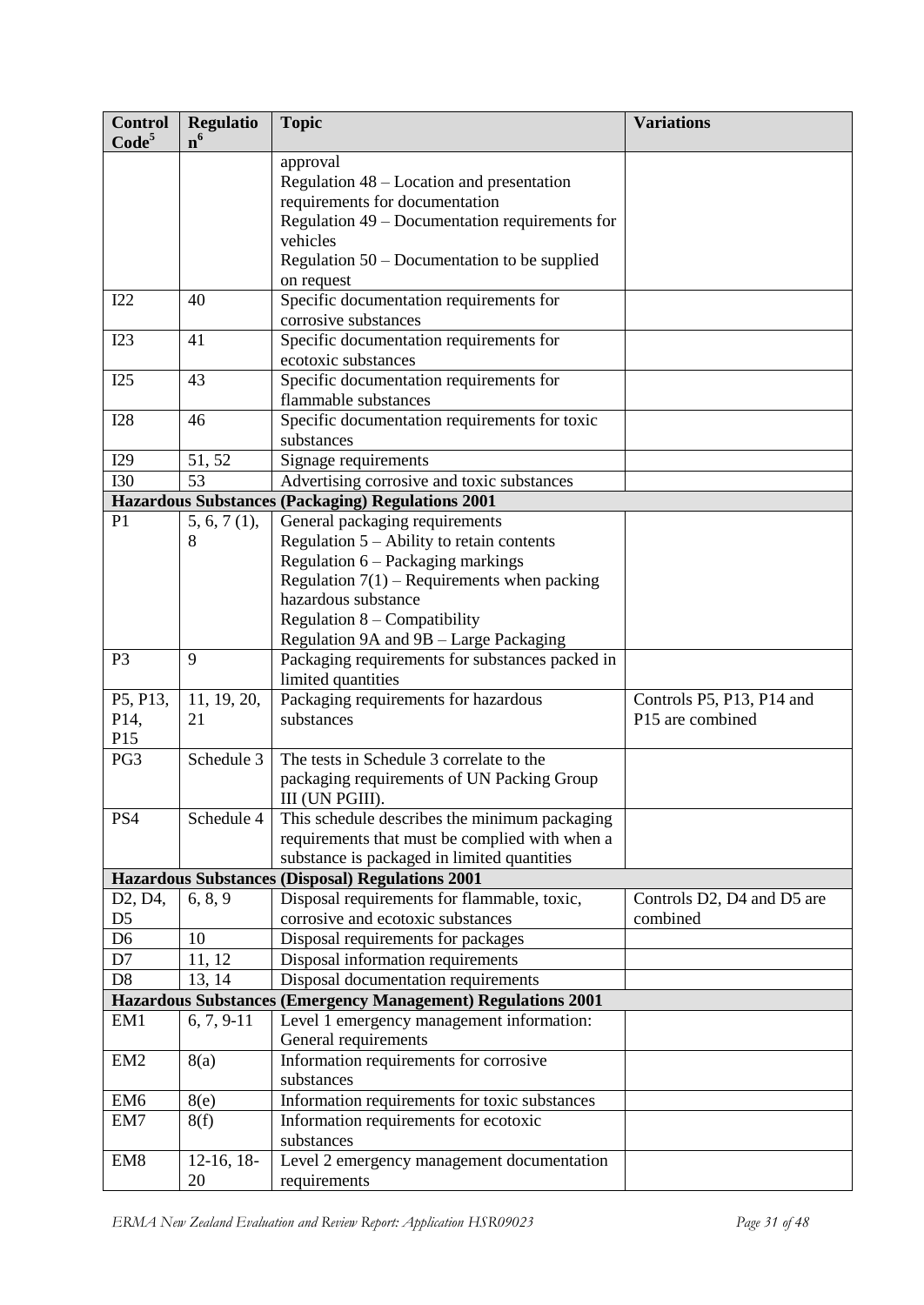| <b>Control</b><br>Code <sup>5</sup> | <b>Regulatio</b><br>n <sup>6</sup> | <b>Topic</b>                                                                                                                                   | <b>Variations</b>                                                                                                                                                                                                                                                                                                                                                                                                                                                                                                                                                                                                                                                                                                                                          |
|-------------------------------------|------------------------------------|------------------------------------------------------------------------------------------------------------------------------------------------|------------------------------------------------------------------------------------------------------------------------------------------------------------------------------------------------------------------------------------------------------------------------------------------------------------------------------------------------------------------------------------------------------------------------------------------------------------------------------------------------------------------------------------------------------------------------------------------------------------------------------------------------------------------------------------------------------------------------------------------------------------|
| EM9                                 | 17                                 | Additional information requirements for<br>flammable and oxidising substances and organic                                                      |                                                                                                                                                                                                                                                                                                                                                                                                                                                                                                                                                                                                                                                                                                                                                            |
| <b>EM10</b>                         | $21 - 24$                          | peroxides<br>Fire extinguisher requirements                                                                                                    |                                                                                                                                                                                                                                                                                                                                                                                                                                                                                                                                                                                                                                                                                                                                                            |
|                                     |                                    |                                                                                                                                                |                                                                                                                                                                                                                                                                                                                                                                                                                                                                                                                                                                                                                                                                                                                                                            |
|                                     |                                    |                                                                                                                                                |                                                                                                                                                                                                                                                                                                                                                                                                                                                                                                                                                                                                                                                                                                                                                            |
| <b>EM11</b><br><b>EM12</b>          | 25-34<br>35-41                     | Level 3 emergency management requirements -<br>emergency response plans<br>Level 3 emergency management requirements:<br>secondary containment | The following subclauses shall<br>be added after subclause $(3)$<br>of regulation 36:<br>For the purposes of<br>(4)<br>this regulation, and<br>regulations 37 to 40, where<br>this substance is contained in<br>pipework that is installed and<br>operated so as to manage any<br>loss of containment in the<br>pipework it-<br>is not to be taken<br>$\left(a\right)$<br>into account in<br>determining<br>whether a place<br>is required to<br>have a<br>secondary<br>containment<br>system; and<br>is not required<br>(b)<br>to be located in<br>a secondary<br>containment<br>system.<br>(5)<br>In this clause,<br>pipework-<br>(a)<br>means piping<br>$that-$<br>(i)<br>is connected<br>to a<br>stationary<br>container;<br>and<br>(ii)<br>is used to |
|                                     |                                    |                                                                                                                                                | transfer a<br>hazardous<br>substance                                                                                                                                                                                                                                                                                                                                                                                                                                                                                                                                                                                                                                                                                                                       |
|                                     |                                    |                                                                                                                                                | into or out<br>of the<br>stationary<br>container;                                                                                                                                                                                                                                                                                                                                                                                                                                                                                                                                                                                                                                                                                                          |
|                                     |                                    |                                                                                                                                                | and                                                                                                                                                                                                                                                                                                                                                                                                                                                                                                                                                                                                                                                                                                                                                        |
|                                     |                                    |                                                                                                                                                | $(b)$ includes a process                                                                                                                                                                                                                                                                                                                                                                                                                                                                                                                                                                                                                                                                                                                                   |
|                                     |                                    |                                                                                                                                                | pipeline or a                                                                                                                                                                                                                                                                                                                                                                                                                                                                                                                                                                                                                                                                                                                                              |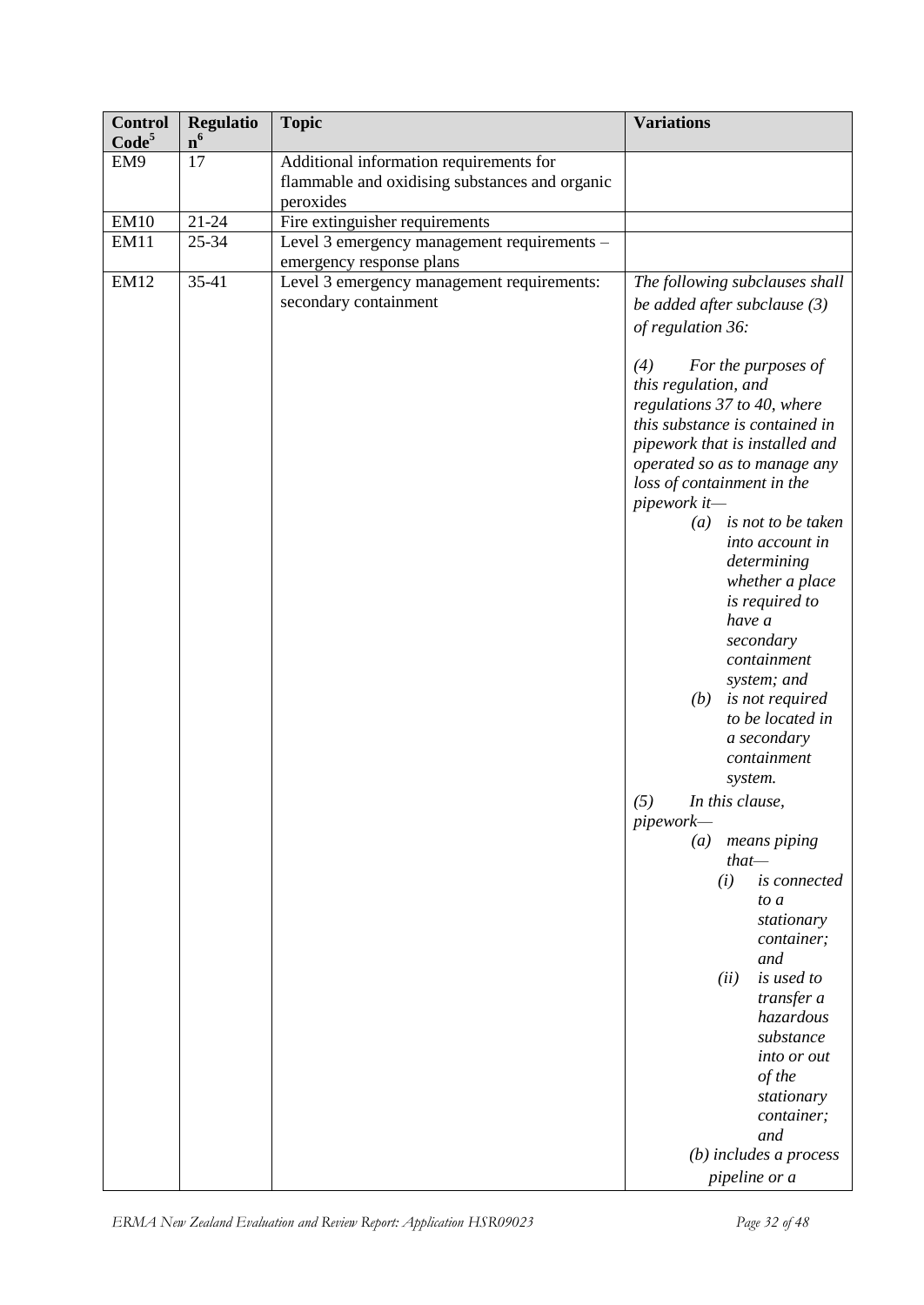| <b>Control</b>                                                                                              | <b>Regulatio</b>                                                                                         | <b>Topic</b>                                                                            | <b>Variations</b> |  |
|-------------------------------------------------------------------------------------------------------------|----------------------------------------------------------------------------------------------------------|-----------------------------------------------------------------------------------------|-------------------|--|
| Code <sup>5</sup>                                                                                           | n <sup>6</sup>                                                                                           |                                                                                         |                   |  |
|                                                                                                             |                                                                                                          |                                                                                         | transfer line.    |  |
|                                                                                                             |                                                                                                          |                                                                                         |                   |  |
| <b>EM13</b>                                                                                                 | 42                                                                                                       | Level 3 emergency management requirements:                                              |                   |  |
|                                                                                                             |                                                                                                          | signage                                                                                 |                   |  |
|                                                                                                             |                                                                                                          | <b>Hazardous Substances (Tank Wagons and Transportable Containers) Regulations 2004</b> |                   |  |
| Regulations 4 to 43                                                                                         |                                                                                                          | The Hazardous Substances (Tank Wagons and Transportable Containers)                     |                   |  |
| where applicable                                                                                            |                                                                                                          | Regulations 2004 prescribe a number of controls relating to tank wagons and             |                   |  |
|                                                                                                             |                                                                                                          | transportable containers and must be complied with as relevant                          |                   |  |
| <b>Additional controls set under s77A</b>                                                                   |                                                                                                          |                                                                                         |                   |  |
|                                                                                                             | The controls relating to stationary container systems, secondary containment and unintended ignition of  |                                                                                         |                   |  |
|                                                                                                             | flammable substances, as set out in Schedules 8, 9 and 10 of the Hazardous Substances (Dangerous Goods   |                                                                                         |                   |  |
|                                                                                                             | and Scheduled Toxic Substances) Transfer Notice 2004 (Supplement to the New Zealand Gazette, 26          |                                                                                         |                   |  |
|                                                                                                             | March 2004, No. 35, page 767), as amended, shall apply to this substance, notwithstanding clause 1(1) of |                                                                                         |                   |  |
|                                                                                                             | Schedules 8 and 9 and clause 1 of Schedule 10.                                                           |                                                                                         |                   |  |
| Micron 77 may not be used for any purpose other than as an antifouling paint to prevent, by the slow        |                                                                                                          |                                                                                         |                   |  |
| release of biocides, the build up of aquatic organisms on the hulls of vessels or other surfaces in contact |                                                                                                          |                                                                                         |                   |  |
|                                                                                                             | with water.                                                                                              |                                                                                         |                   |  |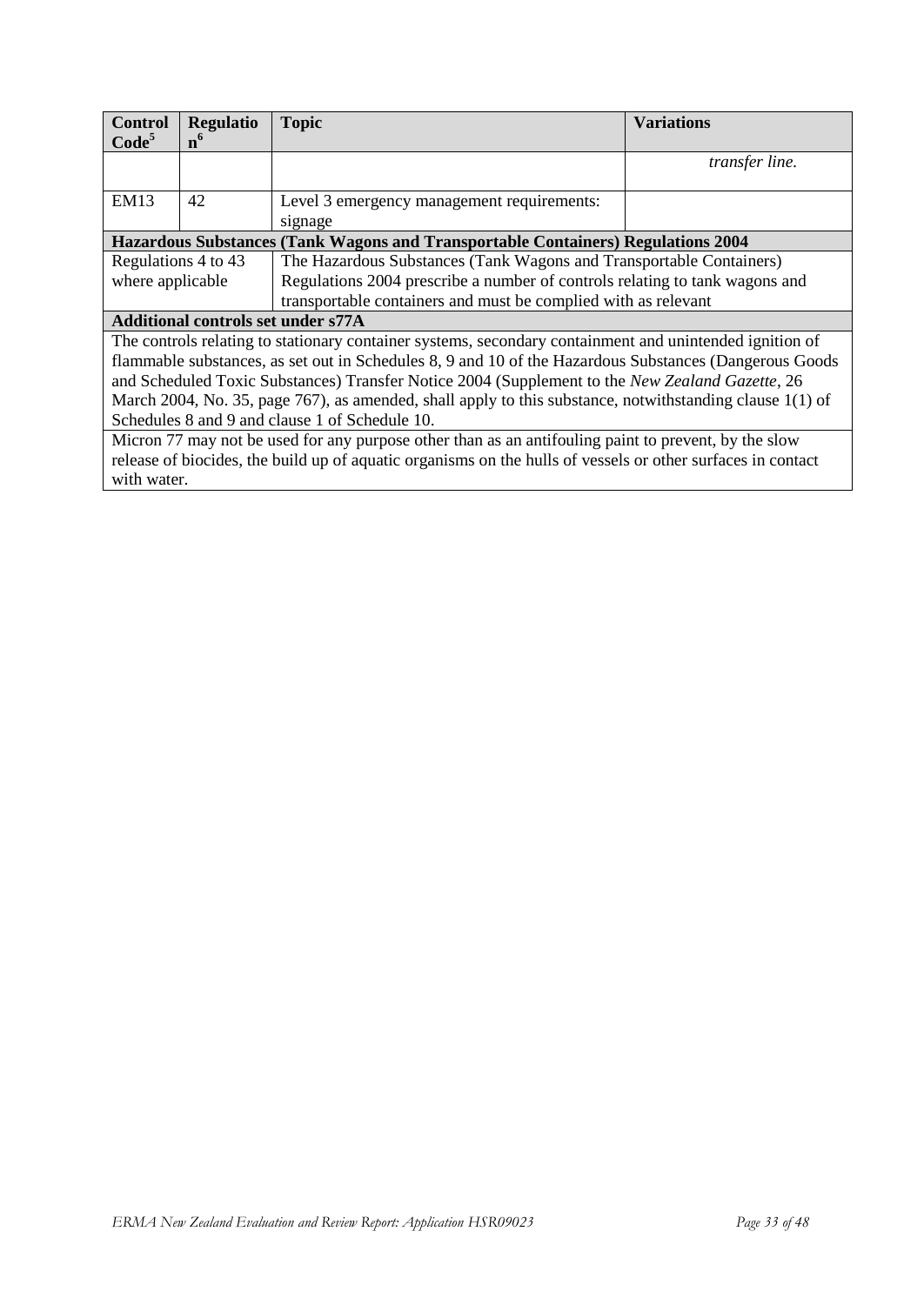# <span id="page-33-0"></span>**Appendix 5: Parties notified**

| <b>ARPPA</b>                                       |
|----------------------------------------------------|
| Chancery Green                                     |
| Chemsafety Limited                                 |
| <b>Consumer Affairs</b>                            |
| Far North District Council                         |
| Green Party of Aotearoa New Zealand                |
| <b>IMCD New Zealand Limited</b>                    |
| Kaipara District Council                           |
| Lowndes Associates                                 |
| Ministry of Agriculture and Forestry - Head Office |
| Napier Health Centre - Public Health Unit          |
| New Zealand Chemical Industry Council Inc          |
| New Zealand Customs Service                        |
| New Zealand Press Association                      |
| New Zealand Society of Gunsmiths Inc               |
| Ngati Kahungunu Iwi Incorporated                   |
| Northland Health                                   |
| Northland Regional Council                         |
| Pesticide Action Network Aotearoa New Zealand      |
| Selleys Pty Ltd (ORICA)                            |
| South Taranaki District Council                    |
| <b>Wellington City Council</b>                     |
| 1 Private Individual                               |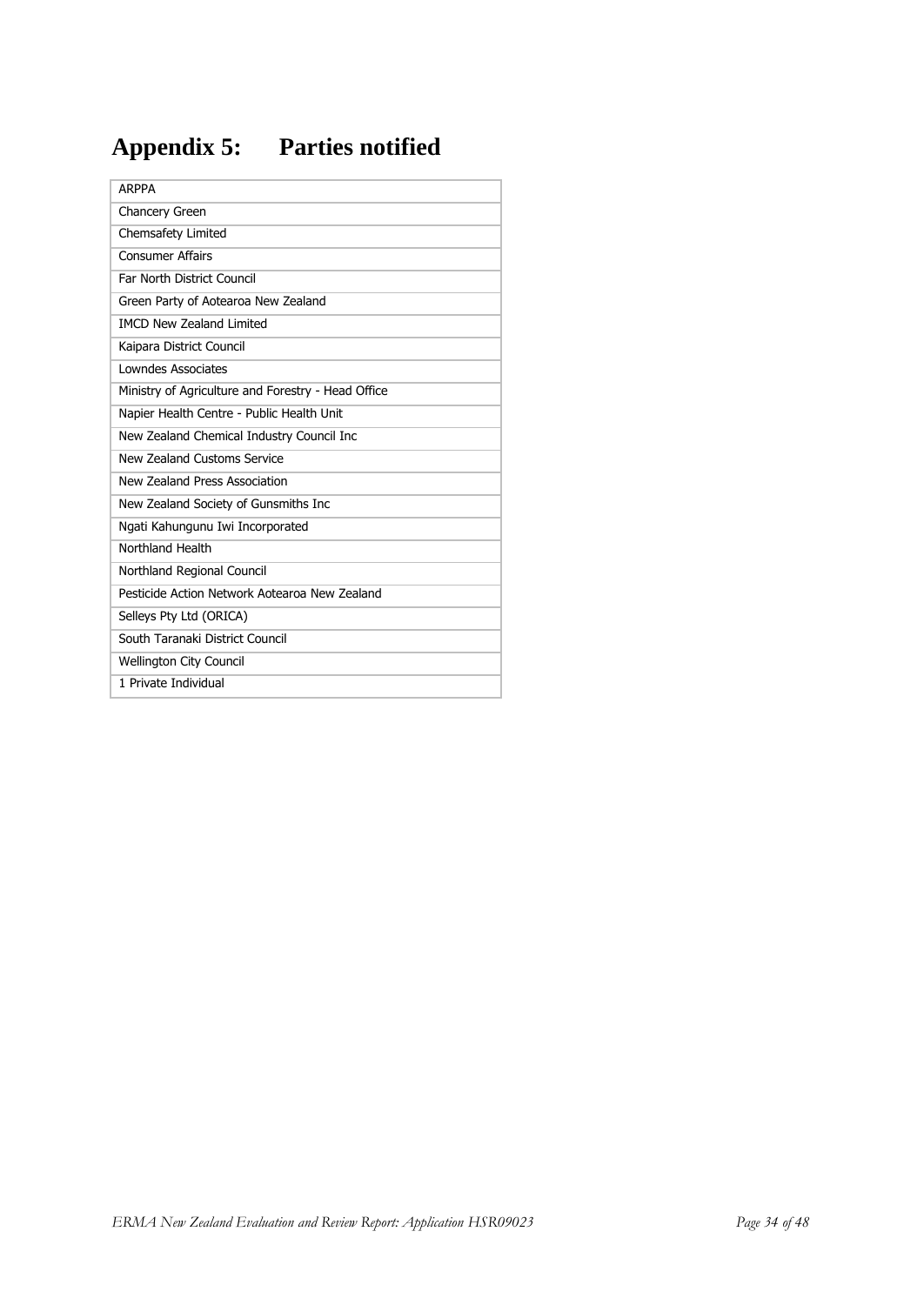# <span id="page-34-0"></span>**Appendix 6: References**

ACE (2002) Assessment of antifouling agents in coastal environments (MAS3-CT98-0178) Final Scientific and Technical Report <http://web.pml.ac.uk/ace/ACE%20Final%20Scientific%20&%20Technical%20Report.doc>

Dahllöf, I., Grunnet, K., Haller, R., Hjorth, M., Maraldo, K., Petersen, DG. (2005) Analysis, fate and toxicity of zinc- and copper pyrithione in the marine environment. Copenhagen: Nordic Council of Ministers.

ERMA New Zealand (2008a) *User Guide to HSNO Thresholds and Classifications.* ERMA New Zealand, Wellington.

USEPA (2000) Bioaccumulation testing and interpretation for the purpose of sediment quality assessment. Status and needs. U.S. Environmental Protection Agency Bioaccumulation Analysis Workgroup Washington, DC 20460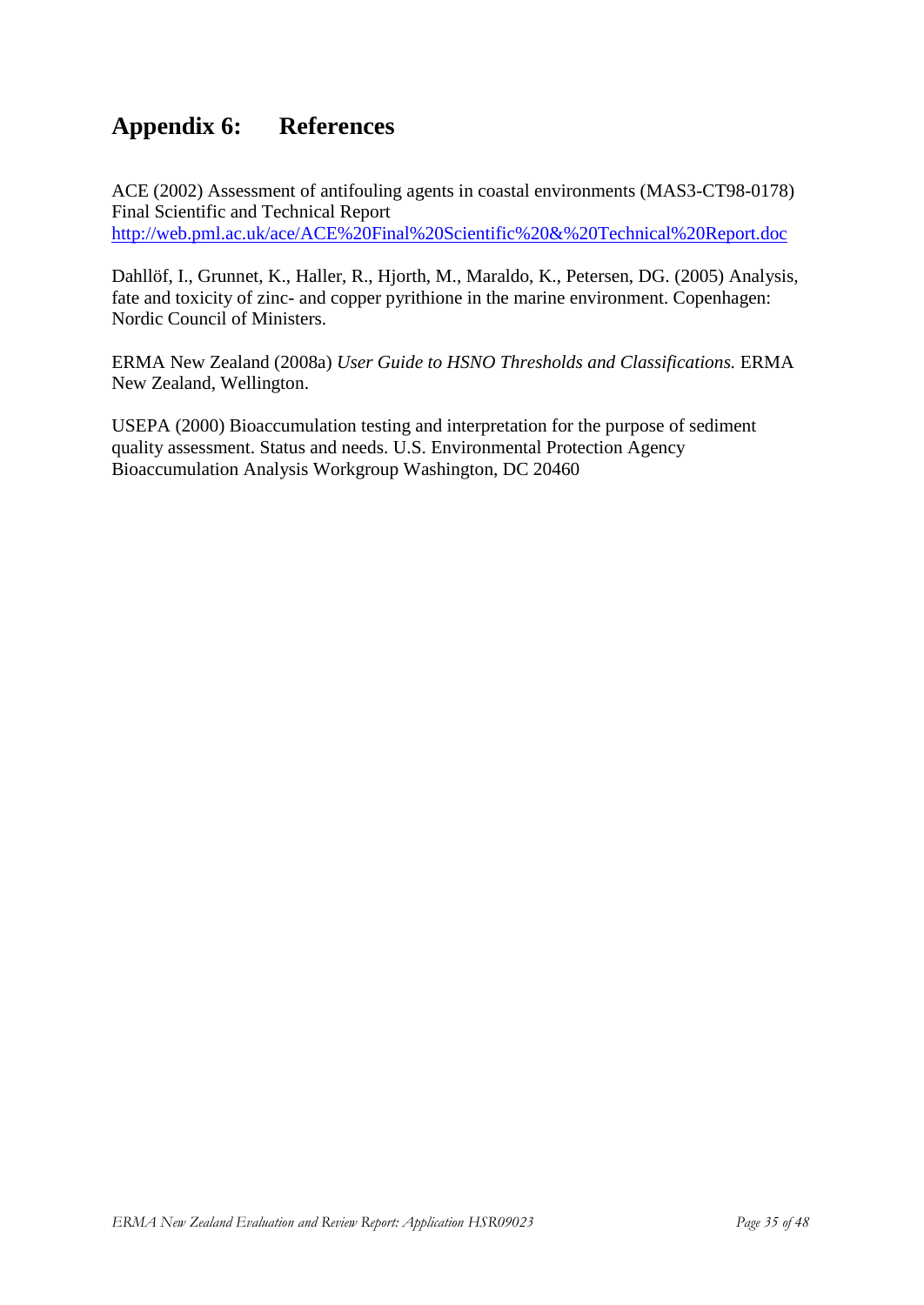# <span id="page-35-0"></span>**Appendix 7: Confidential material**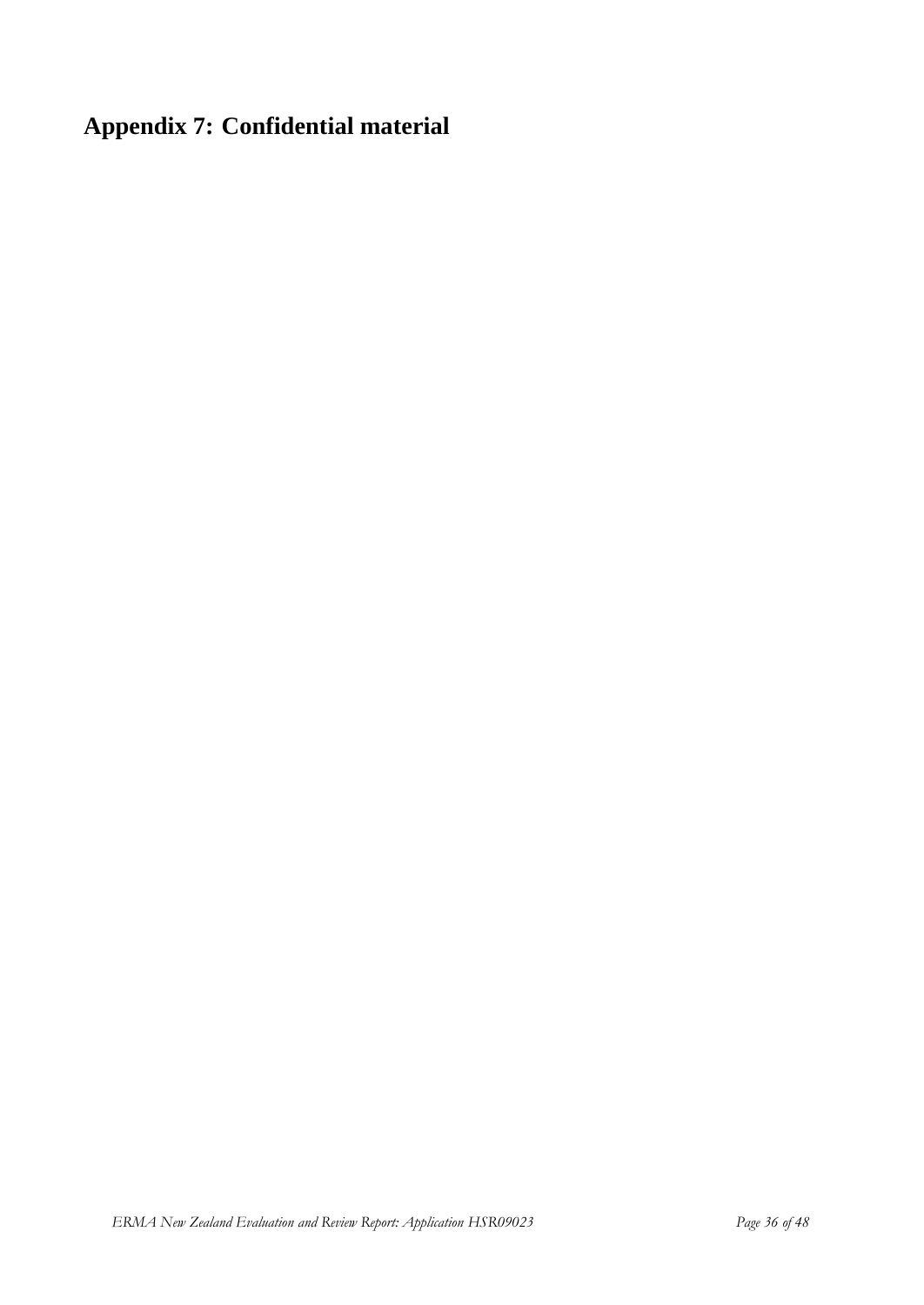# <span id="page-36-0"></span>**Supplementary Information**

This document has been prepared to support the Agency"s Hazardous Substances Evaluation and Review reports. It contains background information on five areas and has been divided into the following sections:

- 1) The regulatory basis for assessing the application.
- 2) Legislation that will affect the use of hazardous substances within New Zealand. This section covers the range of default controls available for use by the Agency and lists other legislation that will affect the use of hazardous substances.
- 3) Risk Assessment The steps and methodology involved in assessment of effects.
- 4) Qualitative Descriptors for Risk/Benefit Assessment the descriptors used to assess the level of each risk or benefit to determine their level of significance.
- 5) Decision Pathway to be used when assessing an application for the release of hazardous substances.

### <span id="page-36-1"></span>**1. Regulatory basis for assessing the application**

- 1.1. The application was lodged pursuant to section 28 of the Hazardous Substances and New Organisms Act 1996 ("the Act").
- 1.2. The Evaluation and Review report ("the E&R report") takes into account matters to be considered in section 29; matters specified under Part 2 of the Act; and the relevant provisions of the Hazardous Substances and New Organisms (Methodology) Order 1998 ("the Methodology"). Unless otherwise stated, references to section numbers in the report refer to sections of the Act and clauses to clauses of the Methodology.
- 1.3. The Minister for the Environment was advised of the application under section 53(4)(a) and given the opportunity to "call-in" the application under section 68. This action was not initiated.
- 1.4. The Authority is able to vary the default controls and impose controls under sections 77 and 77A to produce a set of controls relevant to the substance. Variations and additional controls for the substance are considered in Section 5 of the E&R report.
- 1.5. In undertaking this assessment the Agency has considered the Authority"s approvals given to substances under Part 5 of the Act as well as those transferred to the Act under the *Hazardous Substances (Timber Preservatives, Antisapstains, and Antifouling Paints) Transfer Notice 2004*.
- 1.6. Section 96 provides that the Authority may identify and report to the Minister where it considers that a reduction in the likely occurrence of adverse effects similar to that achieved by the controls attached to any substance could be achieved by any environmental user charge, or a combination of an environmental user charge and controls.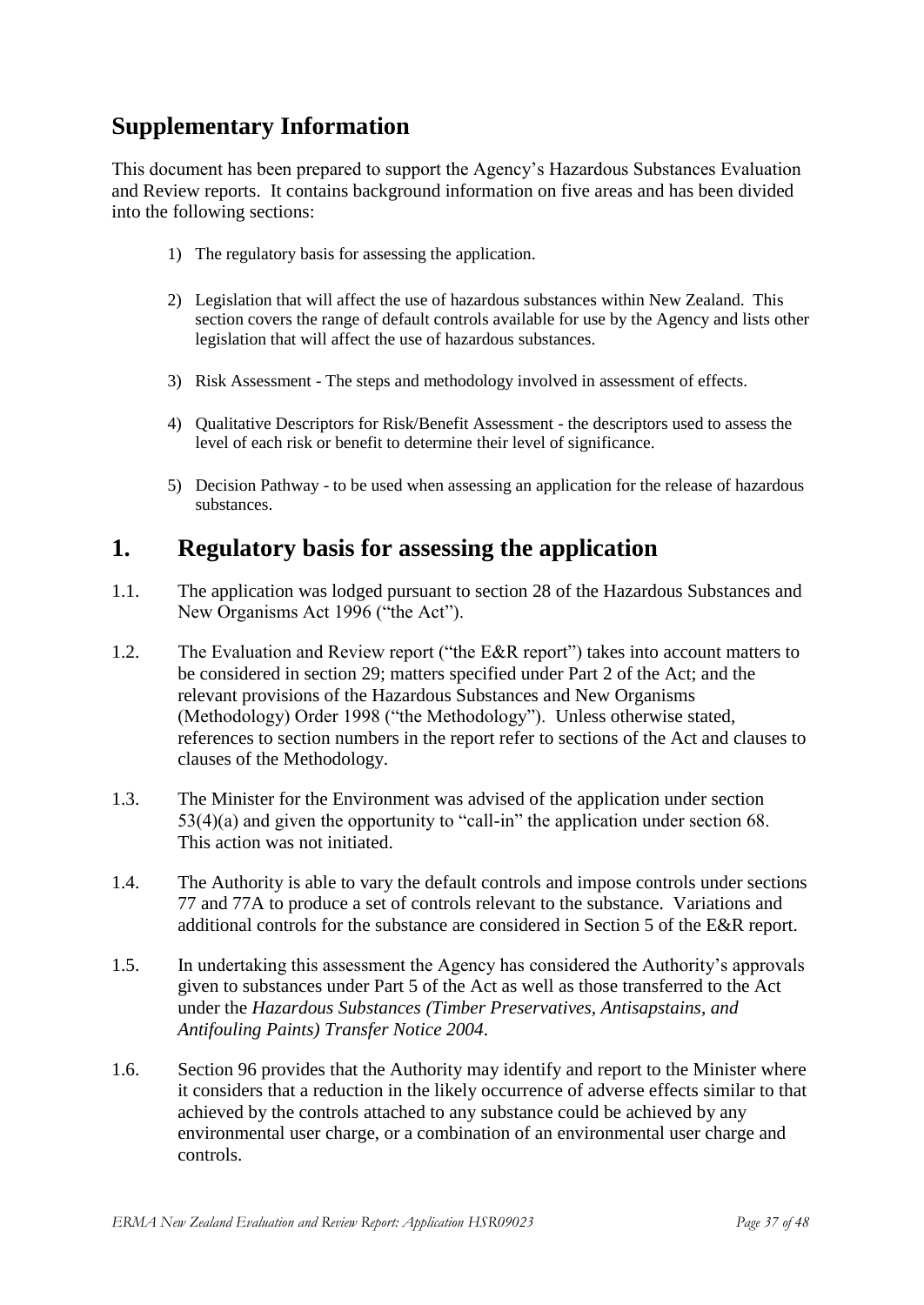1.7. The Agency considers that use of controls is the most effective means of managing the risks throughout the lifecycle of the substance being assessed. The imposition of an environmental user charge instead of, or in combination with controls, is therefore not recommended under this approval.

# <span id="page-37-0"></span>**2. Legislation that will affect the use of hazardous substances within New Zealand**

2.1. The HSNO legislation and other legislation, such as the Resource Management Act 1992 ("the RMA") and the Health and Safety in Employment Act ("the HSE Act") provide for a number of controls that are aimed at preventing exposure to hazardous substances, and/or mitigating any adverse effects caused by such substances in the event of an accident, or a breach of controls. The key controls that relate to the protection of human health and the environment during the various stages of the lifecycle of hazardous substances are outlined in the sections below.

### **HSNO Legislation**

- 2.2. The controls available to control a substances use under the HSNO legislation are determined by the substances hazard classification and are comprehensively described in ERMA New Zealand"s User Guide to the Threshold and Classifications under the Hazardous Substances and New Organisms Act 1996. The following paragraphs describe the sorts of controls available and list those that are available for use.
- 2.3. The *Hazardous Substances (Identification) Regulations 2001* require that the hazardous properties of substances be clearly identified on the label, as well as described in any documentation (Safety Data Sheet) supplied with the substance. While the substance is being transported (including importation), the regulations provide for bulk transport containers and/or any outer packaging to be labelled or marked in compliance with either the Land Transport Rule 45001, Civil Aviation Act 1990 or the Maritime Safety Act 1994 as relevant (control code I19).

| <b>Identification Controls</b> |                                                                                                                       |
|--------------------------------|-----------------------------------------------------------------------------------------------------------------------|
| I1                             | Identification requirements, duties of persons in charge, accessibility, comprehensibility,<br>clarity and durability |
| I2                             | Priority identifiers for corrosive substances                                                                         |
| I3                             | Priority identifiers for ecotoxic substances                                                                          |
| I4                             | Priority identifiers for explosive substances                                                                         |
| I <sub>5</sub>                 | Priority identifiers for flammable substances                                                                         |
| I <sub>6</sub>                 | Priority identifiers for organic peroxides                                                                            |
| I7                             | Priority identifiers for oxidising substances                                                                         |
| <b>I8</b>                      | Priority identifiers for toxic substances                                                                             |
| I <sub>9</sub>                 | Secondary identifiers for all hazardous substances                                                                    |
| <b>I10</b>                     | Secondary identifiers for corrosive substances                                                                        |
| I11                            | Secondary identifiers for ecotoxic substances                                                                         |
| I12                            | Secondary identifiers for explosive substances                                                                        |
| I13                            | Secondary identifiers for flammable substances                                                                        |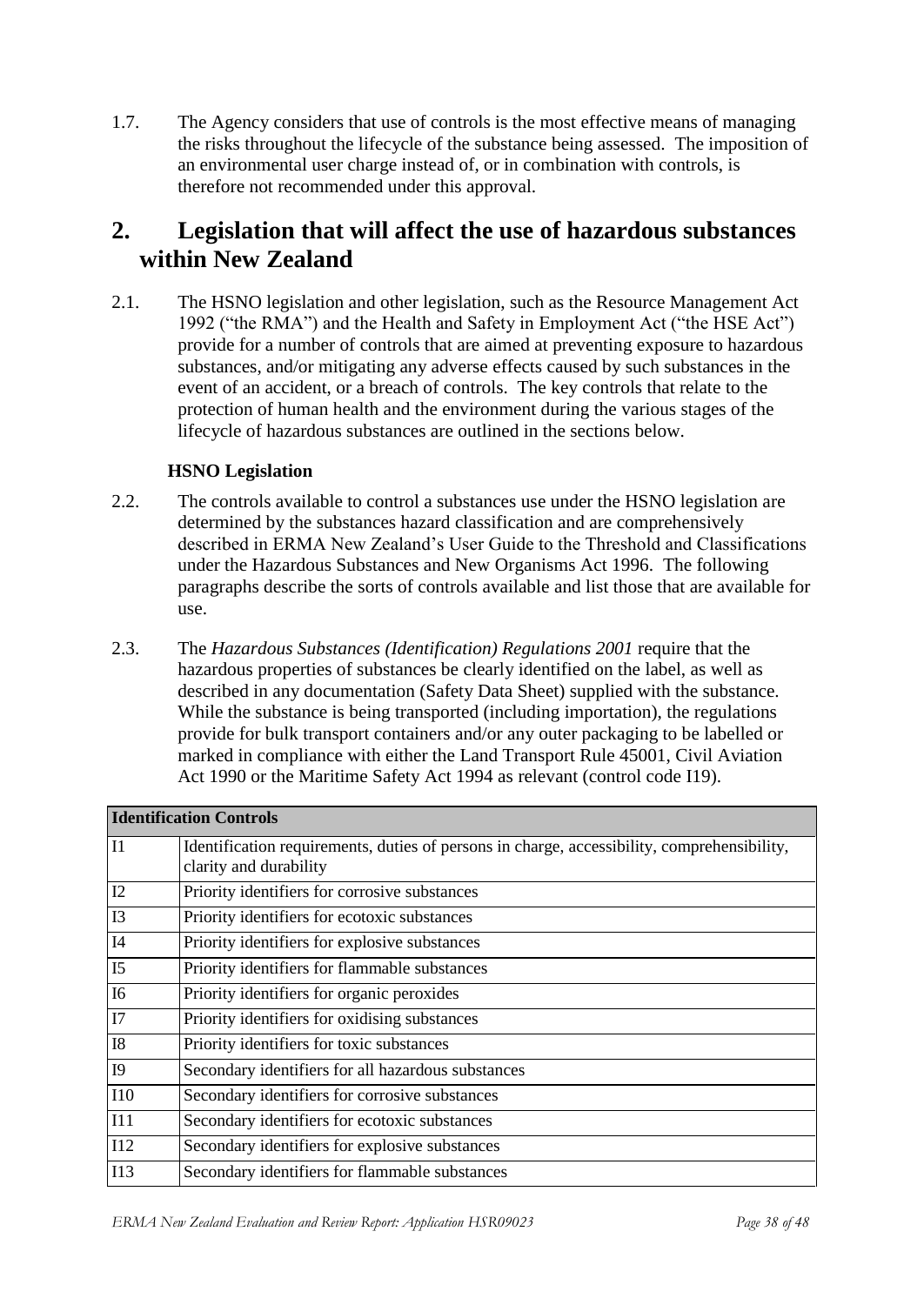| $\overline{114}$ | Secondary identifiers for organic peroxides                                                             |
|------------------|---------------------------------------------------------------------------------------------------------|
| I15              | Secondary identifiers for oxidising substances                                                          |
| <b>I16</b>       | Secondary identifiers for toxic substances                                                              |
| I17              | Use of generic names                                                                                    |
| <b>I18</b>       | Requirements for using concentration ranges                                                             |
| I19              | Additional information requirements, including situations where substances are in multiple<br>packaging |
| <b>I20</b>       | Durability of information for class 6.1 substances                                                      |
| I21              | General documentation requirements                                                                      |
| I22              | Specific documentation requirements for corrosive substances                                            |
| I23              | Specific documentation requirements for ecotoxic substances                                             |
| I24              | Specific documentation requirements for explosive substances                                            |
| I25              | Specific documentation requirements for flammable substances                                            |
| I26              | Specific documentation requirements for organic peroxides                                               |
| I27              | Specific documentation requirements for oxidising substances                                            |
| I28              | Specific documentation requirements for toxic substances                                                |
| I29              | Signage requirements                                                                                    |
| <b>I30</b>       | Advertising corrosive and toxic substances                                                              |

2.4. The *Hazardous Substances (Emergency Management) Regulations 2001* prescribe controls that must be complied with if the levels of substance held are above the trigger quantities specified. These controls are aimed at mitigating adverse effects in the event of a spill and prescribe specific requirements with respect to emergency management information, emergency response plans, secondary containment facilities and signage.

| <b>Emergency Management Controls</b> |                                                                                                     |
|--------------------------------------|-----------------------------------------------------------------------------------------------------|
| EM1                                  | Level 1 information requirements for suppliers and persons in charge                                |
| EM2                                  | Information requirements for corrosive substances                                                   |
| EM <sub>3</sub>                      | Information requirements for explosive substances                                                   |
| EM4                                  | Information requirements for flammable substances                                                   |
| EM <sub>5</sub>                      | Information requirements for oxidising substances and organic peroxides                             |
| EM <sub>6</sub>                      | Information requirements for toxic substances                                                       |
| EM7                                  | Information requirements for ecotoxic substances                                                    |
| EM <sub>8</sub>                      | Level 2 information requirements for suppliers and persons in charge                                |
| EM9                                  | Additional information requirements for flammable and oxidising substances and organic<br>peroxides |
| <b>EM10</b>                          | Fire extinguisher requirements                                                                      |
| <b>EM11</b>                          | Level 3 emergency management requirements: duties of person in charge, emergency<br>response plans  |
| <b>EM12</b>                          | Level 3 emergency management requirements: secondary containment                                    |
| <b>EM13</b>                          | Level 3 emergency management requirements: signage                                                  |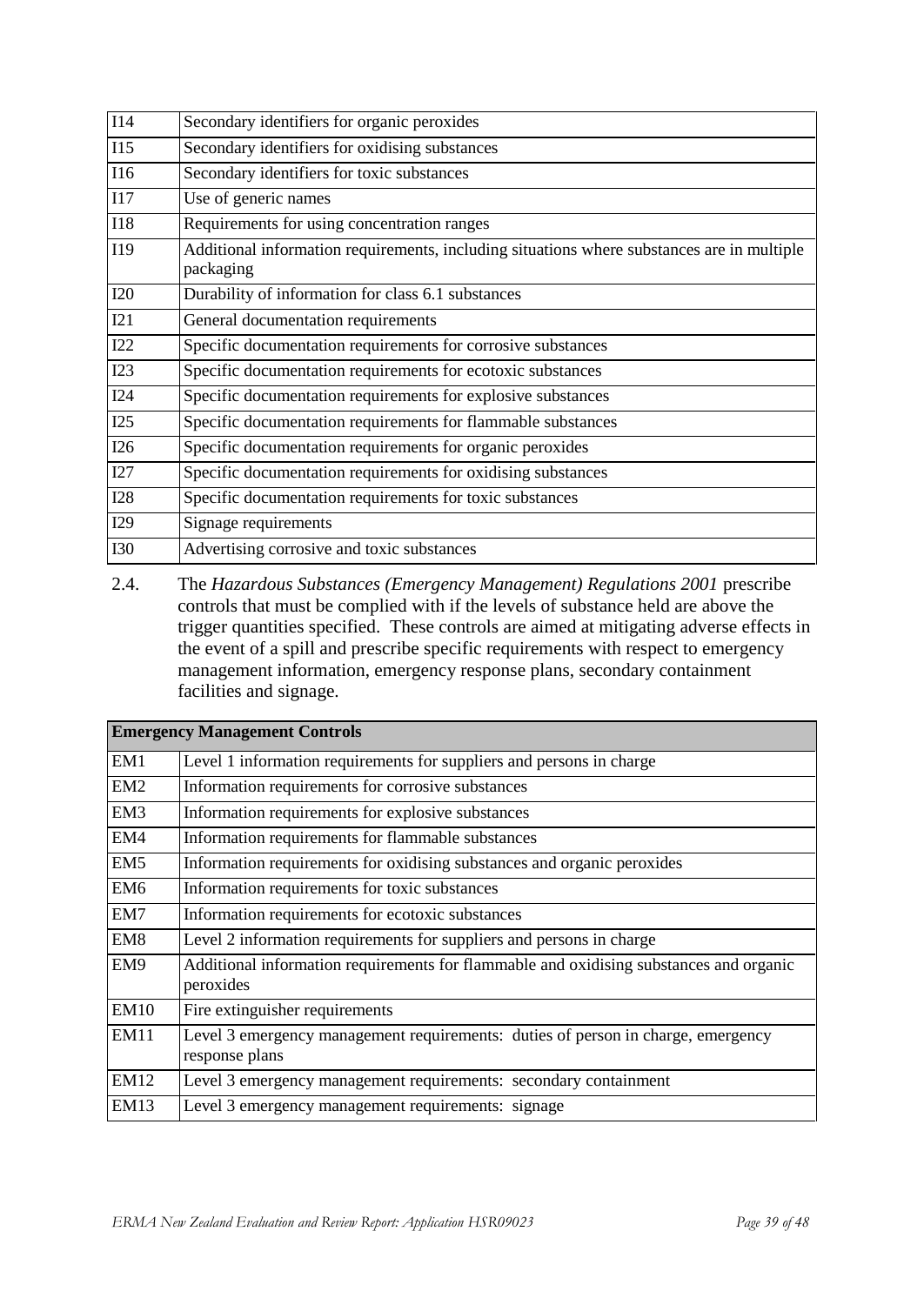2.5. The *Hazardous Substances (Packaging) Regulations 2001* prescribe a number of controls aimed at ensuring hazardous substances are adequately and appropriately packaged.

| <b>Packaging Controls</b> |                                                                                                                |  |
|---------------------------|----------------------------------------------------------------------------------------------------------------|--|
| P1                        | General packaging requirements                                                                                 |  |
| P2                        | Specific criteria for class 4.1.2 and 5.2 substances                                                           |  |
| P <sub>3</sub>            | Criteria that allow substances to be packaged to a standard not meeting Packing Group I, II<br>or III criteria |  |
| <b>P4</b>                 | Packaging requirements for explosive substances                                                                |  |
| P <sub>5</sub>            | Packaging requirements for flammable liquids                                                                   |  |
| P <sub>6</sub>            | Packaging requirements for liquid desensitised explosives                                                      |  |
| P7                        | Packaging requirements for flammable solids                                                                    |  |
| P <sub>8</sub>            | Packaging requirements for self-reactive flammable substances                                                  |  |
| P <sub>9</sub>            | Packaging requirements for substances liable to spontaneous combustion                                         |  |
| P10                       | Packaging requirements for substances that emit flammable gases when in contact with<br>water                  |  |
| P11                       | Packaging requirements for oxidising substances                                                                |  |
| P12                       | Packaging requirements for organic peroxides                                                                   |  |
| P13                       | Packaging requirements for toxic substances                                                                    |  |
| P14                       | Packaging requirements for corrosive substances                                                                |  |
| P15                       | Packaging requirements for ecotoxic substances                                                                 |  |
| PG1                       | Packaging requirements equivalent to UN Packing Group I                                                        |  |
| PG <sub>2</sub>           | Packaging requirements equivalent to UN Packing Group II                                                       |  |
| PG3                       | Packaging requirements equivalent to UN Packing Group III                                                      |  |
| PS4                       | Packaging requirements as specified in Schedule 4                                                              |  |

<sup>2.6.</sup> The *Hazardous Substances (Classes 6, 8 and 9 Controls) Regulations 2001* prescribe a number of controls aimed at ensuring hazardous substances handled in a manner appropriate to their toxicity.

| <b>Toxicity Controls</b> |                                                                                             |
|--------------------------|---------------------------------------------------------------------------------------------|
| T1                       | Limiting exposure to toxic substances through the setting of TELs                           |
| T2                       | Controlling exposure in places of work through the setting of WESs.                         |
| T3                       | Requirements for keeping records of use                                                     |
| T <sub>4</sub>           | Requirements for equipment used to handle substances                                        |
| T5                       | Requirements for protective clothing and equipment                                          |
| T <sub>6</sub>           | Approved handler/security requirements for certain toxic substances                         |
| T7                       | Restrictions on the carriage of toxic or corrosive substances on passenger service vehicles |
| T8                       | Controls for vertebrate poisons                                                             |

2.7. The *Hazardous Substances (Classes 6, 8 and 9 Controls) Regulations 2001* specify a number of controls primarily aimed at limiting the extent to which the environment are exposed to hazardous substances with ecotoxic properties.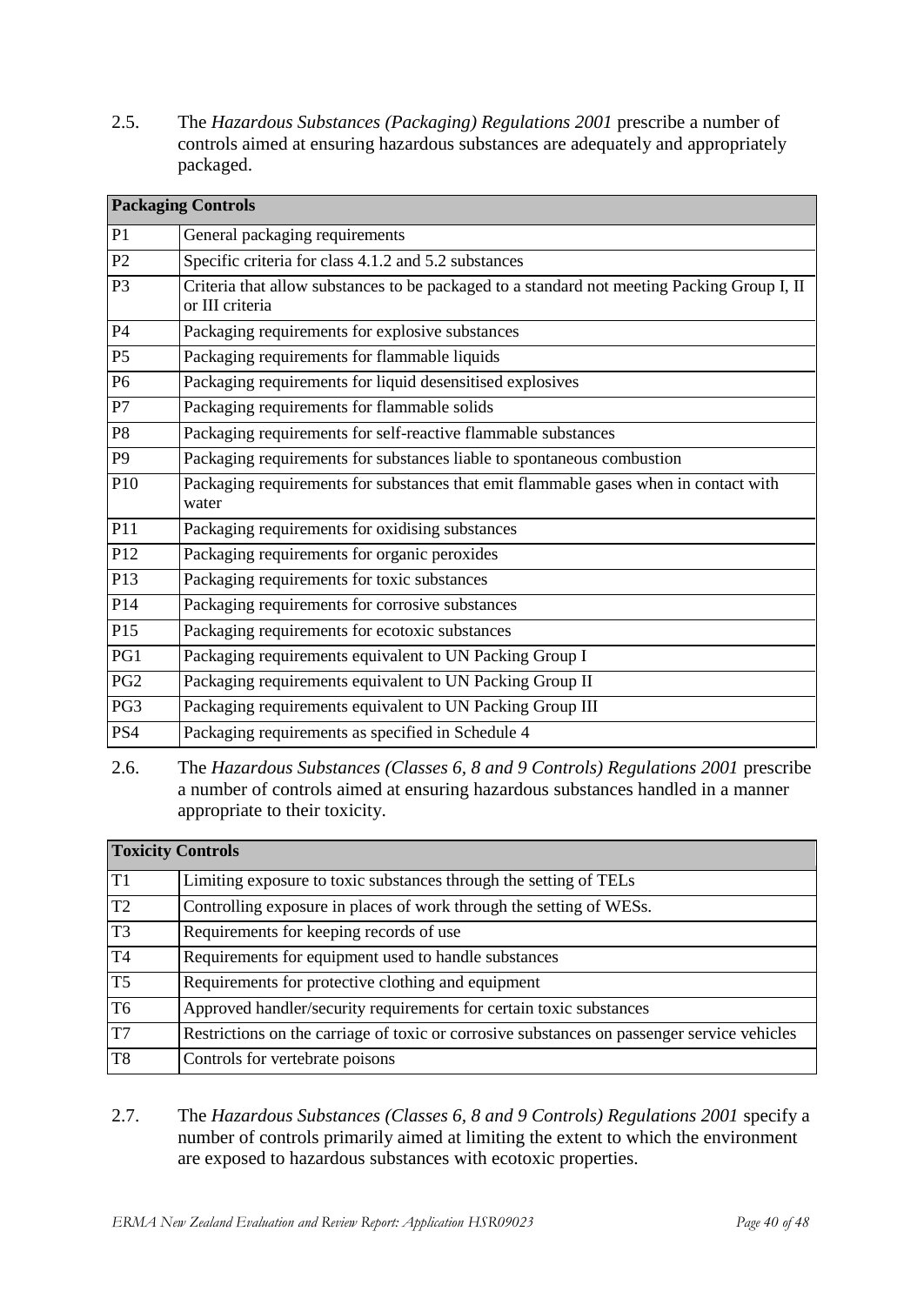| <b>Ecotoxicity Controls</b> |                                                                                    |
|-----------------------------|------------------------------------------------------------------------------------|
| E1                          | Limiting exposure to ecotoxic substances through the setting of EELs               |
| E2                          | Restrictions on use of substances in application areas                             |
| E <sub>3</sub>              | Controls relating to protection of terrestrial invertebrates eg beneficial insects |
| E <sub>4</sub>              | Controls relating to protection of terrestrial vertebrates                         |
| E5                          | Requirements for keeping records of use                                            |
| E <sub>6</sub>              | Requirements for equipment used to handle substances                               |
| E7                          | Approved handler/security requirements for certain ecotoxic substances             |

2.8. The *Hazardous Substances (Disposal) Regulations 2001* specify controls on the disposal of substances and their containers.

| <b>Disposal Controls</b> |                                                                                                 |
|--------------------------|-------------------------------------------------------------------------------------------------|
| D1                       | Disposal requirements for explosive substances                                                  |
| D2                       | Disposal requirements for flammable substances                                                  |
| D3                       | Disposal requirements for oxidising substances and organic peroxides                            |
| $\overline{D}4$          | Disposal requirements for toxic and corrosive substances                                        |
| 1D5                      | Disposal requirements for ecotoxic substances                                                   |
| D <sub>6</sub>           | Disposal requirements for packages                                                              |
| 1D7                      | Information requirements for manufacturers, importers and suppliers, and persons in charge      |
| D <sub>8</sub>           | Documentation requirements for manufacturers, importers and suppliers, and persons in<br>charge |

2.9. The *Hazardous Substances (Tracking) Regulations 2001* specify controls for the tracking of substances.

# **Tracking Controls** TR1 General tracking requirements

2.10. The *Hazardous Substances (Personnel Qualifications) Regulations 2001* specify the qualifications required of an approved handler.

| <b>Approved handler Controls</b> |                                                                                           |
|----------------------------------|-------------------------------------------------------------------------------------------|
| AH1                              | Approved Handler requirements (including test certificate and qualification requirements) |

2.11. The *Hazardous Substances (Tank Wagon and Transportable Container) Regulations 2001* prescribe a number of controls relating to tank wagons and transportable containers.

#### **Tank Wagon and Transportable Containers Controls**

The Hazardous Substance (Tank Wagons and Transportable Containers) Regulations 2004 prescribe a number of controls relating to tank wagons and transportable containers.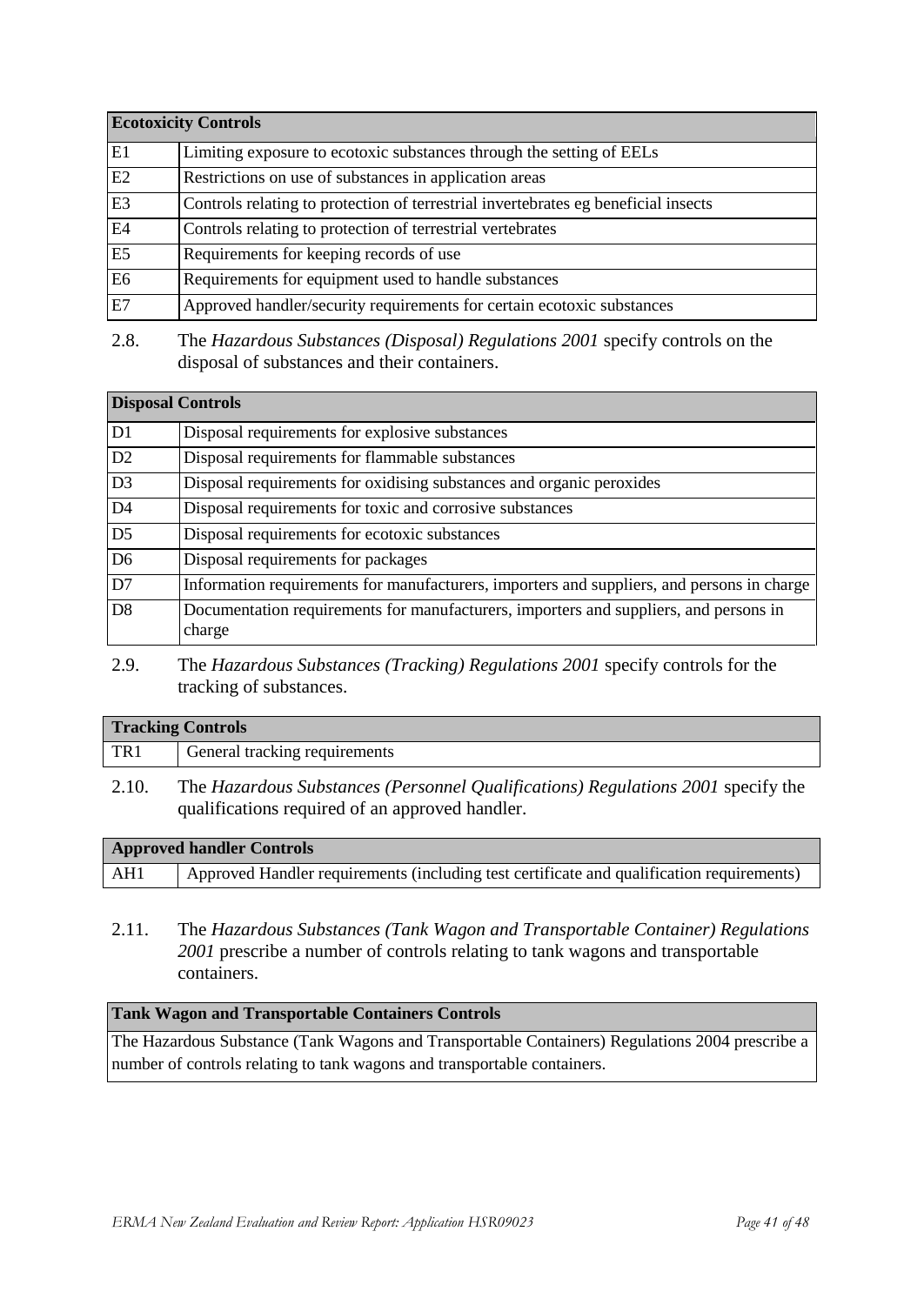#### **Other legislation**

- 2.12. For internal land transport within New Zealand, the Land Transport Rule: Dangerous Goods 2005 will govern the type of transport, the qualifications of the driver and carrier, and the information requirements for transportation including packaging. Drivers are required to carry emergency management instructions for the substance they are carrying. For internal sea transport within New Zealand (e.g. across the Cook Strait), packages will have to meet the labelling requirements of the IMDG Code for the transport of dangerous goods by sea.
- 2.13. Under the HSE Act, employers and workers are required to be aware of all hazards.
- 2.14. The RMA prohibits discharge of contaminants into the environment unless it has been expressly allowed for in a Regional Plan, resource consent or by regulation. This is relevant to all stages of the substance"s lifecycle, with specific relevance to the substance during its manufacturing, storage, use and disposal.

### <span id="page-41-0"></span>**3. Risk assessment**

- 3.1. The process by which the risk assessment of substances should be undertaken is specified in the Methodology. The process requires that the risks and benefits of a substance be identified and then assessed for their level of significance.
- 3.2. Potentially non-negligible risks must first be identified for evaluation following clauses 9 and 11, (which incorporate sections 5, 6 and 8) of the Methodology. These risks must then be assessed in accordance with sections 5 and 6 and clauses 9 and 12. The assessment must be undertaken with regard to:
	- $\bullet$ the environment,
	- human health and safety,  $\bullet$
	- the relationship of Māori to the environment,  $\bullet$
	- $\bullet$ society and the community,
	- the market economy, and  $\bullet$
	- New Zealand"s international obligations.  $\bullet$
- 3.3. For the purposes of the assessment the following definitions are made in Regulation 2 of the Methodology.
	- A "cost" is "the value of a particular adverse effect expressed in monetary or non- $\bullet$ monetary terms". Thus, these should be assessed in an integrated fashion together with the risks of the adverse effects in the following assessment.
	- A "benefit" is "the value of a particular positive effect expressed in monetary or non-monetary terms". Benefits that may arise from any of the matters set out in clauses 9 and 11 were considered in terms of clause 13.
- 3.4. To facilitate the assessment of risks the applicant and the Agency have identified the most common potential sources of risk to the environment and to human health and safety through release, spillage or exposure throughout the lifecycle of the substance. These are tabulated in Table S3.1 and are used as the basis for the risk assessment in the "Identification and Assessment of effects" section of the E&R report.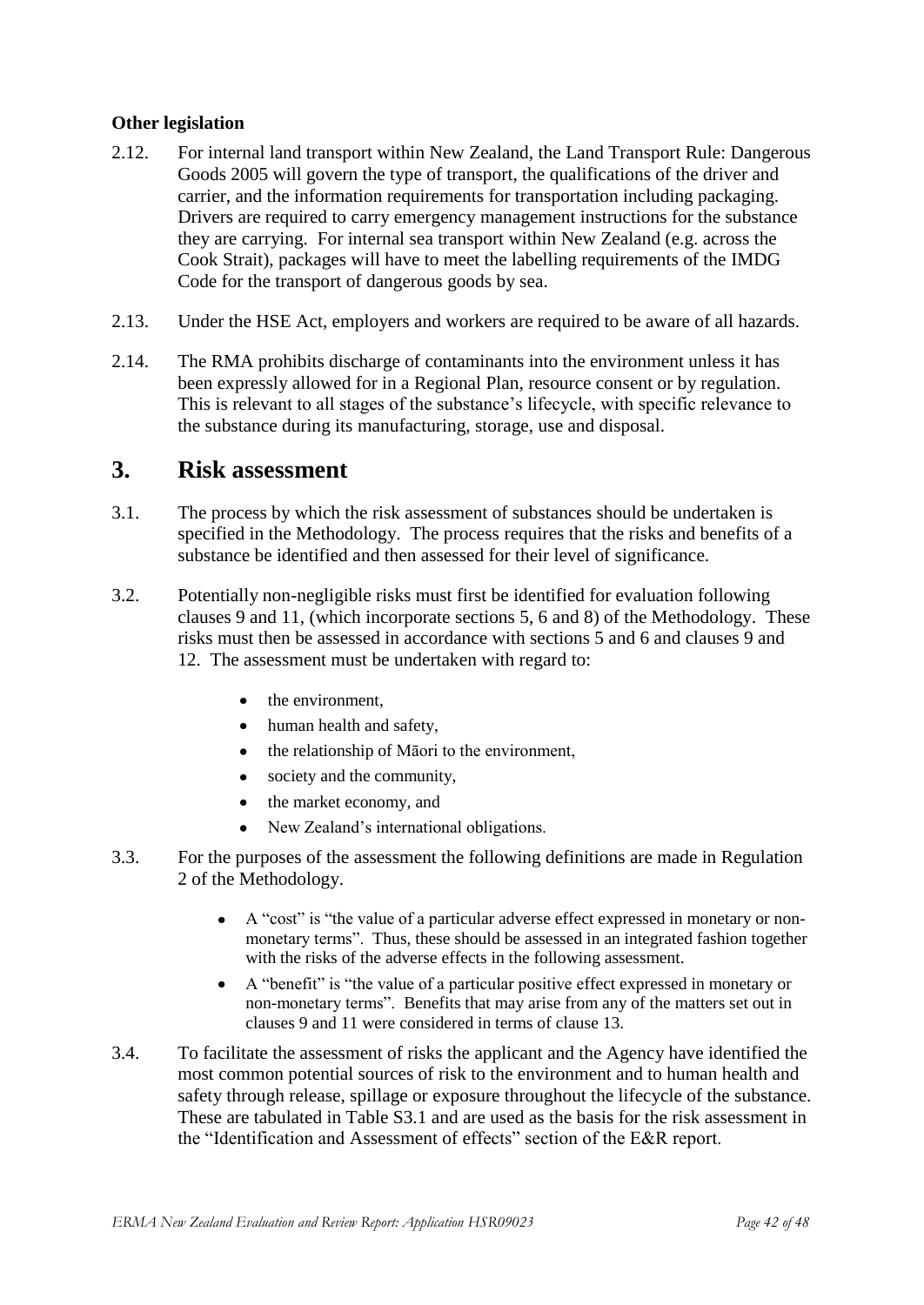| <b>Lifecycle Activity</b>                     | <b>Associated Source of Risk</b>                                                                                                                                                                                          |
|-----------------------------------------------|---------------------------------------------------------------------------------------------------------------------------------------------------------------------------------------------------------------------------|
| Manufacture /<br>Import                       | An incident during the manufacture or importation of the substance resulting in<br>spillage and subsequent exposure of people or the environment to the substance.                                                        |
| Transport or<br>storage                       | An incident during the transport or storage of the substance resulting in spillage<br>and subsequent exposure of people or the environment to the substance.                                                              |
| $Use - application$<br>to vessels             | Application of the substance resulting in exposure of users or bystanders or the<br>environment; or an incident during use resulting in spillage and subsequent<br>exposure of users or the environment to the substance. |
| $Use - on vessels$                            | Leaching into the aquatic environment from vessel hulls/marine surfaces                                                                                                                                                   |
| Maintenance of<br>vessels or<br>equipment     | Removal of old (dried) antifouling paint from a vessel or equipment, with<br>subsequent exposure of users or the environment to the dust.                                                                                 |
| Disposal                                      | Disposal of the substance or packaging resulting in exposure of people or the<br>environment to the substance.                                                                                                            |
| Spillage or use<br>near an ignition<br>source | Ignition or explosion resulting in physical injury to people or damage to the<br>environment.                                                                                                                             |

**Table S3.1: Potential sources of risks associated with hazardous substances** 

- 3.5. In undertaking the assessment the Agency notes that the evidence provided by the applicant and additional evidence found by the Agency, relating to the hazardous properties of the substances is largely scientific in nature (clause 25(1)). However, as the evaluation of risks, costs and benefits has been carried out on a qualitative basis, it is recognised that there is a degree of uncertainty in the risk analysis.
- 3.6. The level of risk has been evaluated on the basis of the magnitude and likelihood of adverse effects occurring to people or the environment.
- 3.7. In accordance with section 29, consideration is given to the likely effects of the substances being unavailable.
- 3.8. As in 3.2 above outlining the aspects in which the risk assessment is undertaken in relation with, the Agency assesses each application for any effects associated with the relationship of Māori to the environment. In most cases the substance will trigger a number of hazardous properties giving rise to the potential for cultural risk including the deterioration of the mauri of taonga flora and fauna species, the environment and the general health and well-being of individuals and the community.
- 3.9. In addition, the introduction and use of hazardous substances have the potential to inhibit the ability of iwi/Māori to fulfil their role as kaitiaki, particularly in relation to the guardianship of waterways given the highly ecotoxic nature of the substance to aquatic species, and potential risks to the mauri ora of human health under prolonged exposure to this substance.
- 3.10. Where significant effects on the relationship of Māori to the environment are identified during the Agency's risk assessment these will be fully discussed in the body of the E&R report. Where effects are identified which will have a negligible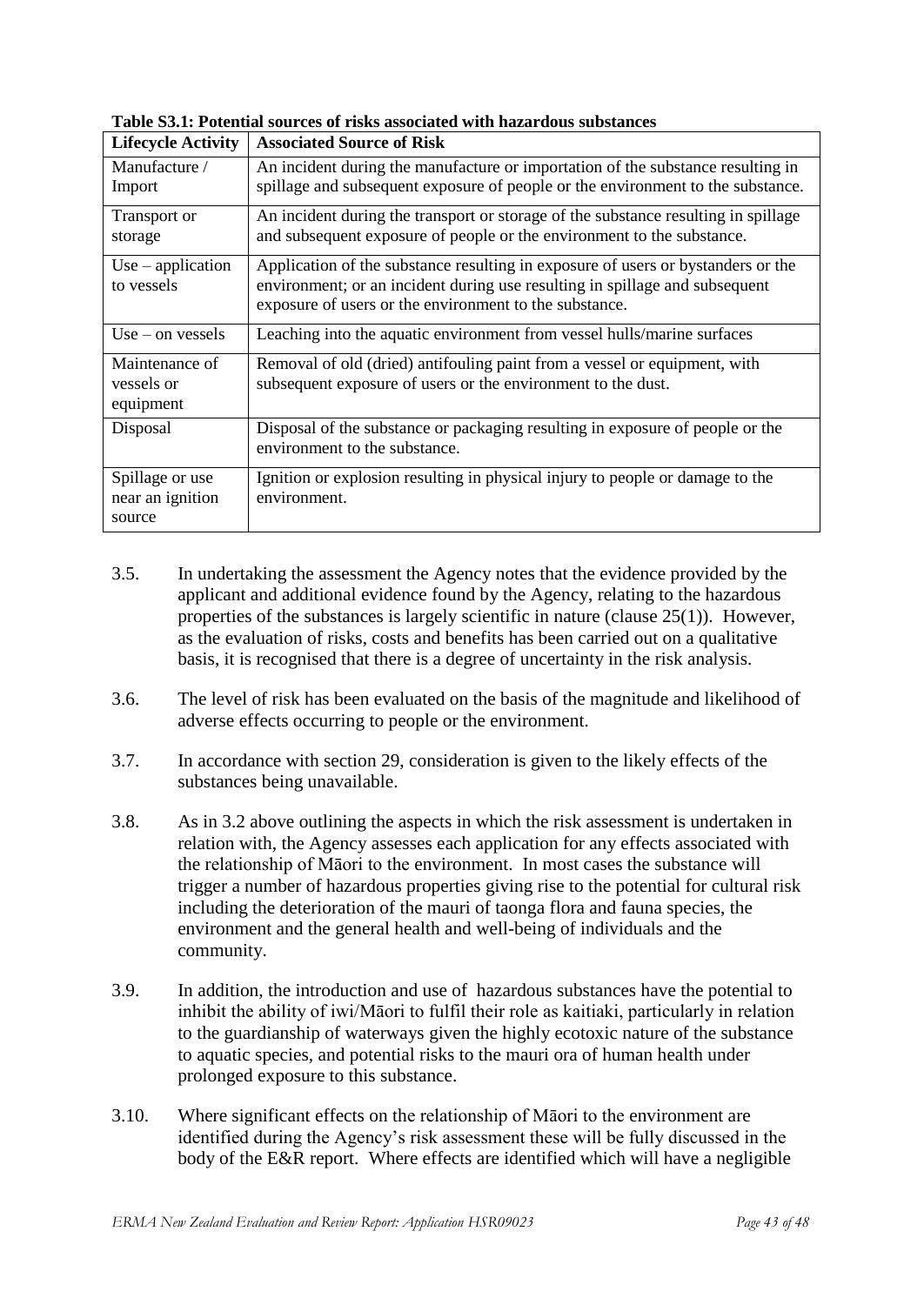impact the following process will be undertaken to ensure that significant effects are not overlooked.

- 3.11. The Agency will consider the information outlined in the report, to determine that there is a minimal impact from the substance on the relationship of Māori and their culture and traditions with their ancestral lands, water, sites, wāhi tapu, valued flora and fauna and other taonga to ensure that any impacts are highly improbable.
- 3.12. If this is determined the overall level of risk will therefore be considered to be negligible assuming that the substance will be handled, stored, transported, used, and disposed of, in accordance with the explicitly stated default and additional controls proposed in the report, and any other controls required by other legislation.
- 3.13. However, the Agency will propose that should inappropriate use, or accident, result in the contamination of waterways or the environment generally, that users will be required to notify the appropriate authorities including the relevant iwi authorities in that region. This action should include advising them of the contamination and the measures taken to contain and remediate.

# <span id="page-43-0"></span>**4. Qualitative descriptors for risk/benefit assessment**

- 4.1. This section describes how the Agency staff and the Authority address the qualitative assessment of risks, costs and benefits. Risks and benefits are assessed by estimating the magnitude and nature of the possible effects and the likelihood of their occurrence. For each effect, the combination of these two components determines the level of the risk associated with that effect, which is a two dimensional concept. Because of lack of data, risks are often presented as singular results. In reality, they are better represented by "families" of data which link probability with different levels of outcome (magnitude).
- 4.2. The magnitude of effect is described in terms of the element that might be affected. The qualitative descriptors for magnitude of effect are surrogate measures that should be used to gauge the end effect or the "what if" element. Tables S4.1 and S4.2 contain generic descriptors for magnitude of adverse and beneficial effect. These descriptors are examples only, and their generic nature means that it may be difficult to use them in some particular circumstances. They are included here to illustrate how qualitative tables may be used to represent levels of adverse and beneficial effect.

| <b>Descriptor</b> | <b>Examples of descriptions - Adverse</b>                                                                                                                                     |
|-------------------|-------------------------------------------------------------------------------------------------------------------------------------------------------------------------------|
| Minimal           | Mild reversible short term adverse health effects to individuals in highly localised area                                                                                     |
|                   | Highly localised and contained environmental impact, affecting a few (less than ten)<br>individuals members of communities of flora or fauna, no discernible ecosystem impact |
|                   | Local/regional short-term adverse economic effects on small organisations (businesses,<br>individuals), temporary job losses                                                  |
|                   | No social disruption                                                                                                                                                          |
| Minor             | Mild reversible short term adverse health effects to identified and isolated groups                                                                                           |
|                   | Localised and contained reversible environmental impact, some local plant or animal                                                                                           |

**Table S4.1 Magnitude of adverse effect (risks and costs)**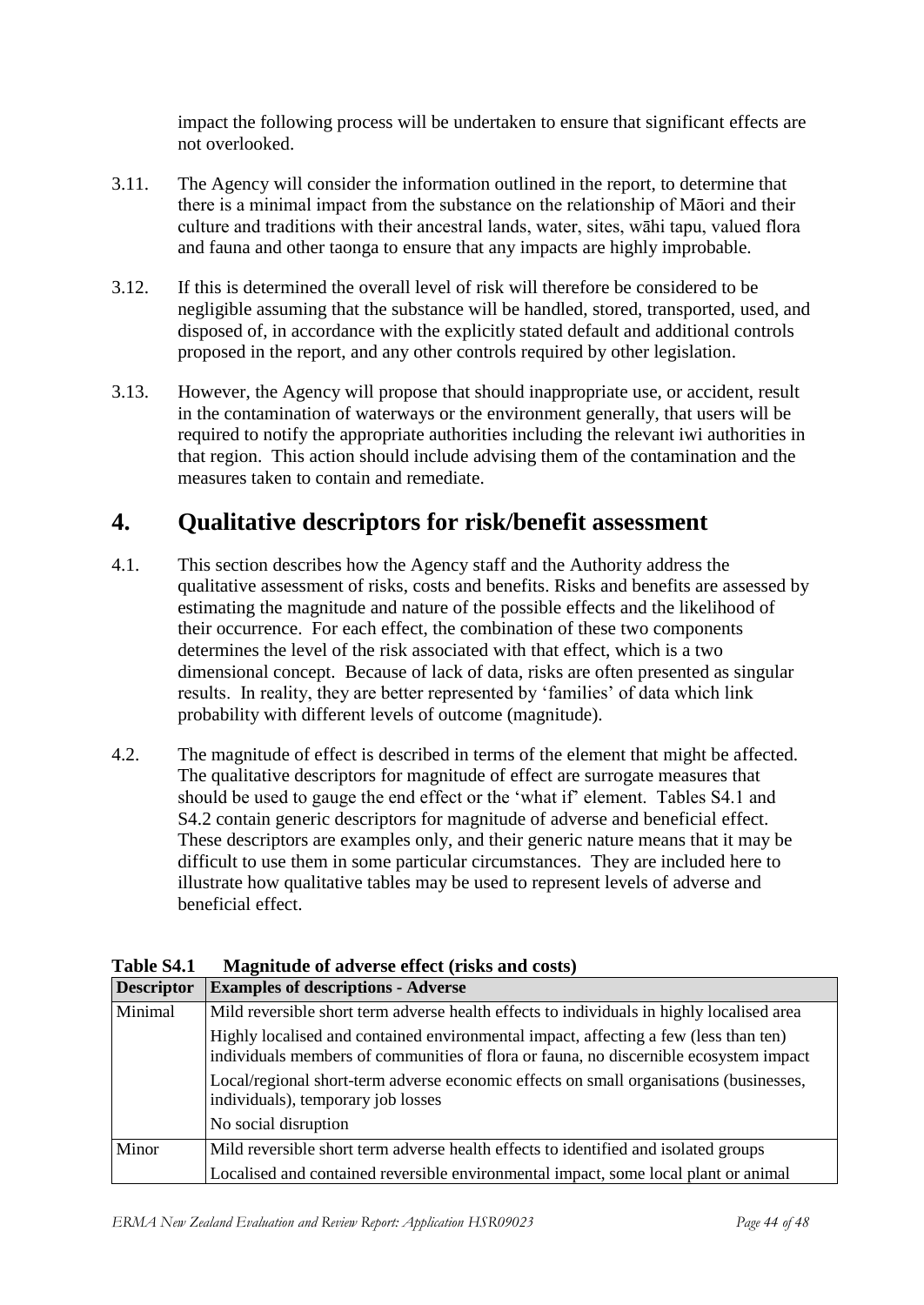|          | communities temporarily damaged, no discernible ecosystem impact or species damage                                                                                                         |
|----------|--------------------------------------------------------------------------------------------------------------------------------------------------------------------------------------------|
|          | Regional adverse economic effects on small organisations (businesses, individuals) lasting<br>less than six months, temporary job losses                                                   |
|          | Potential social disruption (community placed on alert)                                                                                                                                    |
| Moderate | Minor irreversible health effects to individuals and/or reversible medium term adverse<br>health effects to larger (but surrounding) community (requiring hospitalisation)                 |
|          | Measurable long term damage to local plant and animal communities, but no obvious<br>spread beyond defined boundaries, medium term individual ecosystem damage, no species<br>damage       |
|          | Medium term (one to five years) regional adverse economic effects with some national<br>implications, medium term job losses                                                               |
|          | Some social disruption (e.g. people delayed)                                                                                                                                               |
| Major    | Significant irreversible adverse health effects affecting individuals and requiring<br>hospitalisation and/or reversible adverse health effects reaching beyond the immediate<br>community |
|          | Long term/irreversible damage to localised ecosystem but no species loss                                                                                                                   |
|          | Measurable adverse effect on GDP, some long term (more than five years) job losses                                                                                                         |
|          | Social disruption to surrounding community, including some evacuations                                                                                                                     |
| Massive  | Significant irreversible adverse health effects reaching beyond the immediate community<br>and/or deaths                                                                                   |
|          | Extensive irreversible ecosystem damage, including species loss                                                                                                                            |
|          | Significant on-going adverse effect on GDP, long term job losses on a national basis                                                                                                       |
|          | Major social disruption with entire surrounding area evacuated and impacts on wider<br>community                                                                                           |

### **Table S4.2 Magnitude of beneficial effect (benefits)**

| <b>Descriptor</b> | <b>Examples of descriptions - Beneficial</b>                                                                                                                                  |
|-------------------|-------------------------------------------------------------------------------------------------------------------------------------------------------------------------------|
| Minimal           | Mild short term positive health effects to individuals in highly localised area                                                                                               |
|                   | Highly localised and contained environmental impact, affecting a few (less than ten)<br>individuals members of communities of flora or fauna, no discernible ecosystem impact |
|                   | Local/regional short-term beneficial economic effects on small organisations (businesses,<br>individuals), temporary job creation                                             |
|                   | No social effect                                                                                                                                                              |
| Minor             | Mild short term beneficial health effects to identified and isolated groups                                                                                                   |
|                   | Localised and contained beneficial environmental impact, no discernible ecosystem<br>impact                                                                                   |
|                   | Regional beneficial economic effects on small organisations (businesses, individuals)<br>lasting less than six months, temporary job creation                                 |
|                   | Minor localised community benefit                                                                                                                                             |
| Moderate          | Minor health benefits to individuals and/or medium term health impacts on larger (but<br>surrounding) community and health status groups                                      |
|                   | Measurable benefit to localised plant and animal communities expected to pertain to<br>medium term                                                                            |
|                   | Medium term (one to five years) regional beneficial economic effects with some national<br>implications, medium term job creation                                             |
|                   | Local community and some individuals beyond immediate community receive social<br>benefit.                                                                                    |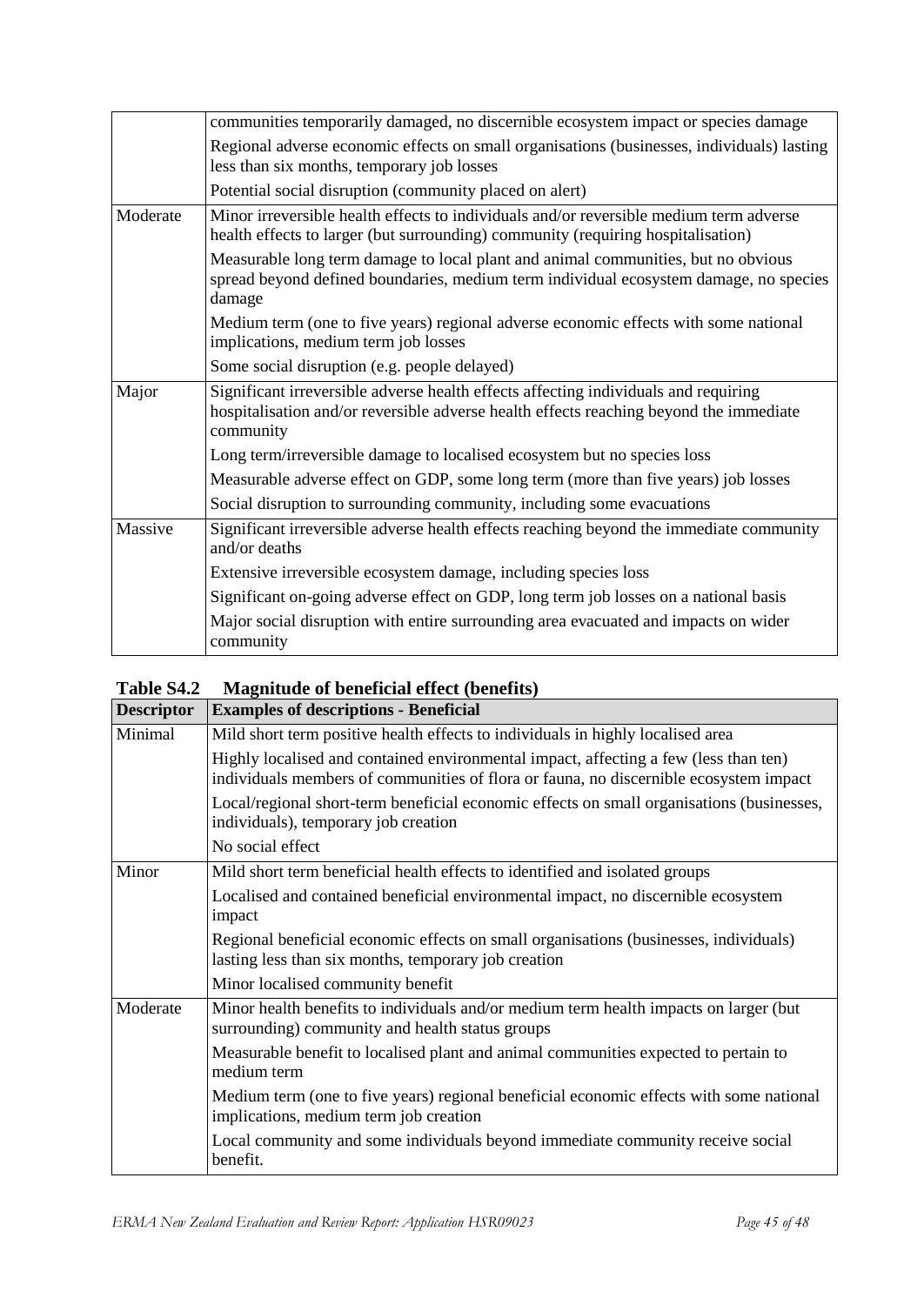| Major   | Significant beneficial health effects to localised community and specific groups in wider<br>community |
|---------|--------------------------------------------------------------------------------------------------------|
|         | Long term benefit to localised ecosystem(s)                                                            |
|         | Measurable beneficial effect on GDP, some long term (more than five years) job creation                |
|         | Substantial social benefit to surrounding community, and individuals in wider community.               |
| Massive | Significant long term beneficial health effects to the wider community                                 |
|         | Long term, wide spread benefits to species and/or ecosystems                                           |
|         | Significant on-going effect beneficial on GDP, long term job creation on a national basis              |
|         | Major social benefit affecting wider community                                                         |

- 4.3. The likelihood applies to the composite likelihood of the end effect, and not either to the initiating event, or any one of the intermediary events. It includes:
	- the concept of an initiating event (triggering the hazard), and
	- the exposure pathway that links the source (hazard) and the area of impact (public health, environment, economy, or community).
- 4.4. Thus, the likelihood is not the likelihood of an organism escaping, or the frequency of accidents for trucks containing hazardous substances, but the likelihood of the specified adverse effect<sup>7</sup> resulting from that initiating event. It will be a combination of the likelihood of the initiating event and several intermediary likelihoods<sup>8</sup>. The best way to determine the likelihood is to specify and analyse the complete pathway from source to impact.
- 4.5. Likelihood may be expressed as a frequency or a probability. While frequency is often expressed as a number of events within a given time period, it may also be expressed as the number of events per head of (exposed) population. As a probability, the likelihood is dimensionless and refers to the number of events of interest divided by the total number of events (range 0-1).

| 1 AVIC 97.9<br>еписнични |                                                                             |  |  |  |  |  |
|--------------------------|-----------------------------------------------------------------------------|--|--|--|--|--|
| <b>Descriptor</b>        | <b>Description</b>                                                          |  |  |  |  |  |
| Highly improbable        | Almost certainly not occurring but cannot be totally ruled out              |  |  |  |  |  |
| Very unlikely            | Considered only to occur in very unusual circumstances                      |  |  |  |  |  |
| Unlikely<br>(occasional) | Could occur, but is not expected to occur under normal operating conditions |  |  |  |  |  |
| Likely                   | A good chance that it may occur under normal operating conditions           |  |  |  |  |  |
| Highly likely            | Almost certain, or expected to occur if all conditions met                  |  |  |  |  |  |

| Table S4.3 | Likelihood |
|------------|------------|
|            |            |

4.6. Using the magnitude and likelihood tables a matrix representing a level of risk/benefit can be constructed.

 $\overline{z}$ <sup>7</sup> The specified effect refers to scenarios established in order to establish the representative risk, and may be as specific as x people suffering adverse health effects, or y% of a bird population being adversely affected. The risks included in the analysis may be those related to a single scenario, or may be defined as a combination of several scenarios.

<sup>&</sup>lt;sup>8</sup> Qualitative event tree analysis may be a useful way of ensuring that all aspects are included.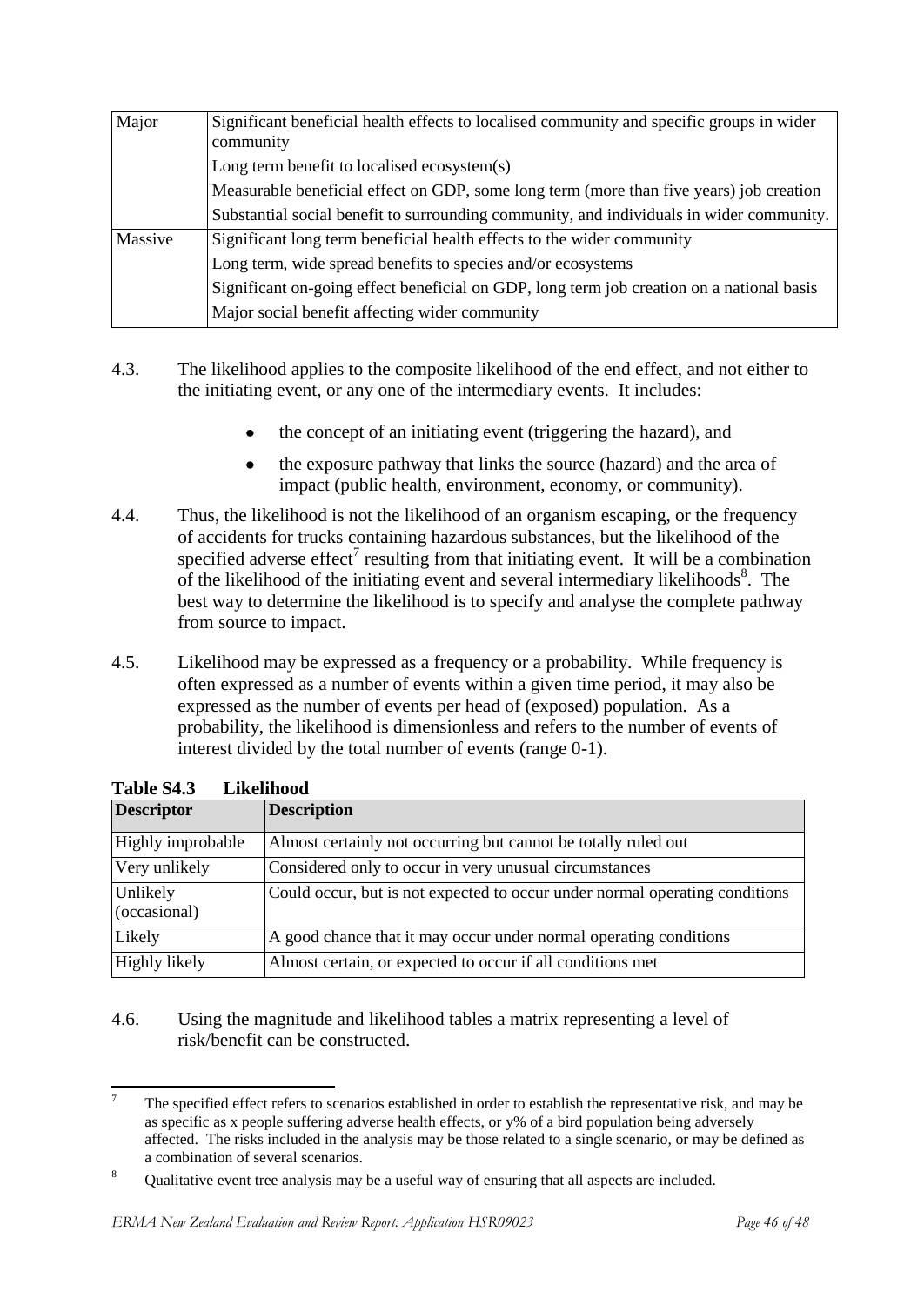- 4.7. In the example shown in Table S4.4, four levels of risk/benefit are allocated: A (negligible), B (low), C (medium), and D (high). These terms have been used to avoid confusion with the descriptions used for likelihood and magnitude, and to emphasise that the matrix is a tool to help decide which risks/benefits require further analysis to determine their significance in the decision making process.
- 4.8. For negative effects, the levels are used to show how risks can be reduced by the application of additional controls. Where the table is used for positive effects it may also be possible for controls to be applied to ensure that a particular level of benefit is achieved, but this is not a common approach. The purpose of developing the tables for both risk and benefit is so that the risks and benefits can be compared.

|                   | <b>Magnitude of effect</b> |              |                 |              |                |  |
|-------------------|----------------------------|--------------|-----------------|--------------|----------------|--|
| Likelihood        | <b>Minimal</b>             | <b>Minor</b> | <b>Moderate</b> | <b>Major</b> | <b>Massive</b> |  |
| Highly improbable | $\boldsymbol{\mathsf{A}}$  | A            | A               | В            | B              |  |
| Very unlikely     |                            | A            | B               | B            |                |  |
| Unlikely          | $\boldsymbol{\mathsf{A}}$  | В            | B               |              |                |  |
| Likely            |                            | B            | $\cap$          |              |                |  |
| Highly likely     |                            |              |                 |              |                |  |

**Table S4.4 Level of risk**